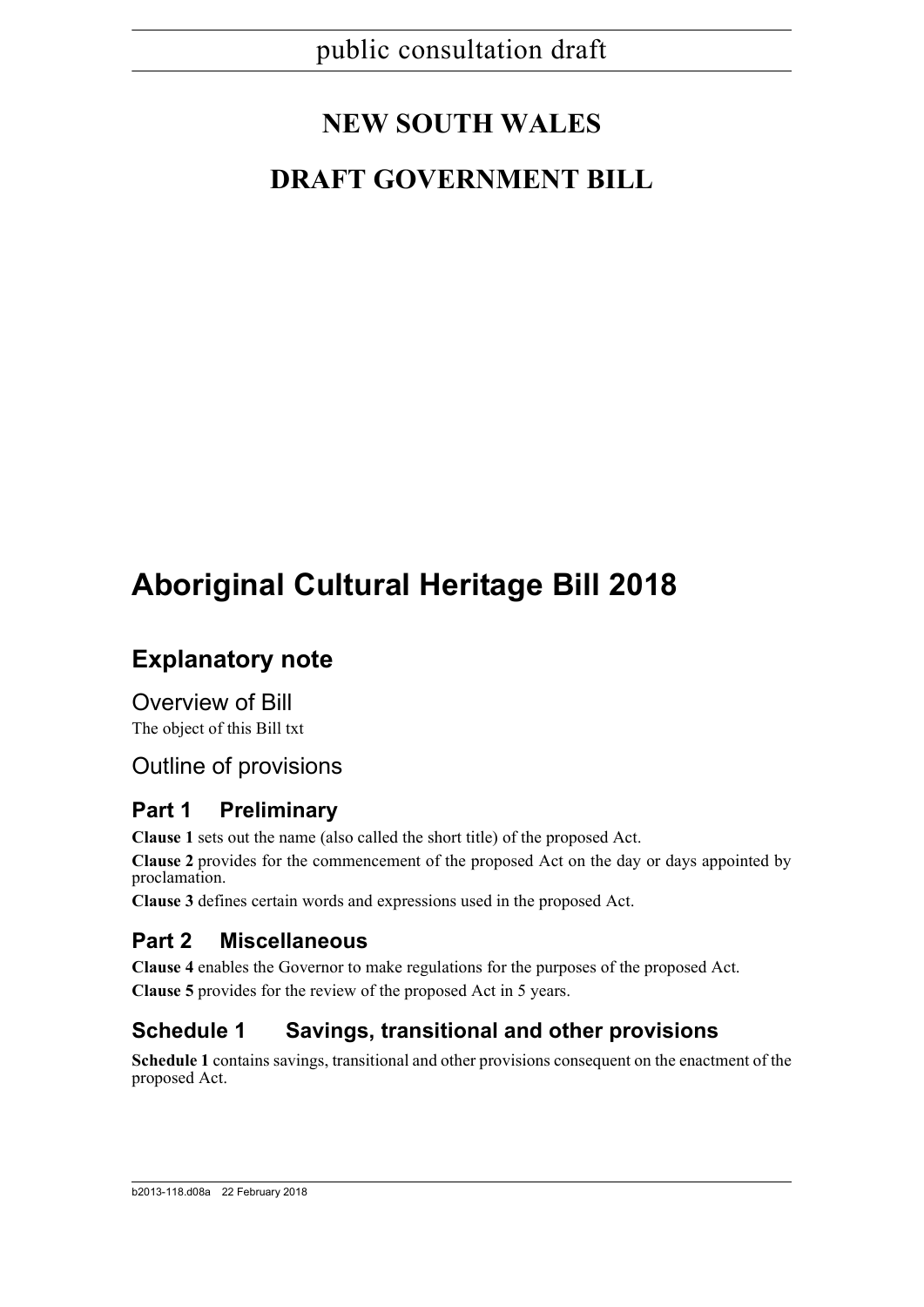Aboriginal Cultural Heritage Bill 2018 [NSW] Explanatory note

## **Schedule 2 Amendment of Acts**

**Schedule 2** amends the Acts specified in the Schedule.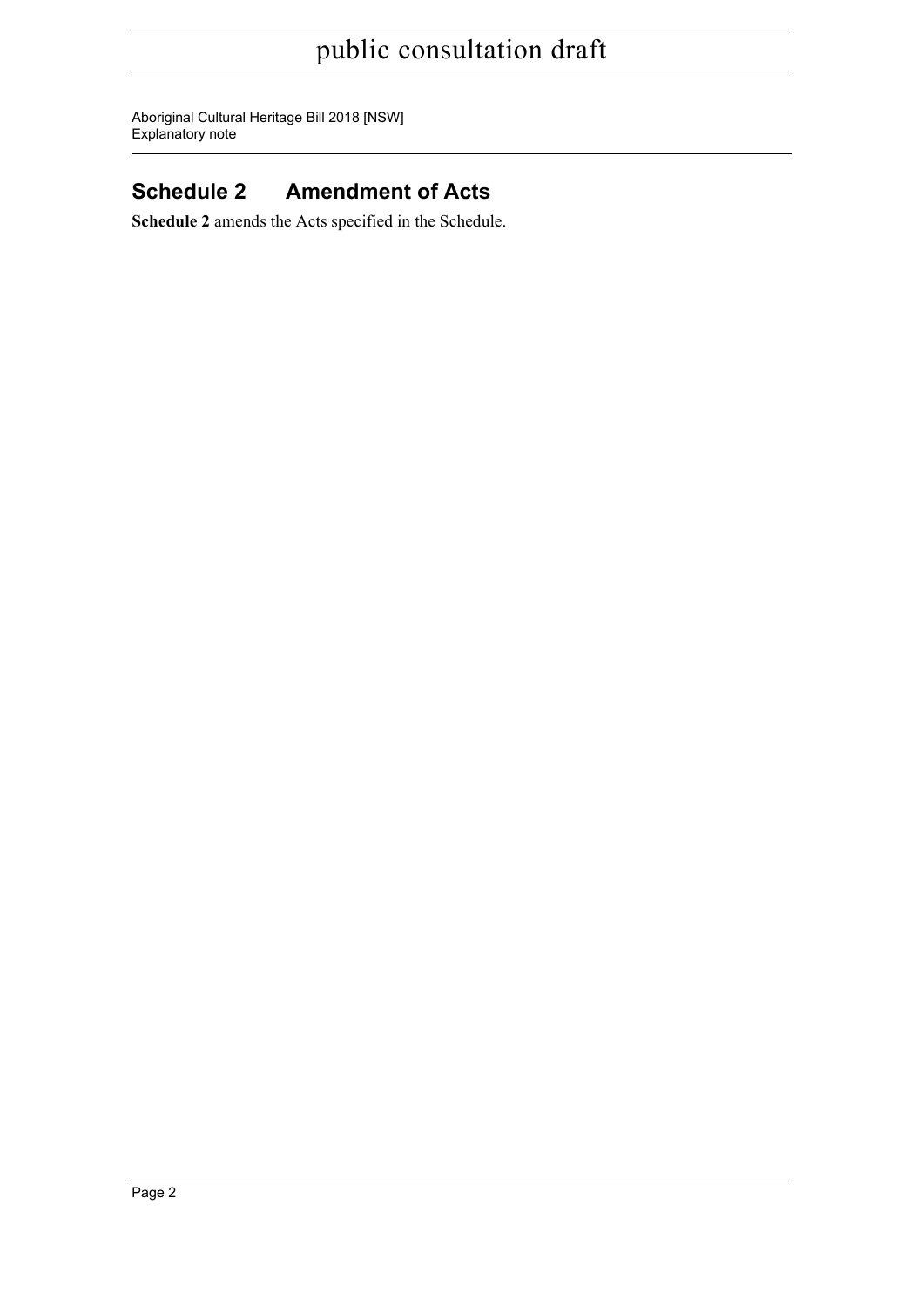# **NEW SOUTH WALES**

# **DRAFT GOVERNMENT BILL**

# **Aboriginal Cultural Heritage Bill 2018**

# **Contents**

|                 |                                                      | Page                                                                                                                                                                                                                                                                               |
|-----------------|------------------------------------------------------|------------------------------------------------------------------------------------------------------------------------------------------------------------------------------------------------------------------------------------------------------------------------------------|
|                 |                                                      |                                                                                                                                                                                                                                                                                    |
| 1               | Name of Act                                          | $\overline{2}$                                                                                                                                                                                                                                                                     |
| 2               | Commencement                                         | $\overline{2}$                                                                                                                                                                                                                                                                     |
| 3               | Objects of Act                                       | $\overline{2}$                                                                                                                                                                                                                                                                     |
| 4               |                                                      | $\overline{2}$                                                                                                                                                                                                                                                                     |
|                 |                                                      | 3                                                                                                                                                                                                                                                                                  |
|                 |                                                      |                                                                                                                                                                                                                                                                                    |
|                 | <b>Establishment and management of ACH Authority</b> |                                                                                                                                                                                                                                                                                    |
| 6               | <b>Establishment of ACH Authority</b>                | 5                                                                                                                                                                                                                                                                                  |
| 7               | <b>Status of ACH Authority</b>                       | 5                                                                                                                                                                                                                                                                                  |
| 8               | Board of ACH Authority                               | 5                                                                                                                                                                                                                                                                                  |
| 9               | Management of ACH Authority                          | $\mathbf 5$                                                                                                                                                                                                                                                                        |
| 10 <sup>°</sup> |                                                      | 5                                                                                                                                                                                                                                                                                  |
| 11              | <b>Staff of ACH Authority</b>                        | 5                                                                                                                                                                                                                                                                                  |
|                 | <b>Functions of ACH Authority</b>                    |                                                                                                                                                                                                                                                                                    |
| 12              | <b>Functions of ACH Authority</b>                    | 6                                                                                                                                                                                                                                                                                  |
| 13              | Delegation of certain functions of ACH Authority     | 6                                                                                                                                                                                                                                                                                  |
|                 | 5                                                    | <b>Preliminary</b><br>Meaning of "Aboriginal cultural heritage" and related key terms<br>Definitions generally<br>Aboriginal Cultural Heritage Authority and Local Consultation<br><b>Panels</b><br><b>Division 1</b><br>Committees of Board of ACH Authority<br><b>Division 2</b> |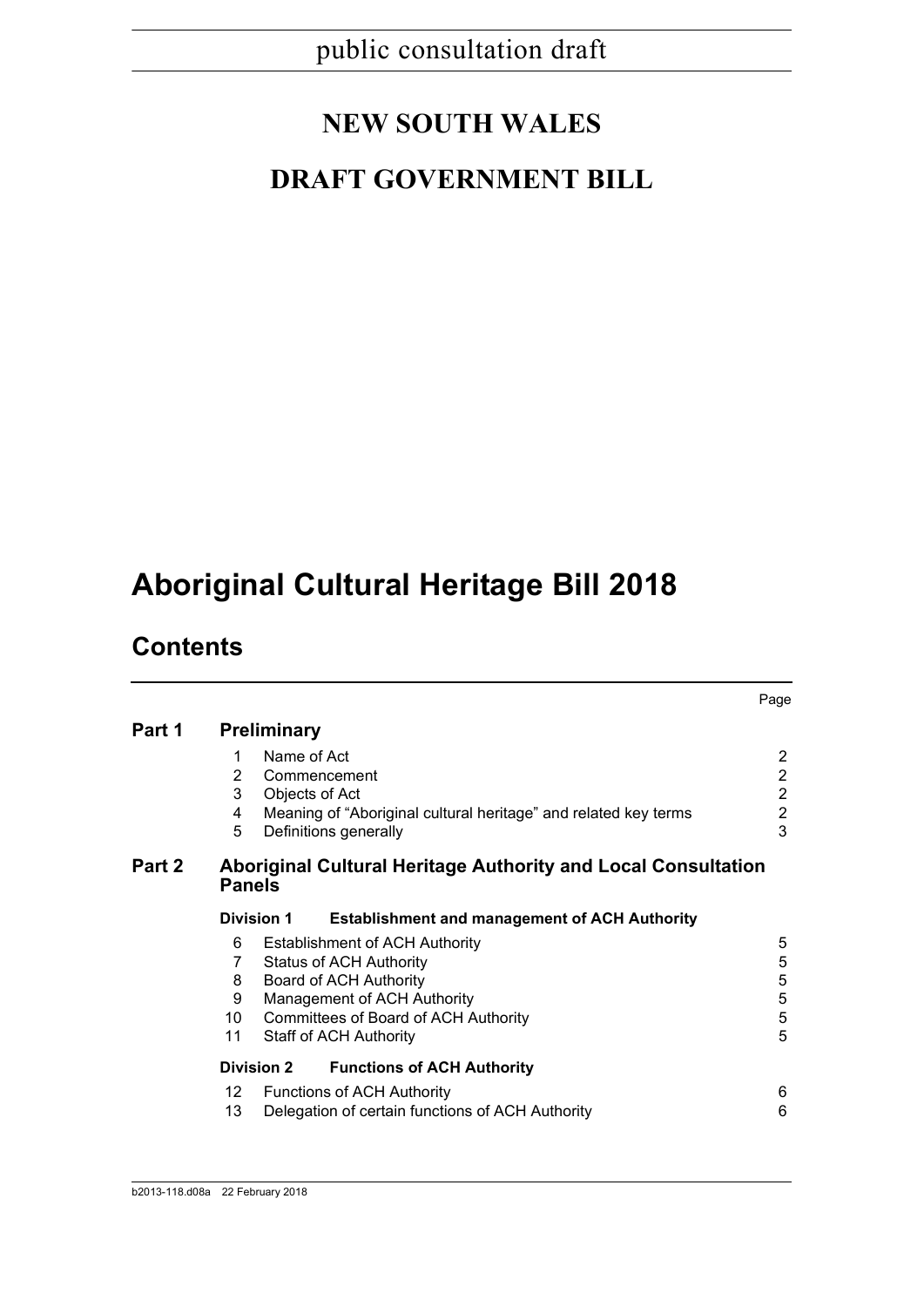|        |                            |                   |                                                                                                                                                                                                                                                                          | Page                       |
|--------|----------------------------|-------------------|--------------------------------------------------------------------------------------------------------------------------------------------------------------------------------------------------------------------------------------------------------------------------|----------------------------|
|        |                            | <b>Division 3</b> | <b>Local ACH Consultation Panels</b>                                                                                                                                                                                                                                     |                            |
|        | 14<br>15<br>16             |                   | <b>Establishment of Local ACH Consultation Panels</b><br>Membership of Local ACH Consultation Panels<br><b>Functions of Local ACH Consultation Panels</b>                                                                                                                | 7<br>$\overline{7}$<br>7   |
|        | 17                         |                   | Consultation with Aboriginal community                                                                                                                                                                                                                                   | 8                          |
| Part 3 |                            |                   | Aboriginal cultural heritage declarations and information                                                                                                                                                                                                                |                            |
|        | 18<br>19<br>20<br>21       |                   | Declarations of Aboriginal cultural heritage<br>Establishment and management of ACH Information System<br>Preparation and approval of ACH maps<br>ACH strategic plans                                                                                                    | 9<br>9<br>10<br>11         |
|        | 22<br>23                   |                   | State of Aboriginal cultural heritage reports<br>Annual reports of ACH Authority                                                                                                                                                                                         | 11<br>11                   |
| Part 4 |                            |                   | <b>Conservation of Aboriginal cultural heritage</b>                                                                                                                                                                                                                      |                            |
|        |                            | <b>Division 1</b> | <b>Ownership and care arrangements</b>                                                                                                                                                                                                                                   |                            |
|        | 24                         |                   | Ownership of certain Aboriginal objects or ancestral remains vested in<br>ACH Authority on behalf of Aboriginal people                                                                                                                                                   | 13                         |
|        | 25                         |                   | Repatriation etc of Aboriginal objects, ancestral remains or other<br>material that are property or under control of ACH Authority                                                                                                                                       | 13                         |
|        | 26                         |                   | Acquisition, preservation etc of Aboriginal objects, ancestral remains or<br>other materials that are not property or under control of ACH Authority                                                                                                                     | 14                         |
|        | 27                         |                   | Notification of Aboriginal objects, ancestral remains or other materials                                                                                                                                                                                                 | 14                         |
|        |                            | <b>Division 2</b> | Aboriginal cultural heritage conservation agreements                                                                                                                                                                                                                     |                            |
|        | 28<br>29<br>30<br>31<br>32 |                   | ACH Authority may enter into ACH conservation agreements<br>General provisions relating to ACH conservation agreements<br>Content of ACH conservation agreements<br>Duration and variation of ACH conservation agreements<br>Registration of ACH conservation agreements | 14<br>14<br>15<br>16<br>17 |
|        | 33                         |                   | ACH conservation agreements to run with land and re-issue etc of<br>agreements in certain cases                                                                                                                                                                          | 17                         |
|        | 34                         |                   | Proposals by public authorities affecting land subject to ACH<br>conservation agreements                                                                                                                                                                                 | 18                         |
|        | 35                         |                   | Activities authorised by mining or petroleum authorities not affected by<br>ACH conservation agreement                                                                                                                                                                   | 19                         |
|        |                            | <b>Division 3</b> | Agreements for use of registered intangible Aboriginal cultural<br>heritage for commercial purposes                                                                                                                                                                      |                            |
|        | 36<br>37<br>38             |                   | Registration of intangible Aboriginal cultural heritage<br>Registered holders of intangible cultural heritage<br>Offence to use registered intangible cultural heritage for commercial                                                                                   | 19<br>19<br>19             |
|        |                            |                   | purposes without agreement                                                                                                                                                                                                                                               |                            |
| Part 5 |                            |                   | Aboriginal cultural heritage regulatory system                                                                                                                                                                                                                           |                            |
|        |                            | <b>Division 1</b> | Preliminary                                                                                                                                                                                                                                                              |                            |
|        | 39<br>40                   |                   | Aboriginal cultural heritage to which Part applies<br>Definitions: Part 5                                                                                                                                                                                                | 21<br>21                   |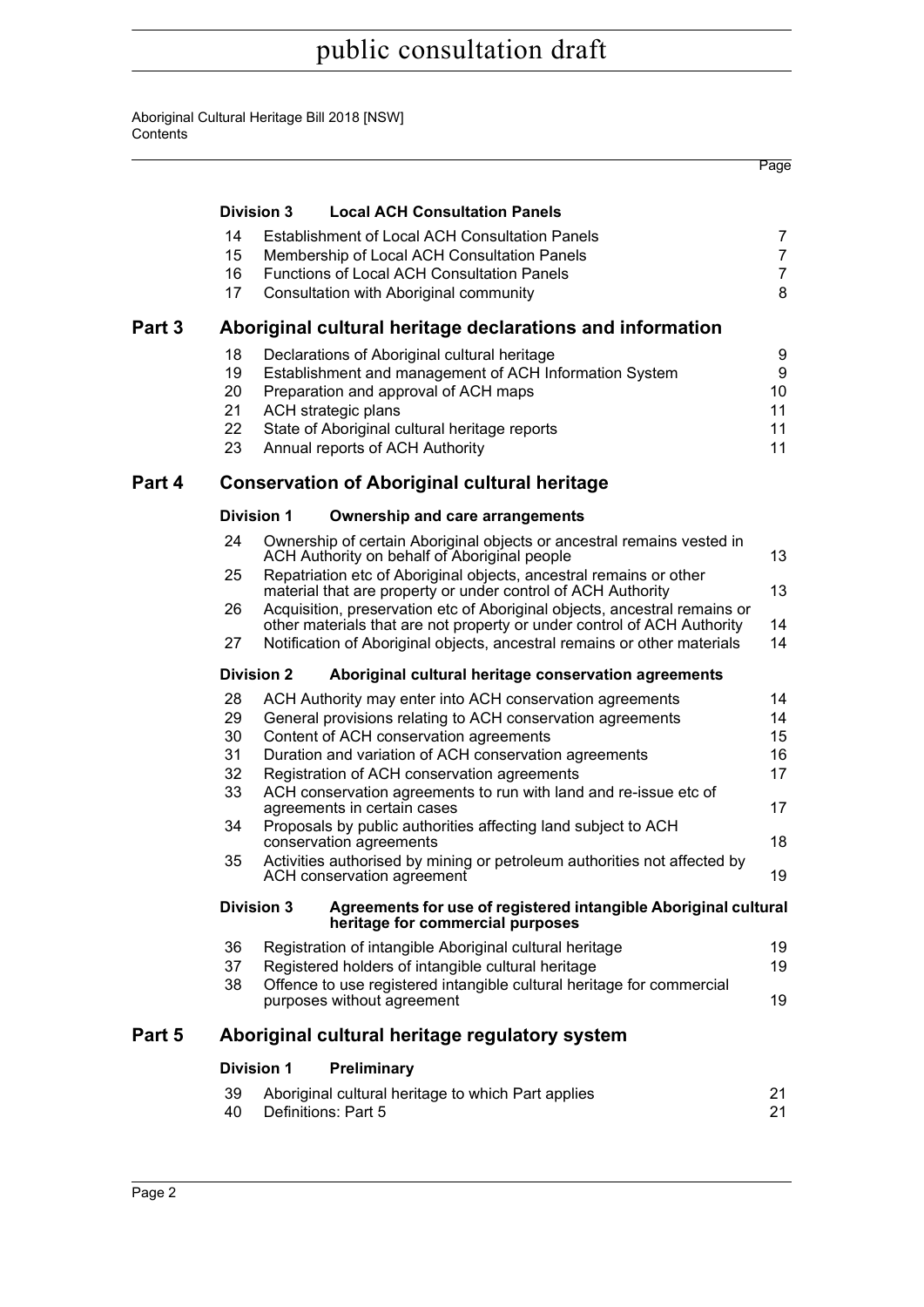|        |    | <b>Division 2</b><br>Harming Aboriginal cultural heritage-offences                                                        |    |
|--------|----|---------------------------------------------------------------------------------------------------------------------------|----|
|        | 41 | Offence to harm Aboriginal cultural heritage                                                                              | 21 |
|        | 42 | Defence-act authorised by ACH management plan                                                                             | 22 |
|        | 43 | Defence-acts authorised by the regulations                                                                                | 22 |
|        | 44 | Defence-taking reasonable steps to avoid harm                                                                             | 22 |
|        | 45 | Activities exempt from application of this Division                                                                       | 22 |
|        |    | <b>Division 3</b><br><b>ACH management plans</b>                                                                          |    |
|        | 46 | Nature and purpose of ACH management plan                                                                                 | 23 |
|        | 47 | Assessment of activities that may require plan                                                                            | 23 |
|        | 48 | Negotiation of plans by proponents and Local ACH Consultation Panel                                                       | 23 |
|        | 49 | Approval of plans by ACH Authority                                                                                        | 24 |
|        | 50 | Negotiation and determination periods for plans                                                                           | 24 |
|        | 51 | Resolution of disputes                                                                                                    | 24 |
|        | 52 | Appeal against refusal of or failure to approve proposed plan                                                             | 25 |
|        | 53 | Amendment or termination of plans                                                                                         | 25 |
|        |    | <b>Division 4</b><br><b>ACH assessment pathway</b>                                                                        |    |
|        | 54 | <b>ACHAP Code of Practice</b>                                                                                             | 25 |
|        | 55 | Stage 1 of assessment (map review)                                                                                        | 26 |
|        | 56 | Stage 2 of assessment (preliminary investigation)                                                                         | 26 |
|        | 57 | Stage 3 of assessment (scoping assessment)                                                                                | 26 |
|        | 58 | Stage 4 of assessment (detailed assessment and final assessment                                                           |    |
|        |    | report)                                                                                                                   | 26 |
|        | 59 | Review of assessment report by ACH Authority                                                                              | 27 |
|        |    | <b>Division 5</b><br>Special procedures relating to certain development<br>applications under planning legislation        |    |
|        | 60 | Development applications to which Division applies                                                                        | 27 |
|        | 61 | Assessment and requirements for relevant development applications                                                         | 27 |
|        | 62 | Changes to proposed development during or after determination of<br>relevant development application by consent authority | 28 |
| Part 6 |    | <b>Financial provisions</b>                                                                                               |    |
|        | 63 | <b>ACH Fund</b>                                                                                                           | 29 |
|        | 64 | Management of Fund by ACH Authority                                                                                       | 29 |
|        | 65 | Payments into ACH Fund                                                                                                    | 29 |

**Page** 

| 63 | ACH Fund                            | 29 |
|----|-------------------------------------|----|
| 64 | Management of Fund by ACH Authority | 29 |
|    | 65 Payments into ACH Fund           | 29 |
|    | 66 Payments from ACH Fund           | 29 |
|    | 67 Funding allocation strategy      | 29 |
| 68 | Separate accounts within ACH Fund   | 29 |
| 69 | Acquisition of property by gift     | 30 |
|    |                                     |    |

[70 Annual report 30](#page-37-1) annual report 30 annual report 30 annual report 30 annual report 30 annual report 30 annual report 30 annual report 30 annual report 30 annual report 30 annual report 30 annual report 30 annual report 3

## **[Part 7 Regulatory compliance mechanisms](#page-38-0)**

## **[Division 1 Preliminary](#page-38-1)**

| 71 Definitions                                                |    |
|---------------------------------------------------------------|----|
| 72 Purposes for which powers may be exercised under this Part | 31 |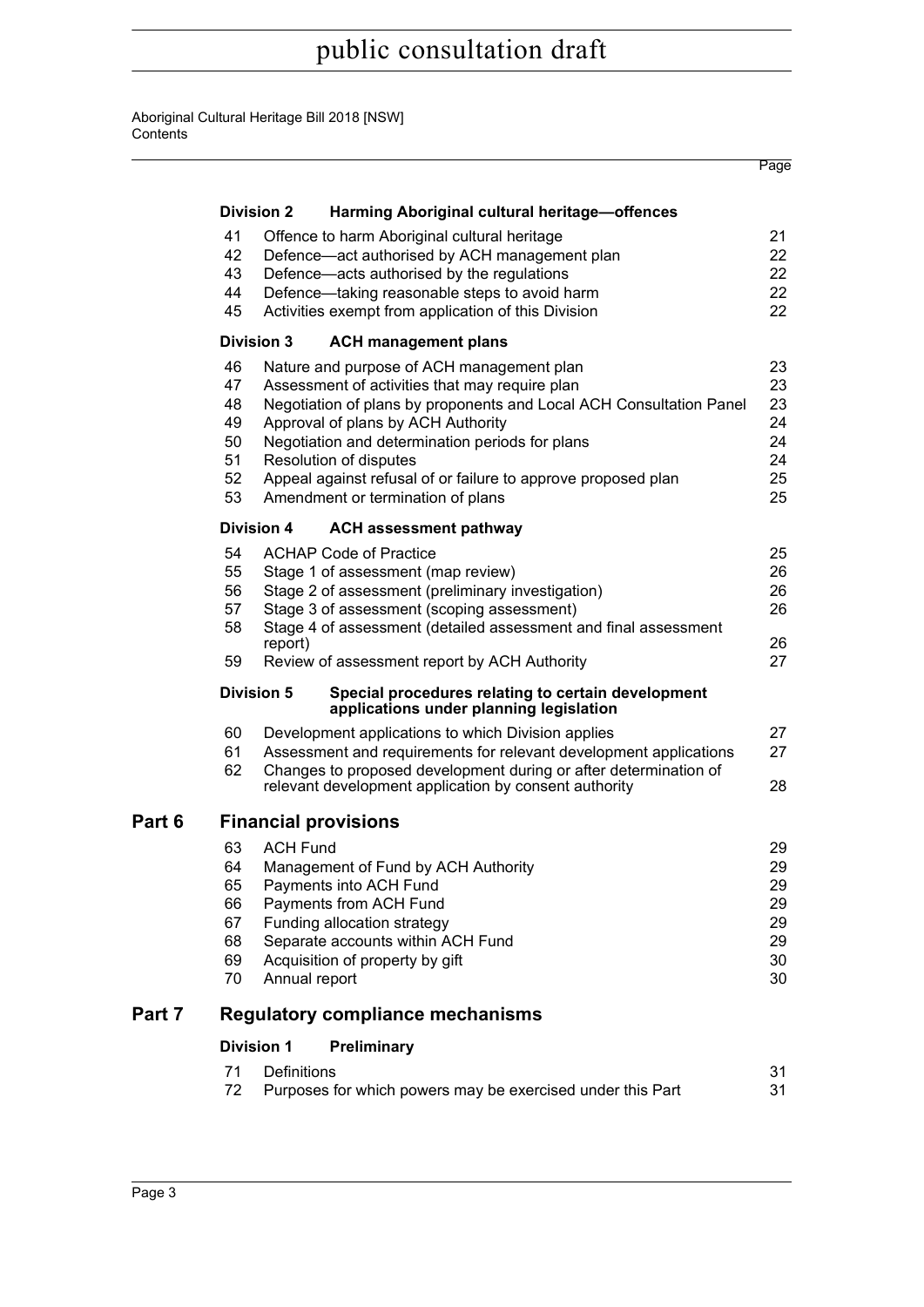$\overline{\phantom{0}}$ 

|   |     |                    |                                                                       | Page |
|---|-----|--------------------|-----------------------------------------------------------------------|------|
|   |     | <b>Division 2</b>  | <b>Stop work orders</b>                                               |      |
|   | 73  |                    | ACH Authority may make stop work order                                | 31   |
|   | 74  |                    | Taking effect and extension of stop work order                        | 31   |
|   | 75  |                    | Offence-contravention of stop work order                              | 31   |
|   | 76  |                    | Appeal against stop work order                                        | 32   |
|   | 77  | action             | Consultation about modification or licensing of proposed detrimental  | 32   |
|   |     | <b>Division 3</b>  | Interim protection orders                                             |      |
|   | 78  |                    | Recommendation for making of interim protection order                 | 32   |
|   | 79  |                    | Making of interim protection orders                                   | 32   |
|   | 80  |                    | Taking effect and duration of interim protection order                | 32   |
|   | 81  |                    | Notice of making of interim protection order                          | 33   |
|   | 82  |                    | Offence-contravention of interim protection order                     | 33   |
|   | 83  |                    | Appeal against interim protection order                               | 33   |
|   |     | Division 4         | <b>Remediation orders</b>                                             |      |
|   | 84  |                    | Definition of "harm"                                                  | 33   |
|   | 85  | heritage           | Orders for remediation work relating to harm to Aboriginal cultural   | 33   |
|   | 86  |                    | Remediation work required by order                                    | 34   |
|   | 87  |                    | Persons to whom remediation orders may be given                       | 34   |
|   | 88  | order              | Other person may carry out remediation work if failure to comply with | 35   |
|   | 89  |                    | Development consent not required to carry out remediation work        | 35   |
|   | 90  |                    | Entry to land to carry out remediation work                           | 35   |
|   | 91  |                    | Recovery by person given remediation order                            | 35   |
|   | 92  | work               | Offence of contravening remediation order or obstructing remediation  | 35   |
|   | 93  |                    | Appeals under this Division                                           | 35   |
| 8 |     |                    | <b>Investigation powers</b>                                           |      |
|   |     | <b>Division 1</b>  | Preliminary                                                           |      |
|   | 94  | <b>Definitions</b> |                                                                       | 36   |
|   | 95  |                    | Purposes for which powers under this Part may be exercised            | 36   |
|   | 96  |                    | Effect on other functions                                             | 36   |
|   |     | <b>Division 2</b>  | <b>Authorised officers</b>                                            |      |
|   | 97  |                    | Appointment of authorised officers                                    | 36   |
|   | 98  |                    | Scope of authority                                                    | 36   |
|   | 99  | Identification     |                                                                       | 37   |
|   |     | Division 3         | Powers to require information and records                             |      |
|   | 100 |                    | Application of Part                                                   | 37   |
|   | 101 |                    | Requirement to provide information and records                        | 37   |
|   | 102 |                    | Manner, time etc for compliance                                       | 37   |
|   | 103 |                    | Provisions relating to records                                        | 37   |
|   |     | <b>Division 4</b>  | Powers of entry and search of premises                                |      |
|   | 104 |                    | Powers of authorised officers to enter premises                       | 37   |

**Part**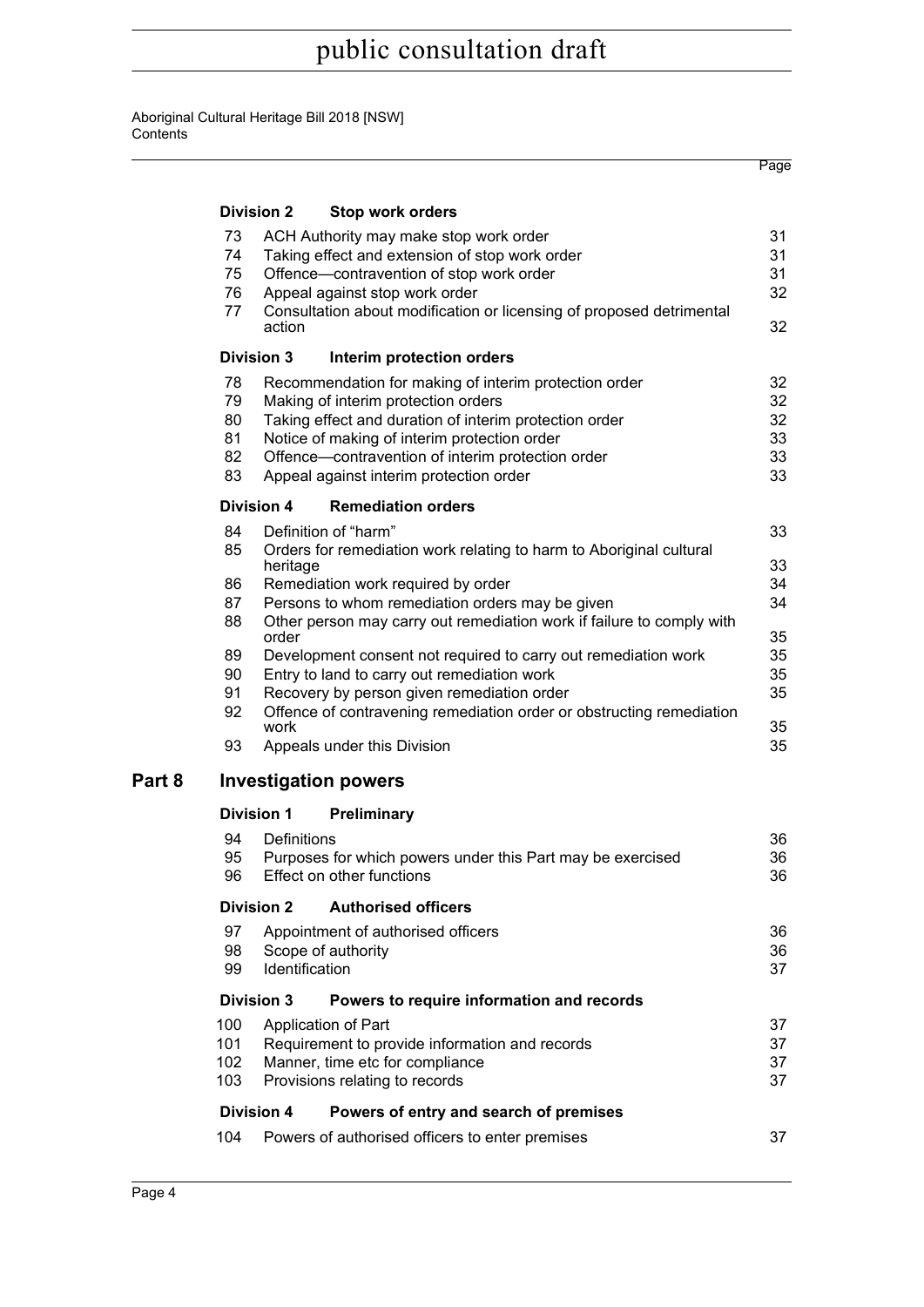|        |                                          |                     |                                                                                                       | Page     |
|--------|------------------------------------------|---------------------|-------------------------------------------------------------------------------------------------------|----------|
|        | 105                                      |                     | Entry into residential premises only with permission or warrant                                       | 38       |
|        | 106                                      |                     | Powers of authorised officers to do things at premises                                                | 38       |
|        | 107                                      | Search warrants     |                                                                                                       | 38       |
|        | 108                                      |                     | Authorised officers may request assistance                                                            | 39       |
|        | 109                                      |                     | Assistance to be given to authorised officers                                                         | 39       |
|        | 110<br>Care to be taken and compensation |                     |                                                                                                       |          |
|        | 111                                      |                     | Disposal of things seized                                                                             | 39<br>39 |
|        |                                          | <b>Division 5</b>   | Powers to question and to identify persons                                                            |          |
|        | 112                                      |                     | Power of authorised officers to require answers                                                       | 40       |
|        | 113                                      |                     | Recording of evidence                                                                                 | 40       |
|        | 114                                      |                     | Power of authorised officers to demand name and address                                               | 40       |
|        |                                          | <b>Division 6</b>   | General                                                                                               |          |
|        | 115                                      | Offences            |                                                                                                       | 41       |
|        | 116                                      | answer questions    | Provisions relating to requirements to furnish records or information or                              | 41       |
|        | 117                                      |                     | Revocation or variation                                                                               | 42       |
|        | 118                                      |                     | Extraterritorial application                                                                          | 42       |
| Part 9 |                                          |                     | <b>Criminal and civil proceedings</b>                                                                 |          |
|        |                                          | <b>Division 1</b>   | <b>Criminal proceedings</b>                                                                           |          |
|        | 119                                      |                     | Maximum monetary penalty-Tier 1, Tier 2, Tier 3 or Tier 4                                             | 43       |
|        | 120                                      |                     | Proceedings for offences                                                                              | 44       |
|        | 121                                      |                     | Authority to take proceedings                                                                         | 44       |
|        | 122                                      |                     | Time within which proceedings may be commenced                                                        | 44       |
|        | 123                                      |                     | Penalty notices for certain offences                                                                  | 45       |
|        | 124                                      | executive liability | Liability of directors etc for offences by corporation-offences attracting                            | 45       |
|        | 125                                      |                     | Liability of directors etc for offences by corporation-accessory to the<br>commission of the offences | 46       |
|        | 126                                      |                     | Evidence as to state of mind of corporation                                                           | 47       |
|        | 127                                      | Ancillary offences  |                                                                                                       | 47       |
|        | 128                                      |                     | Offence-false or misleading information                                                               | 48       |
|        | 129                                      |                     | Continuing offences                                                                                   | 48       |
|        | 130                                      |                     | Sentencing for offence—matters to be considered                                                       | 48       |
|        |                                          | <b>Division 2</b>   | <b>Civil proceedings</b>                                                                              |          |
|        | 131                                      |                     | Definition of "breach"                                                                                | 49       |
|        | 132                                      | regulations         | Civil proceedings to remedy or restrain breaches of this Act or                                       | 49       |
|        | 133                                      |                     | Civil proceedings for enforcement of ACH conservation agreements                                      |          |
|        |                                          |                     | and other conservation obligations                                                                    | 49       |
|        | 134                                      |                     | Provisions relating to proceedings under this Division                                                | 49       |
|        |                                          | <b>Division 3</b>   | <b>Ancillary court orders</b>                                                                         |          |
|        | 135                                      |                     | Operation of Division                                                                                 | 50       |
|        | 136                                      | Orders generally    |                                                                                                       | 50       |
|        | 137                                      |                     | Orders for restoration and prevention                                                                 | 50       |
|        | 138                                      |                     | Orders for costs, expenses and compensation at time offence proved                                    | 51       |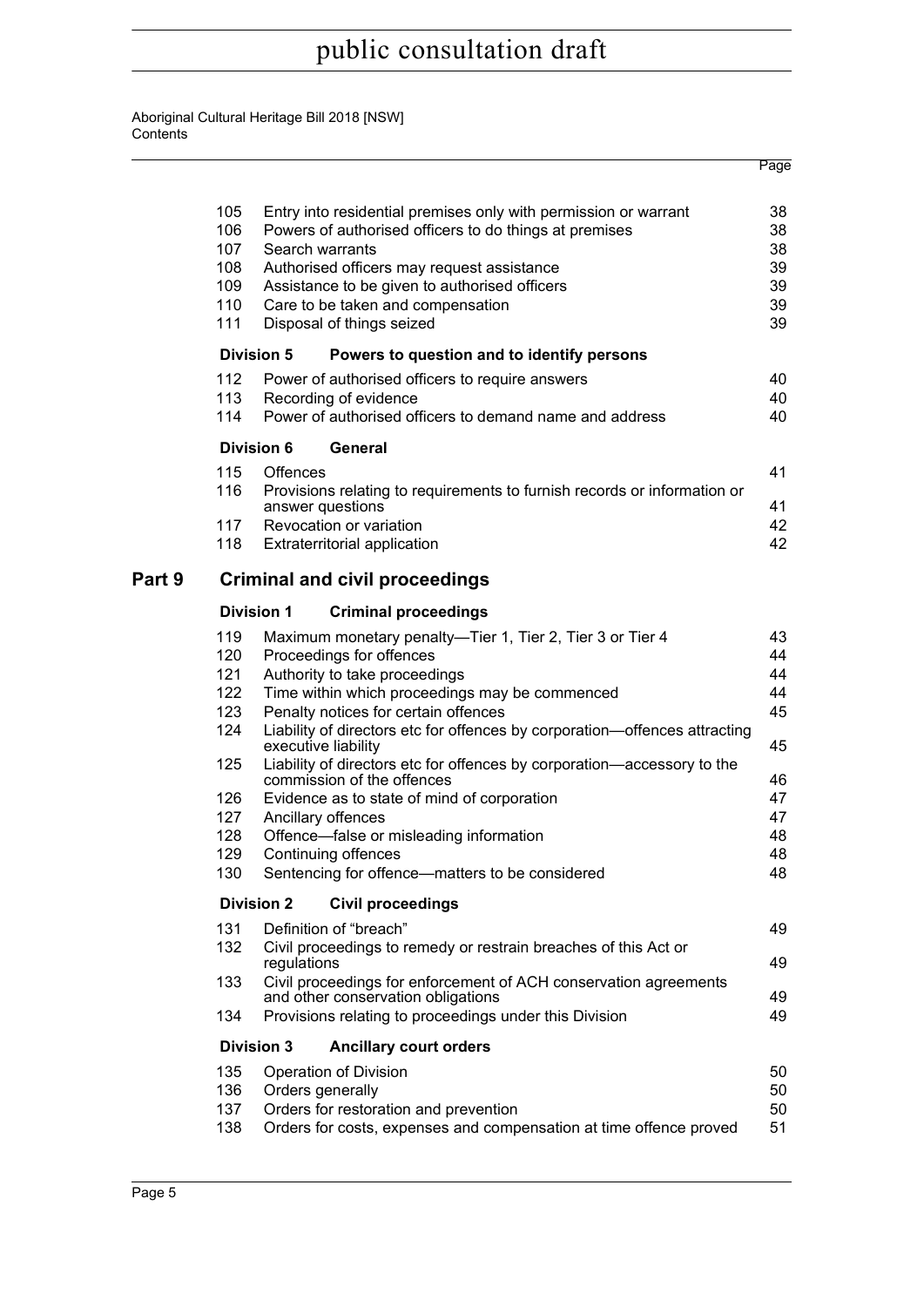|                   |                                        |                                       |                                                                                                                                                                                             | Page                             |
|-------------------|----------------------------------------|---------------------------------------|---------------------------------------------------------------------------------------------------------------------------------------------------------------------------------------------|----------------------------------|
|                   | 139<br>140<br>141<br>142               |                                       | Recovery of costs, expenses and compensation after offence proved<br>Orders regarding costs and expenses of investigation<br>Orders regarding monetary benefits<br><b>Additional orders</b> | 51<br>51<br>52<br>52             |
|                   | 143                                    |                                       | Offence of failing to comply with court order                                                                                                                                               | 53                               |
|                   |                                        | <b>Division 4</b>                     | <b>Enforceable undertakings</b>                                                                                                                                                             |                                  |
|                   | 144                                    |                                       | Enforcement of undertakings                                                                                                                                                                 | 53                               |
|                   |                                        | Division 5                            | <b>Evidentiary provisions</b>                                                                                                                                                               |                                  |
|                   | 145<br>146<br>147<br>148               |                                       | Onus of proof of reasonable excuse<br>Responsibility of landholder for activities carried out on the land<br>Documentary evidence generally<br>Certificate evidence of certain matters      | 54<br>54<br>54<br>55             |
| Part 10           |                                        | <b>Miscellaneous</b>                  |                                                                                                                                                                                             |                                  |
|                   | 149<br>150<br>151<br>152<br>153<br>154 | Regulations                           | Act to bind Crown<br>Delegation of functions by Minister<br>Personal liability<br>Native title rights and interests<br>Service of documents                                                 | 56<br>56<br>56<br>56<br>56<br>57 |
| Schedule 1        |                                        |                                       | Members and procedure of the Board of the ACH Authority                                                                                                                                     | 58                               |
| <b>Schedule 2</b> |                                        | Amendment of Heritage Act 1977 No 136 |                                                                                                                                                                                             | 62                               |
| Schedule 3        |                                        |                                       | Amendment of National Parks and Wildlife Act 1974 No 80                                                                                                                                     | 63                               |
| <b>Schedule 4</b> |                                        |                                       | <b>Amendment of other Acts and instruments</b>                                                                                                                                              | 66                               |
| <b>Schedule 5</b> |                                        |                                       | Savings, transitional and other provisions                                                                                                                                                  | 68                               |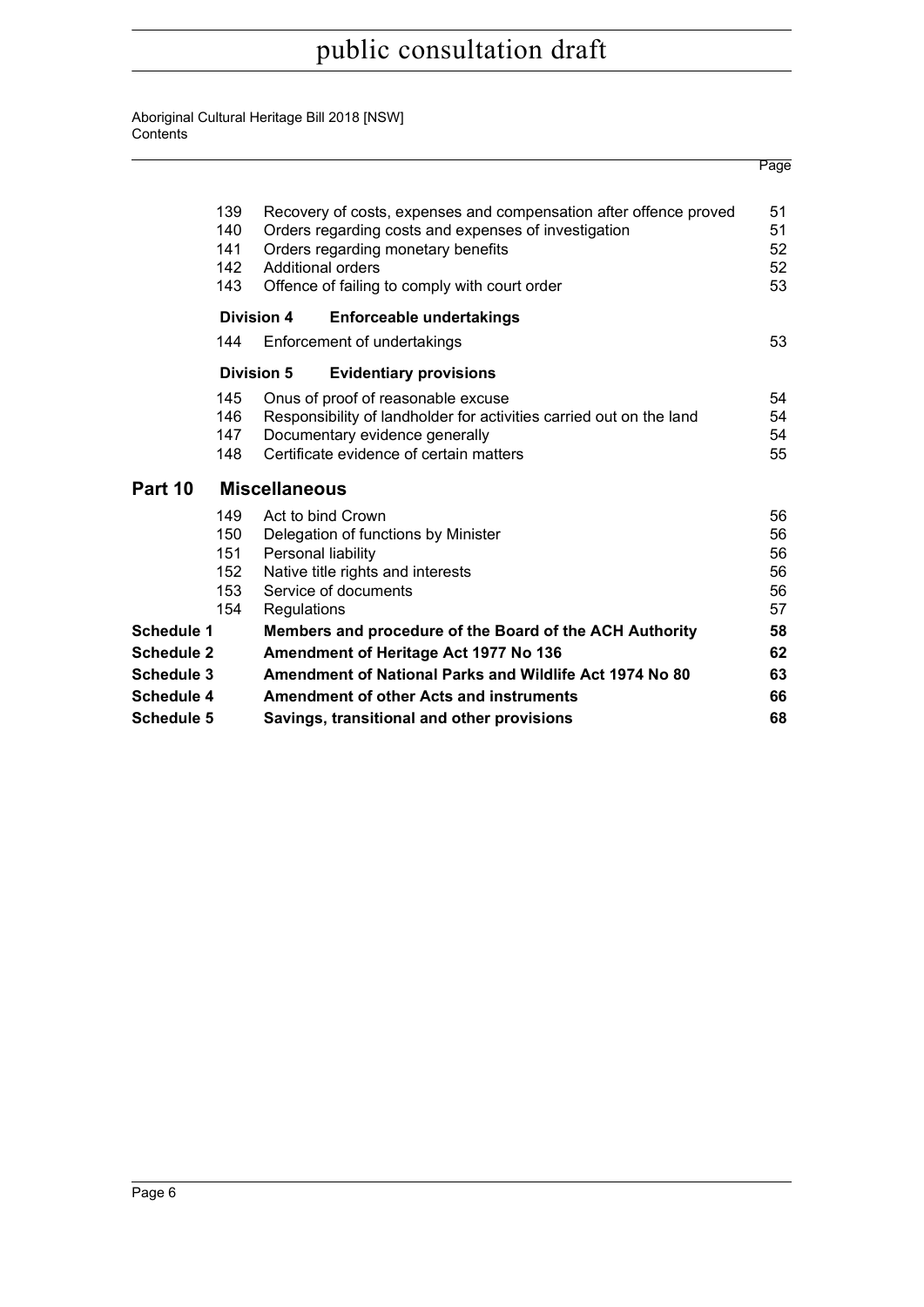# **NEW SOUTH WALES**

# **DRAFT GOVERNMENT BILL**

# **Aboriginal Cultural Heritage Bill 2018**

No , 2018

### **A Bill for**

An Act relating to Aboriginal cultural heritage.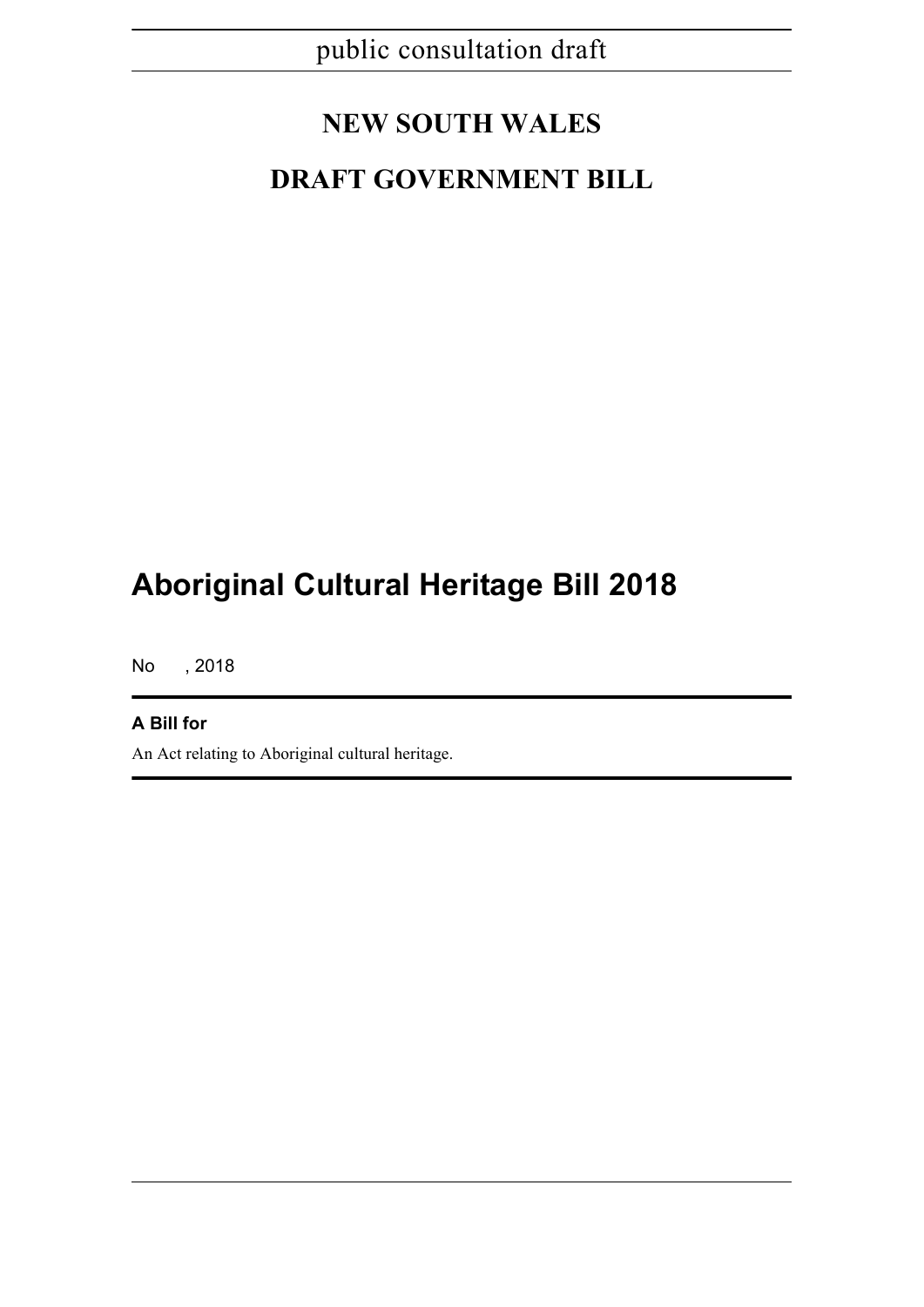Aboriginal Cultural Heritage Bill 2018 [NSW] Part 1 Preliminary

### **The Legislature of New South Wales enacts:**

## <span id="page-9-1"></span><span id="page-9-0"></span>**Part 1 Preliminary**

**1 Name of Act**

This Act is the *Aboriginal Cultural Heritage Act 2018*.

### <span id="page-9-2"></span>**2 Commencement**

This Act commences on a day or days to be appointed by proclamation.

### <span id="page-9-3"></span>**3 Objects of Act**

The objects of this Act are as follows:

- in support of Parliament's recognition of Aboriginal people under section 2 of the *Constitution Act 1902*:
	- (i) to recognise that Aboriginal cultural heritage belongs to Aboriginal people and accordingly establish a legislative framework that reflects Aboriginal people's responsibility for and authority over Aboriginal cultural heritage, and
	- (ii) to recognise Aboriginal cultural heritage as a living culture that is intrinsic to the well-being of Aboriginal people,

**Note.** By section 2 of the *Constitution Act 1902*, Parliament (on behalf of the people of NSW) acknowledged and honoured the Aboriginal people as the State's first people and nations and recognised that Aboriginal people, as the traditional custodians and occupants of the land in NSW, have a spiritual, social, cultural and economic relationship with their traditional lands and waters and have made and continue to make a unique and lasting contribution to the identity of the State.

- (b) to establish effective processes for conserving and managing Aboriginal cultural heritage and for regulating activities that may cause harm to that heritage so as to achieve better outcomes for Aboriginal people and the wider NSW community,
- (c) to provide for the collection and use of information about Aboriginal cultural heritage in a culturally sensitive manner to support effective planning, conservation and regulatory actions and to enable the monitoring and evaluation of the outcomes of those actions,
- (d) to promote understanding of and respect for Aboriginal cultural heritage among all NSW people,
- (e) to enable and support voluntary actions that conserve Aboriginal cultural heritage.

### <span id="page-9-4"></span>**4 Meaning of "Aboriginal cultural heritage" and related key terms**

- (1) For the purposes of this Act, *Aboriginal cultural heritage* is the living, traditional and historical practices, representations, expressions, beliefs, knowledge and skills (together with the associated environment, landscapes, places, objects, ancestral remains and materials) that Aboriginal people recognise as part of their cultural heritage and identity.
- (2) In this Act:

*Aboriginal ancestral remains* means any bodily remains of deceased Aboriginal persons, but does not include:

(a) bodily remains buried in a cemetery in which non-Aboriginal persons are also buried, or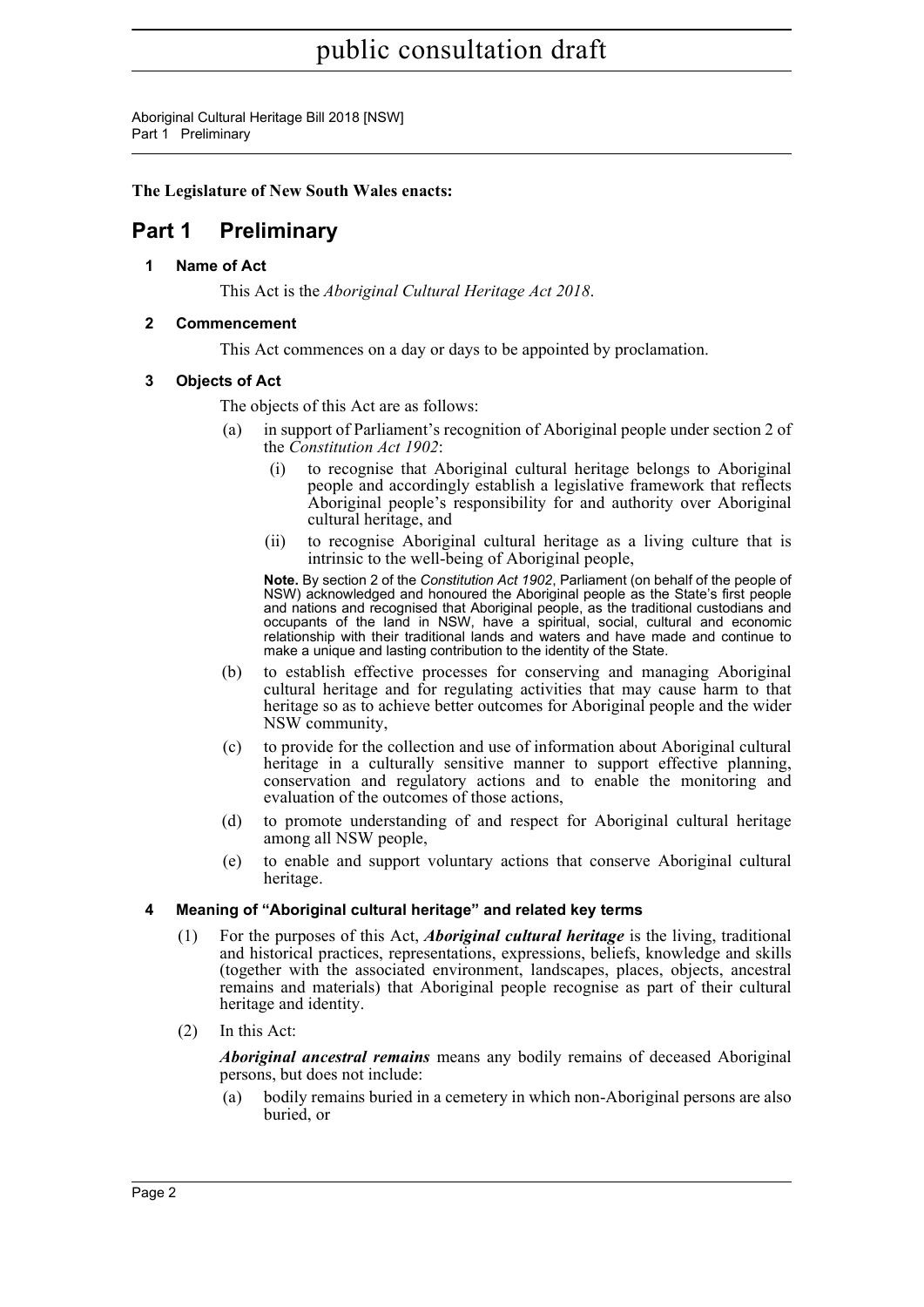#### Aboriginal Cultural Heritage Bill 2018 [NSW] Part 1 Preliminary

(b) bodily remains dealt with or to be dealt with in accordance with a law of the State relating to the treatment or examination for forensic or other purposes of the bodies of deceased persons.

Aboriginal ancestral remains include (but are not limited to) any bodily remains that are declared under Part 3 to be Aboriginal ancestral remains for the purposes of this Act.

*Aboriginal cultural heritage significance* means of significance to Aboriginal people or communities for conservation for present and future generations and in respect for past generations, and includes any such spiritual, social, historic, scientific or aesthetic significance.

*Aboriginal object* means any object, article or material evidence that relates to the habitation of land in New South Wales by Aboriginal people (whether or not connected with particular land), being habitation before or concurrent with the occupation of the land by other people. An Aboriginal object includes (but is not limited to) any object, article or material evidence that is declared under Part 3 to be an Aboriginal object for the purposes of this Act.

*intangible Aboriginal cultural heritage* means any practices, representations, expressions, beliefs, knowledge or skills comprising Aboriginal cultural heritage (including intellectual creation or innovation of Aboriginal people based on or derived from Aboriginal cultural heritage), but does not include Aboriginal objects, Aboriginal ancestral remains or any other tangible materials comprising Aboriginal cultural heritage.

**Note.** Under section 18, a landscape or other place having Aboriginal cultural heritage significance, and tangible material relating to Aboriginal life or historical events (in addition to Aboriginal objects and ancestral remains) may be declared to comprise Aboriginal cultural heritage.

### <span id="page-10-0"></span>**5 Definitions generally**

(1) In this Act:

*Aboriginal person* means a person who:

- (a) is a member of the Aboriginal race of Australia, and
- (b) identifies as an Aboriginal person, and
- (c) is accepted by the Aboriginal community as an Aboriginal person,

and *Aboriginal people* has a corresponding meaning.

*ACH Authority* means the Aboriginal Cultural Heritage Authority constituted under Part 2.

*ACH conservation agreement* means an agreement under Part 4 for the purpose of conserving Aboriginal cultural heritage between the ACH Authority and the owners of land.

*ACH Fund* means the Aboriginal Cultural Heritage Fund established under Part 6.

*ACH information system* means the ACH information system established and managed by the ACH Authority under Part 3.

*ACH management plan* means an ACH management plan approved by the ACH Authority under Part 5.

*ACH map* means an ACH map prepared by the ACH Authority and approved by the Minister under Part 3.

*ACHAP Code of Practice* means the ACH assessment pathway code of practice developed by the ACH Authority and approved by the Minister under Division 4 of Part 5.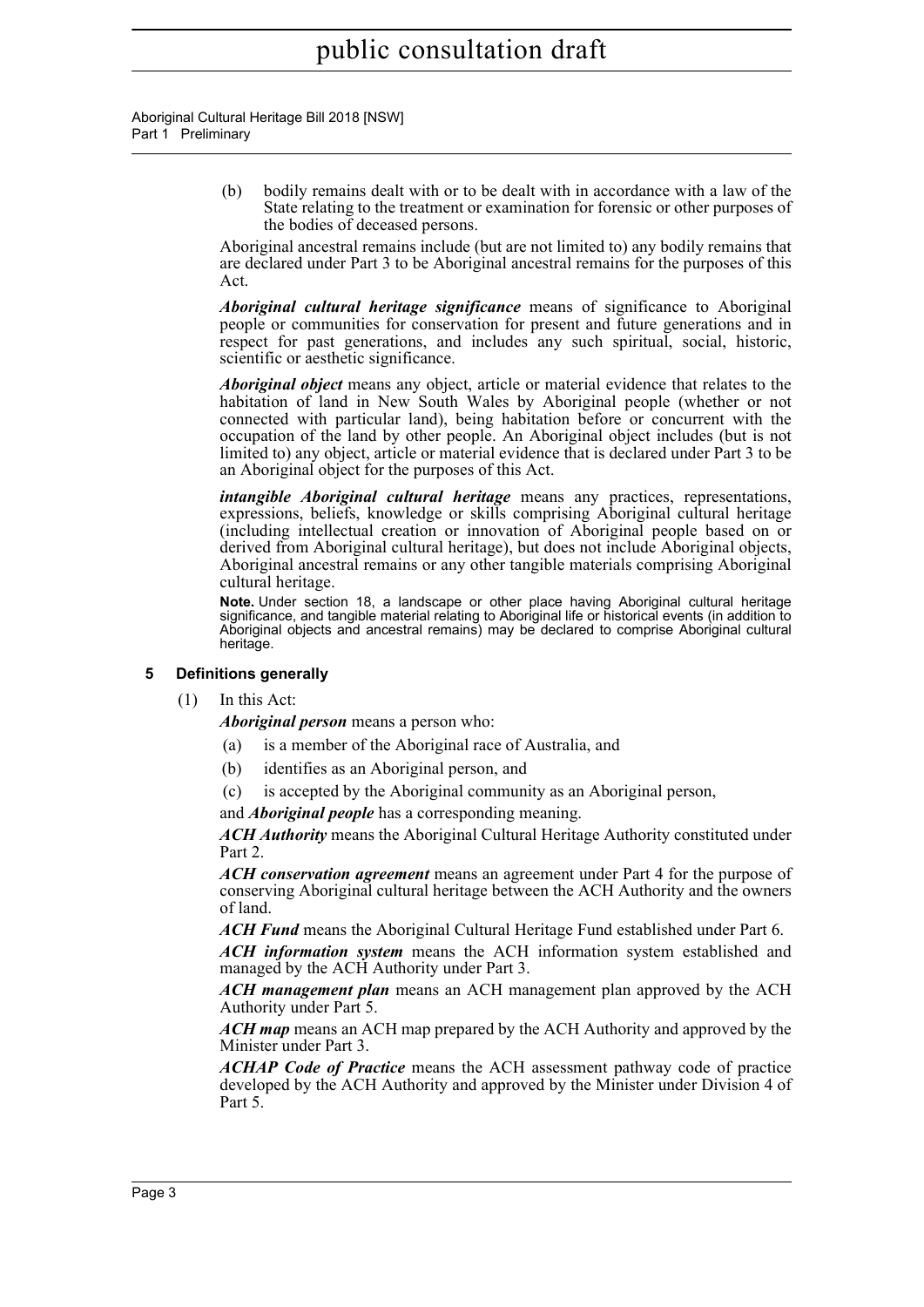Aboriginal Cultural Heritage Bill 2018 [NSW] Part 1 Preliminary

> *connected*, in relation to an Aboriginal object or Aboriginal ancestral remains and particular land, means the cultural relationship between the object or remains and the particular land.

> *function* includes a power, authority or duty, and *exercise* a function includes perform a duty.

*harm*—see Part 5.

*LALC* means a Local Aboriginal Land Council constituted under the *Aboriginal Land Rights Act 1983*.

*land* includes any place.

*Local ACH Consultation Panel* means a local Aboriginal cultural heritage consultation panel established by the ACH Authority under Part 2.

*Tier 1*, *Tier 2*, *Tier 3* or *Tier 4 monetary penalty*, in relation to an offence, indicates the maximum monetary penalty that a court may impose for the offence—see section 120 for the relevant maximum amounts.

**Note.** The *Interpretation Act 1987* contains definitions and other provisions that affect the interpretation and application of this Act.

(2) Notes included in this Act do not form part of this Act.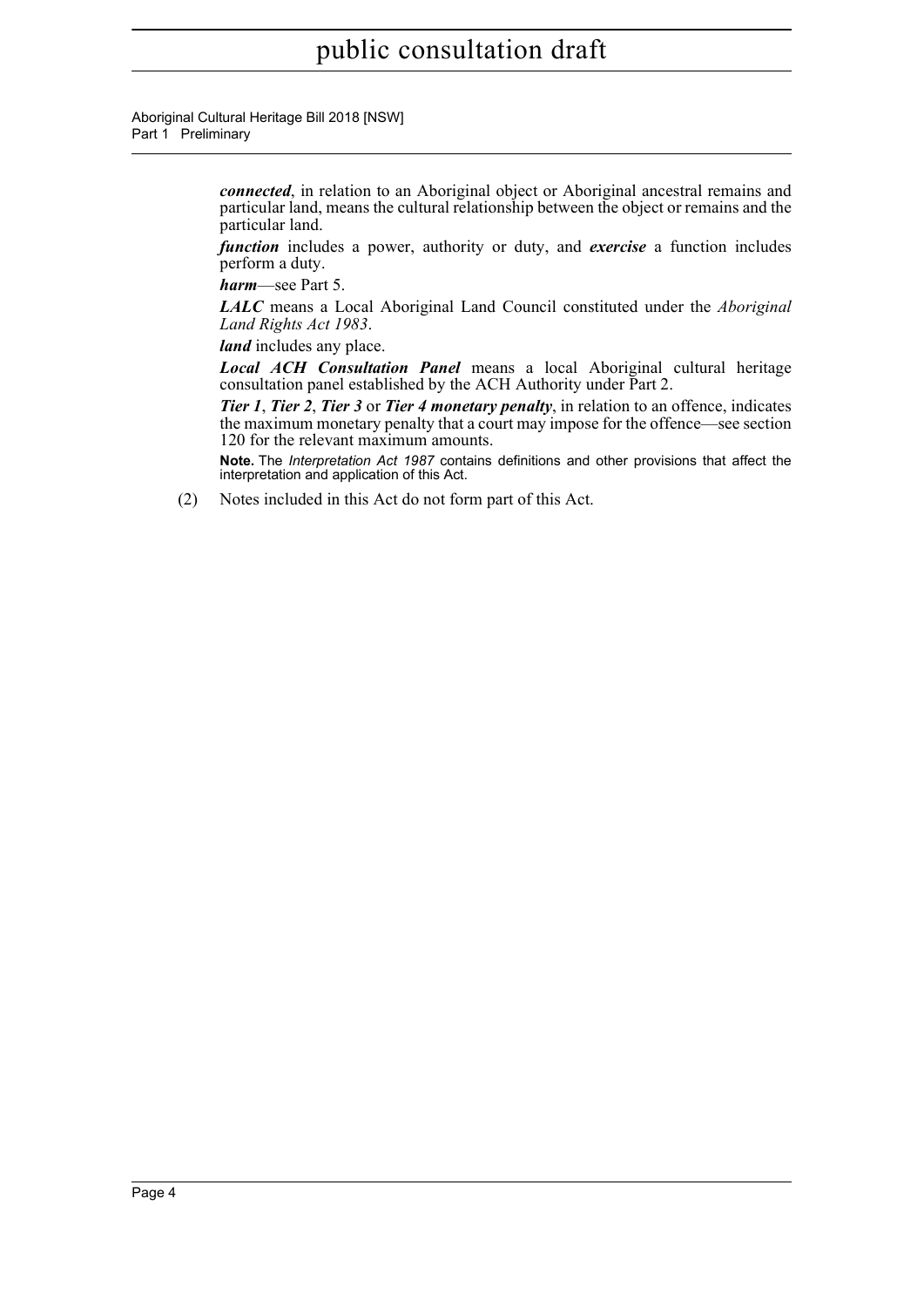Aboriginal Cultural Heritage Bill 2018 [NSW] Part 2 Aboriginal Cultural Heritage Authority and Local Consultation Panels

## <span id="page-12-0"></span>**Part 2 Aboriginal Cultural Heritage Authority and Local Consultation Panels**

### <span id="page-12-2"></span><span id="page-12-1"></span>**Division 1 Establishment and management of ACH Authority**

### **6 Establishment of ACH Authority**

There is established by this Act a body corporate with the name of the Aboriginal Cultural Heritage Authority (the *ACH Authority*).

### <span id="page-12-3"></span>**7 Status of ACH Authority**

- (1) The ACH Authority is not subject to the control or direction of the Minister.
- (2) The ACH Authority is a NSW Government agency. **Note.** See section 13A of the *Interpretation Act 1987* in relation to the status, privileges and immunities of bodies declared to be NSW Government agencies.

### <span id="page-12-4"></span>**8 Board of ACH Authority**

- (1) There is to be a Board of the ACH Authority.
- (2) The Board is to consist of 13 members (being Aboriginal persons) appointed by the Minister.

**Consultation note.** The number of members has not yet been confirmed and is subject to discussion.

(3) ....................

**Consultation note.** The process for the nomination of Aboriginal persons as members of the Board, and their required collective skills and expertise, has not yet been determined and included in the draft Bill, but is intended to be a community-driven process to ensure the Board has cultural legitimacy and the requisite skills and expertise.

- (4) The Minister is to appoint a representative of the New South Wales Aboriginal Land Council as a member of the Board.
- (5) The Minister is to consult the Minister administering the *Aboriginal Land Rights Act 1983* on the appointment of members of the Board if a different Minister administers that Act.
- (6) Schedule 1 contains provisions relating to the members and procedure of the Board.

### <span id="page-12-5"></span>**9 Management of ACH Authority**

- (1) The affairs of the ACH Authority are to be managed by the Board of the ACH Authority.
- (2) Any act, matter or thing done in the name of, or on behalf of, the ACH Authority by the Board is taken to have been done by the ACH Authority.

### <span id="page-12-6"></span>**10 Committees of Board of ACH Authority**

- (1) The Board of the ACH Authority may appoint committees to assist it to exercise its functions.
- (2) A committee is to consist of the members appointed by the Board of the ACH Authority (whether or not they are members of the Board).

### <span id="page-12-7"></span>**11 Staff of ACH Authority**

(1) Persons may be employed in the Public Service under the *Government Sector Employment Act 2013* to enable the ACH Authority to exercise its functions. **Note.** Section 59 of the *Government Sector Employment Act 2013* provides that the persons so employed (or whose services the ACH Authority makes use of) may be referred to as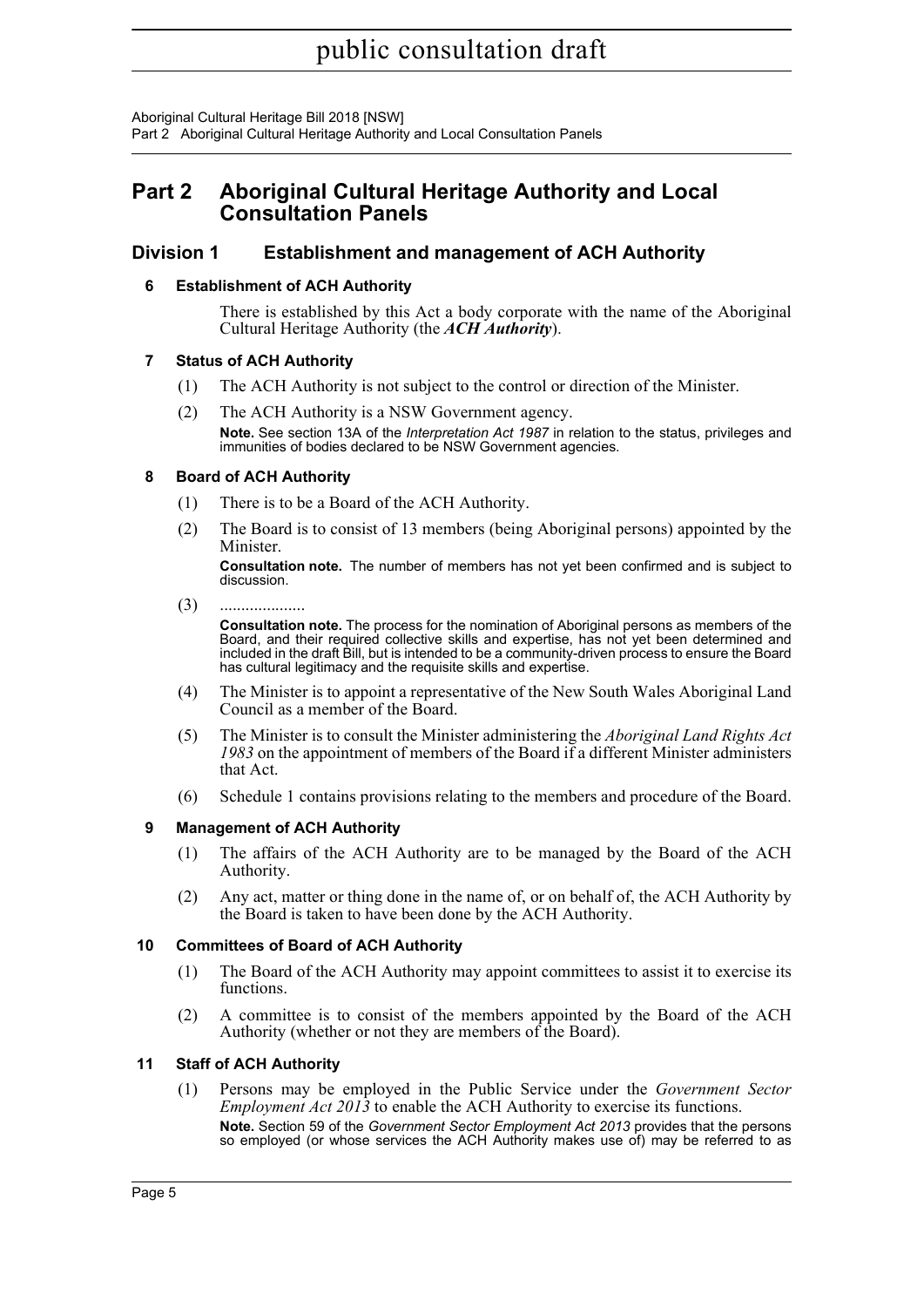Aboriginal Cultural Heritage Bill 2018 [NSW]

Part 2 Aboriginal Cultural Heritage Authority and Local Consultation Panels

officers or employees, or members of staff, of the ACH Authority. Section 47A of the *Constitution Act 1902* precludes the ACH Authority from employing staff.

(2) The ACH Authority may engage consultants for the purpose of obtaining expert advice.

### <span id="page-13-0"></span>**Division 2 Functions of ACH Authority**

### <span id="page-13-1"></span>**12 Functions of ACH Authority**

- (1) The ACH Authority has the functions conferred on the ACH Authority by or under this Act or any other Act.
- (2) In particular, the ACH Authority has the following functions:
	- (a) the establishment of Local ACH Consultation Panels and support for their operation,
	- (b) the making of recommendations to the Minister on the declaration of Aboriginal cultural heritage,
	- (c) the registration of intangible Aboriginal cultural heritage,
	- (d) the establishment and management of the ACH information system,
	- (e) the preparation for approval by the Minister of ACH maps,
	- (f) the development for approval by the Minister of a monitoring and reporting framework:
		- (i) to improve the evidence base for decisions by government or others relating to Aboriginal cultural heritage, and
		- (ii) to improve the quality of information provided to the public about actions to conserve Aboriginal cultural heritage,
	- (g) the entry into ACH conservation agreements,
	- (h) the approval of ACH management plans,
	- (i) the management of the ACH Fund in accordance with the funding allocation strategy approved by the Minister,
	- (j) the care of Aboriginal objects or Aboriginal ancestral remains vested in the ACH Authority and determination of requests for their repatriation,
	- (k) the development and publication of guidance on the practical operation of this Act,
	- (l) the development for the approval of the Minister of the funding allocation strategy, the mapping methodology for ACH maps, the monitoring and reporting framework and the ACHAP code of practice,
	- (m) advising the Minister on other matters relating to the administration of this Act.

**Note.** Under the *Heritage Act 1977*, the ACH Authority acts in the place of the Heritage Council in connection with making recommendations to the Minister on the listing of items on the State Heritage Register that relate to Aboriginal cultural heritage and determining applications for approval of actions that would affect any such listed items.

#### <span id="page-13-2"></span>**13 Delegation of certain functions of ACH Authority**

- (1) In this section:
	- *relevant delegate* means:
	- (a) a member of the Board of the ACH Authority, or
	- (b) a committee of the Board of the ACH Authority, or
	- (c) a member of staff of the ACH Authority, or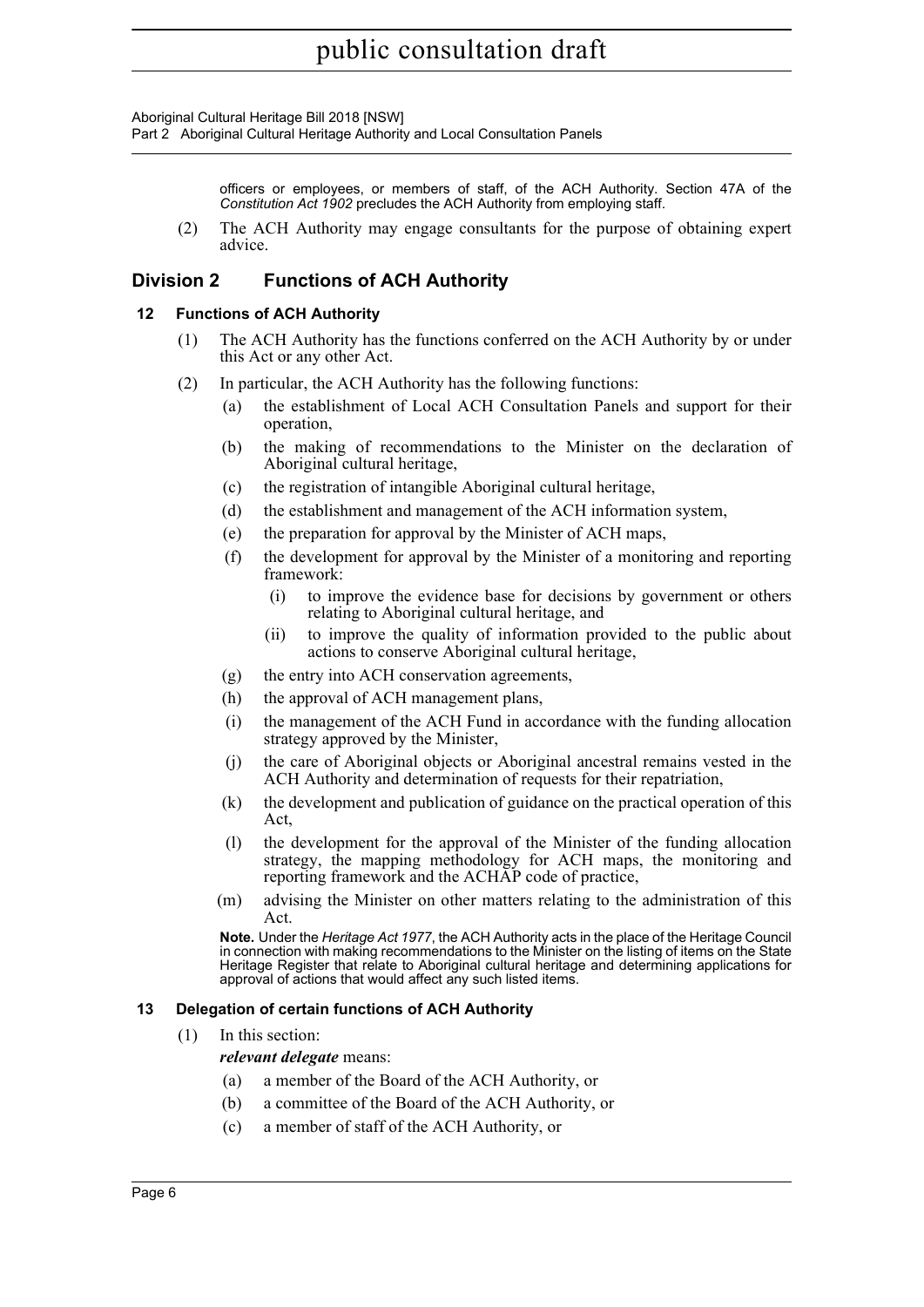Aboriginal Cultural Heritage Bill 2018 [NSW] Part 2 Aboriginal Cultural Heritage Authority and Local Consultation Panels

- (d) a Local ACH Consultation Panel, or
- (e) a LALC, or
- (f) a NSW Government agency or the head of a Public Service agency, or
- (g) a local council, or
- (h) any person, or a person of a class, prescribed by the regulations.
- (2) The ACH Authority may delegate to a relevant delegate any of its functions (other than this power of delegation) that the regulations authorise to be delegated to the relevant delegate. However, the regulations cannot authorise the delegation of the following functions:
	- (a) establishing Local ACH Consultation Panels,
	- (b) recommending the declaration of Aboriginal cultural heritage or making other recommendations to the Minister under this Act or under the *Heritage Act 1977*,
	- (c) entry into ACH conservation agreements,
	- (d) approval of ACH management plans.
- (3) The regulations may only authorise the delegation of the function of co-ordinating the establishment and supporting the operation of Local ACH Consultation Panels to a committee of the Board of the ACH Authority, a LALC or other Aboriginal organisation.
- (4) The regulations may make provision with respect to reports on the exercise of delegated functions.

**Consultation note.** It is proposed that (in line with the existing functions of LALCs under section 52 (4) of the Aboriginal Land Rights Act 1983 in relation to Aboriginal cultural heritage) the regulations will authorise the delegation of the function of co-ordinating the establishment and supporting the operation of Local ACH Consultation Panels to a LALC unless the LALC chooses not to exercise that function or does not have the capacity to exercise that function. The regulations will also authorise appropriate enforcement and compliance functions to be delegated to a government agency or local council and the administration of the ACH Fund to a government agency.

### <span id="page-14-0"></span>**Division 3 Local ACH Consultation Panels**

### <span id="page-14-1"></span>**14 Establishment of Local ACH Consultation Panels**

- (1) The ACH Authority is to establish local Aboriginal cultural heritage consultation panels (*Local ACH Consultation Panels*).
- (2) Local ACH Consultation Panels may be established for a particular area of the State or for particular aspects of Aboriginal cultural heritage, or both.

### <span id="page-14-2"></span>**15 Membership of Local ACH Consultation Panels**

The members of a Local ACH Consultation Panel are to be appointed by the ACH Authority in accordance with procedures publicly notified by the ACH Authority.

### <span id="page-14-3"></span>**16 Functions of Local ACH Consultation Panels**

- (1) Local ACH Consultation Panels:
	- (a) represent Aboriginal cultural heritage authority in relation to the area or aspect for which they are established, and
	- (b) have a role under this Act in decisions that affect Aboriginal cultural heritage in relation to that area or aspect, and
	- (c) provide advice to the ACH Authority in relation to that area or aspect.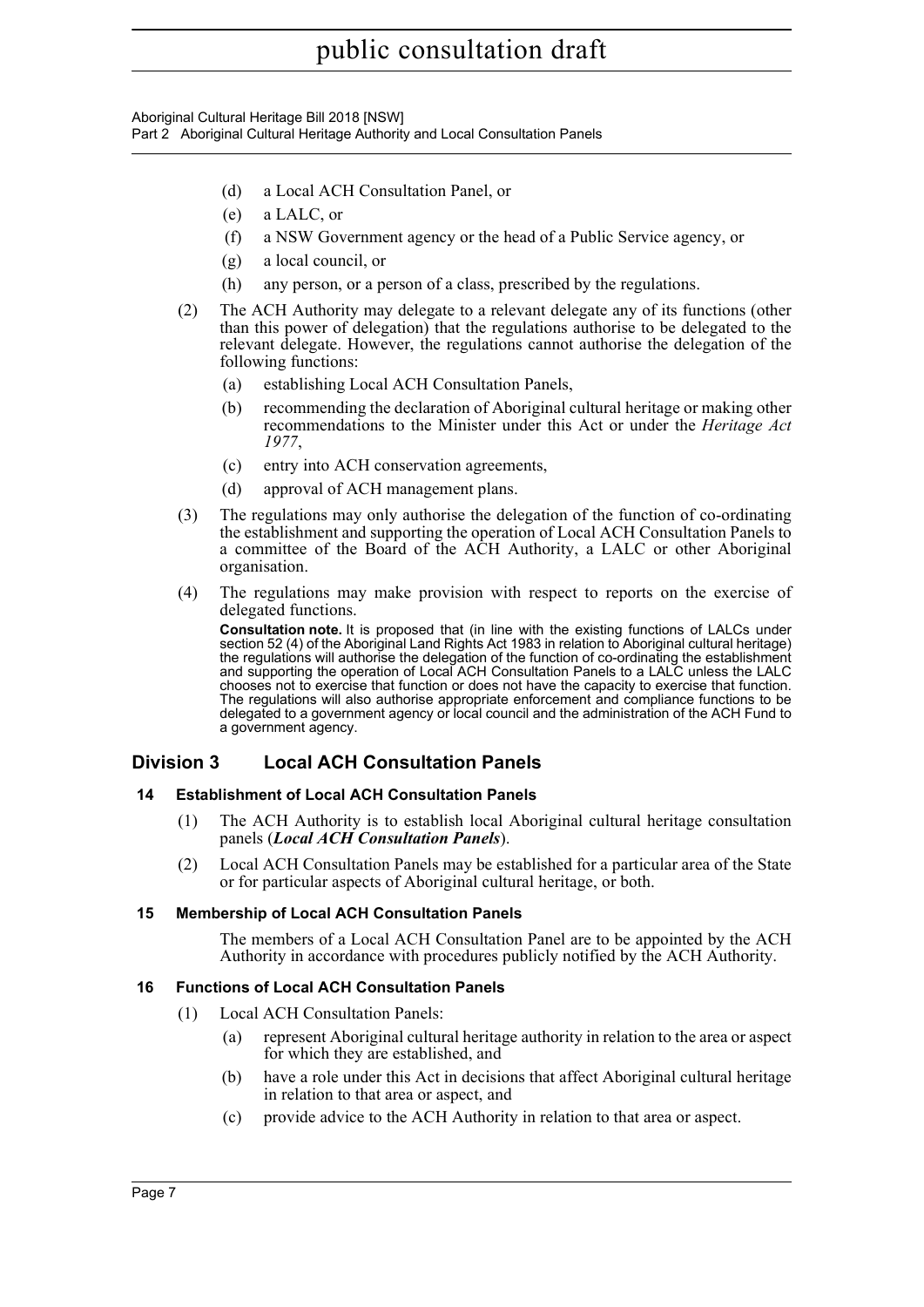Aboriginal Cultural Heritage Bill 2018 [NSW] Part 2 Aboriginal Cultural Heritage Authority and Local Consultation Panels

- (2) In particular, Local ACH Consultation Panels have the following functions:
	- (a) advising, and negotiating ACH management plans with, proponents of relevant activities,
	- (b) preparing local draft ACH maps and developing ACH strategic plans for approval under this Act,
	- (c) advising the ACH Authority on the following:
		- (i) recommendations for the declaration of Aboriginal cultural heritage (and any activities to be authorised by a declaration),
		- (ii) nominations by the ACH Authority for listings on the State Heritage Register,
		- (iii) proposed ACH conservation agreements,
		- (iv) the outcomes of the negotiation of ACH management plans and proposed changes to approved plans,
		- (v) information included in the ACH Information System,
		- (vi) the repatriation of Aboriginal objects or Aboriginal ancestral remains.
- (3) Local ACH Consultation Panels are required to operate in accordance with policies and guidelines issued by the ACH Authority.

### <span id="page-15-0"></span>**17 Consultation with Aboriginal community**

Procedures, policies and guidelines with respect to the establishment, membership and operation of Local ACH Consultation Panels are to be developed by the ACH Authority through a process of consultation with the Aboriginal community in New South Wales.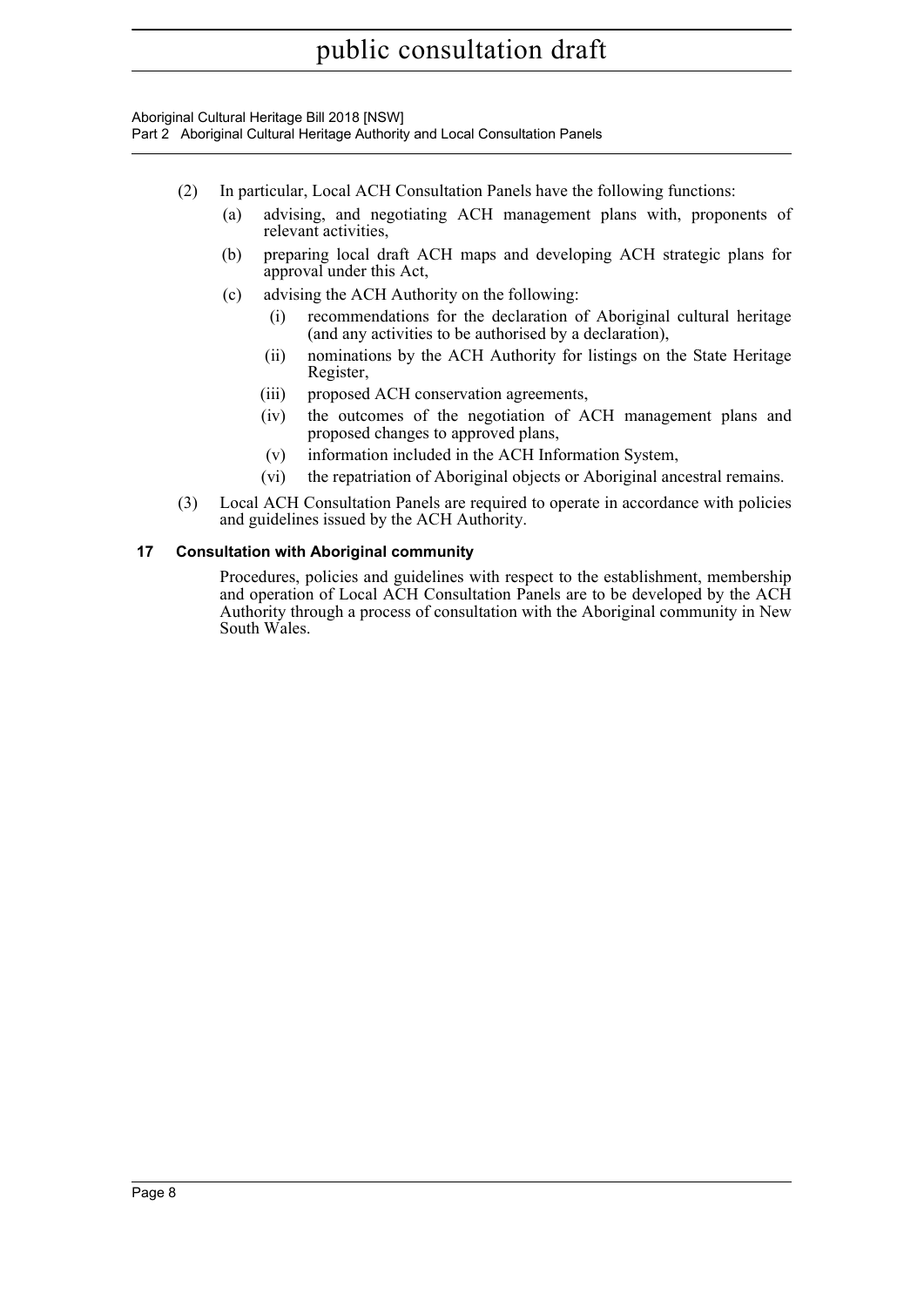Aboriginal Cultural Heritage Bill 2018 [NSW] Part 3 Aboriginal cultural heritage declarations and information

## <span id="page-16-0"></span>**Part 3 Aboriginal cultural heritage declarations and information**

### <span id="page-16-1"></span>**18 Declarations of Aboriginal cultural heritage**

- (1) The Minister may, on the recommendation of the ACH Authority, declare that for the purposes of this Act:
	- (a) land that is part of a landscape or other place having Aboriginal cultural heritage significance comprises Aboriginal cultural heritage (including land containing or otherwise connected with an Aboriginal object or Aboriginal ancestral remains whose removal from the land would reduce the Aboriginal cultural heritage significance of the object or remains or of the land), or
	- (b) any specified object, article or material evidence is an Aboriginal object, or
	- (c) any bodily remains are Aboriginal ancestral remains, or
	- (d) any other tangible material relating to Aboriginal life or historical events comprises Aboriginal cultural heritage.

**Note.** See section 4. In this Act, "Aboriginal object" and "Aboriginal ancestral remains" include (but are not limited to) declared objects or remains under this Part.

(2) A declaration under this section may include a description of activities that may be carried out despite the declaration.

**Note.** Section 45 exempts any such activities from constituting harm to Aboriginal cultural heritage.

(3) A declaration under this section is to be made by an order in writing of the Minister and has effect when it is recorded on the public online portal of the ACH information system.

**Note.** The *Interpretation Act 1987* provides that an order under an Act may be amended or revoked by further order.

- (4) Before making a recommendation to the Minister for a declaration under this section, the ACH Authority is to consult:
	- (a) any relevant Local ACH Consultation Panel, and
	- (b) the landholders of any land concerned, and
	- (c) any public or local authority that manages or controls any land concerned, and
	- (d) the owners of any object or other material concerned.

The ACH Authority is to have regard to any relevant provisions of the regulations or an ACH strategic plan when making any such recommendation to the Minister.

(5) Public or private land, objects or materials may be declared under this section. **Consultation note.** Declared Aboriginal cultural heritage will be a new mechanism to replace Aboriginal places under the National Parks and Wildlife Act 1974 and to extend to all aspects of Aboriginal cultural heritage, so as to identify that heritage and provide the protections conferred by this proposed Act.

### <span id="page-16-2"></span>**19 Establishment and management of ACH Information System**

- (1) The ACH Authority is to establish an information system containing information in relation to Aboriginal cultural heritage.
- (2) The ACH information system is to be managed by the ACH Authority for the purposes of supporting culturally appropriate and effective decision-making in relation to Aboriginal cultural heritage.
- (3) The ACH information system is to comprise the following:
	- (a) a restricted access database—for information on the system that is not appropriate for general access by the public and that may be accessed only by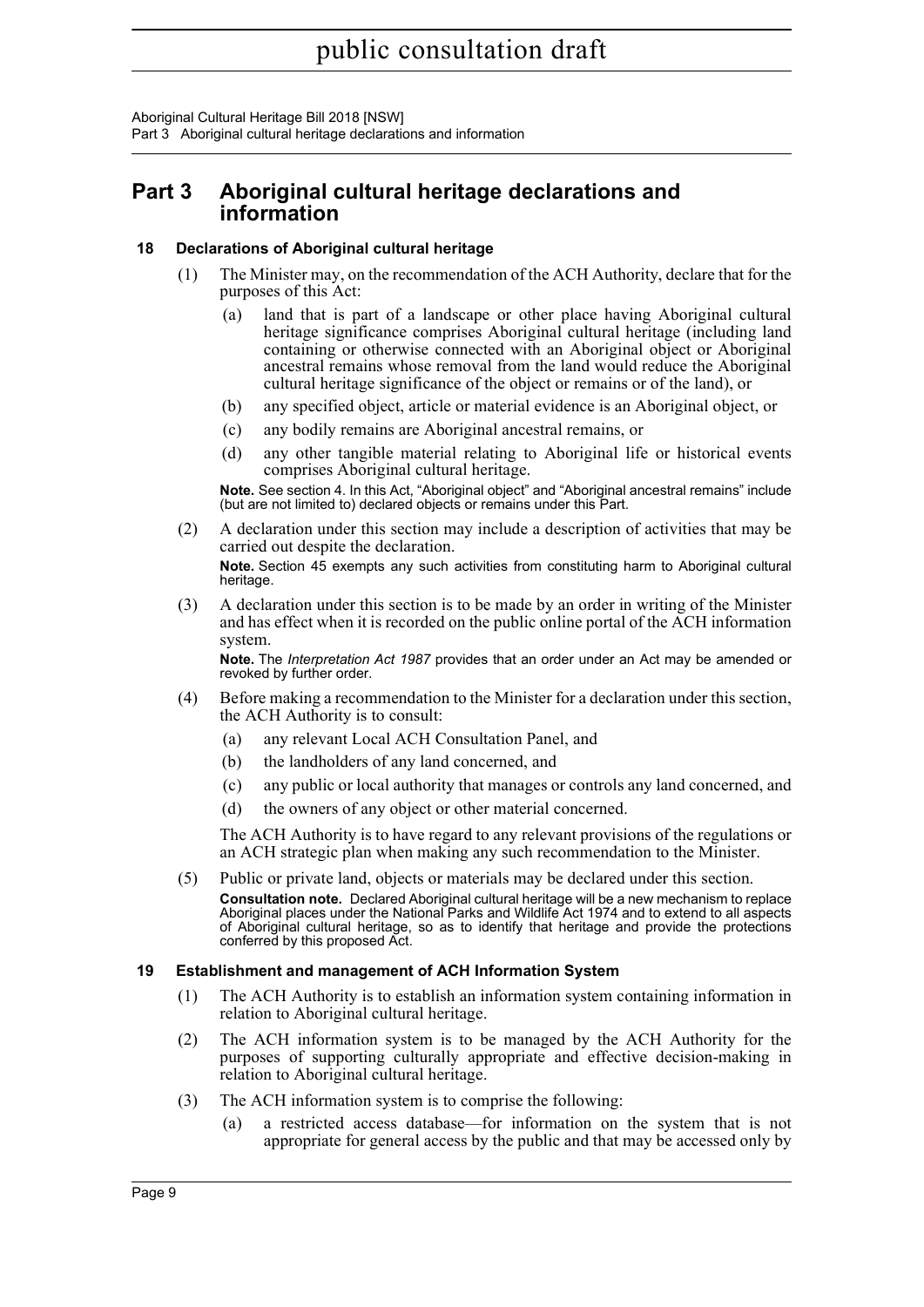Aboriginal Cultural Heritage Bill 2018 [NSW] Part 3 Aboriginal cultural heritage declarations and information

Local ACH Consultation Panels, the Board of the ACH Authority, persons engaged in the administration of this Act authorised by the Board and other persons authorised by the regulations, (b) a public online portal on a government website—for the public sharing of information on the system that is not part of the restricted access database. (4) The information on the ACH information system may include (but is not limited to) the following: (a) information on Aboriginal cultural heritage significance known to Local ACH Consultation Panels or the ACH Authority, (b) reports on the assessment of particular Aboriginal cultural heritage that are prepared for the purposes of this Act, (c) ACH management plans, (d) declarations under this Part of land, Aboriginal objects, Aboriginal ancestral remains and other tangible material that comprises Aboriginal cultural heritage, (e) registered intangible Aboriginal cultural heritage under Division 3 of Part 4 and agreements entered into under that Division, (f) ACH maps approved by the Minister under this Part, (g) relevant items listed on the State Heritage Register, (h) ACH conservation agreements, (i) ACH strategic plans, (j) information of a kind prescribed by the regulations. (5) The ACH Authority is to develop protocols for the appropriate collection, updating and management of information on the ACH information system. (6) The ACH Authority is to use its best endeavours to ensure that the information on the ACH information system is accurate and as comprehensive as practicable. However, the ACH Authority is not subject to a statutory duty with respect to the information on the system that would give rise to any civil liability with respect to its accuracy or comprehensiveness. (7) The regulations may make provision for or with respect to the persons who may access information on the restricted access database, any fees payable for accessing any such information and any other matter relating to accessing or using any such information. **20 Preparation and approval of ACH maps** (1) The ACH Authority is to prepare maps containing spatial data about Aboriginal cultural heritage (*ACH maps*). (2) The purpose of ACH maps is to assist those engaged in land-use planning, development assessment and land management or development activities to identify likely areas of Aboriginal cultural heritage. The ACH information system provides detailed information about Aboriginal objects and other Aboriginal cultural heritage in those areas.

- <span id="page-17-0"></span>(3) Local ACH Consultation Panels (with the assistance of their support bodies) are to prepare draft ACH maps in relation to their local area and provide those draft maps and related information to the ACH Authority.
- (4) ACH maps (including local draft maps) are to be prepared in accordance with a mapping methodology developed by the ACH Authority and approved by the Minister.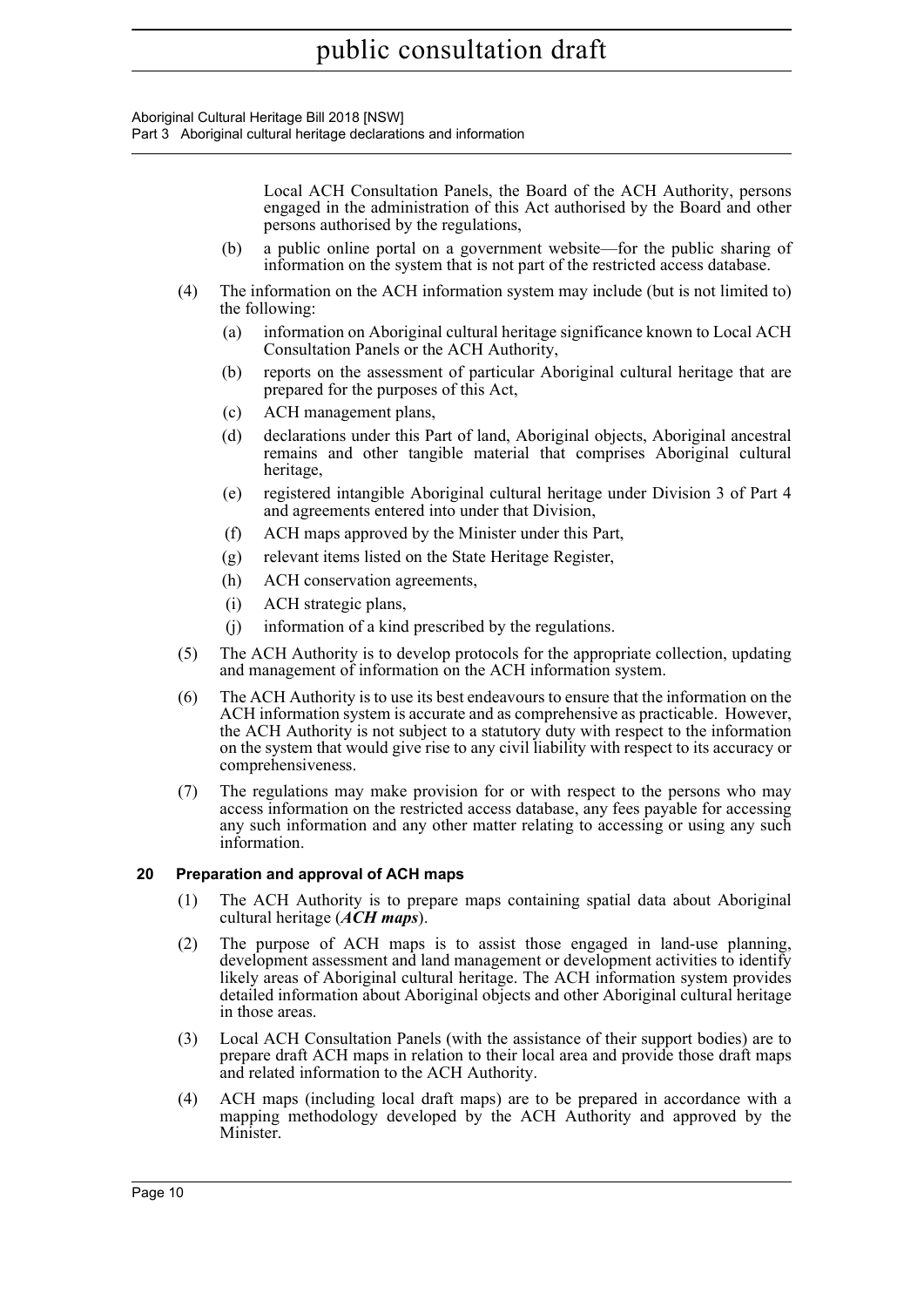Aboriginal Cultural Heritage Bill 2018 [NSW] Part 3 Aboriginal cultural heritage declarations and information

- (5) ACH maps are required to be approved by the Minister and published on the public online portal of the ACH information system.
- (6) The Minister may, from time to time, approve of the amendment or replacement of ACH maps.

### <span id="page-18-0"></span>**21 ACH strategic plans**

- (1) ACH Authority may approve ACH strategic plans developed by relevant Local ACH Consultation Panels with the assistance of their support bodies.
- (2) ACH strategic plans are to identify priorities in their respective areas on the following to inform decision-making on Aboriginal cultural heritage planning and resourcing:
	- (a) Aboriginal cultural heritage conservation and management,
	- (b) access to Aboriginal cultural heritage,
	- (c) public awareness of Aboriginal cultural heritage,
	- (d) intergenerational knowledge transfer.
- (3) Public authorities are to take into consideration relevant ACH strategic plans when exercising their statutory or other functions. However, this subsection does not operate to exclude a statutory discretion of a public authority or to authorise any action by a public authority that is inconsistent with any statutory or other legal obligation of the public authority.

### <span id="page-18-1"></span>**22 State of Aboriginal cultural heritage reports**

- (1) The ACH Authority is required to prepare a report on the state of Aboriginal cultural heritage in the State:
	- (a) within 5 years after the commencement of this Act, and
	- (b) every 3 years thereafter.
- (2) The report is to be given to the Minister and tabled in both Houses of Parliament.
- (3) The report is to include the following matters:
	- (a) an assessment of the status of Aboriginal cultural heritage in the State (including the matters impacting on that heritage, the cumulative impacts and conservation outcomes that have been achieved),
	- (b) an analysis of the costs and benefits of conserving Aboriginal cultural heritage (including with respect to Aboriginal persons and Aboriginal communities),
	- (c) a review of the programs and activities of public authorities, non-government organisations and the private sector relating to the conservation of Aboriginal cultural heritage,
	- (d) an examination of the outlook for Aboriginal cultural heritage (including an examination of trends),
	- (e) an assessment of the effectiveness of the regulatory framework under this Act,
	- (f) any general recommendations for future policies, programs and legislative action to improve the effectiveness of this Act.

### <span id="page-18-2"></span>**23 Annual reports of ACH Authority**

(1) An annual report of the ACH Authority under the *Annual Reports (Statutory Bodies) Act 1984* is to include such information as is prescribed by the regulations under this Act in relation to Aboriginal cultural heritage and the operation of this Act.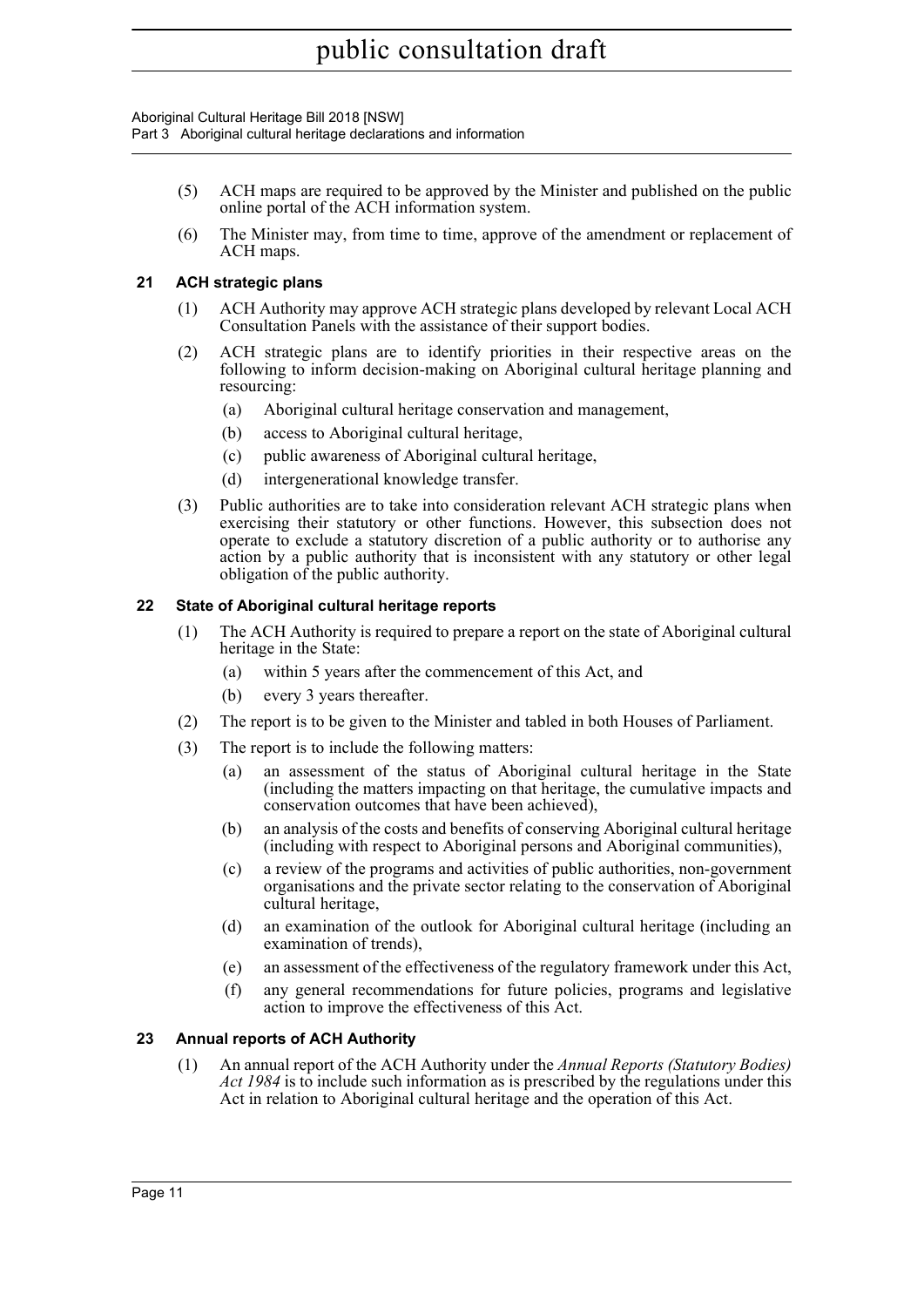Aboriginal Cultural Heritage Bill 2018 [NSW] Part 3 Aboriginal cultural heritage declarations and information

> (2) Any such annual report of the ACH Authority (including its financial statements) may be included in the annual report of the Public Service agency in which the staff of the ACH Authority are employed.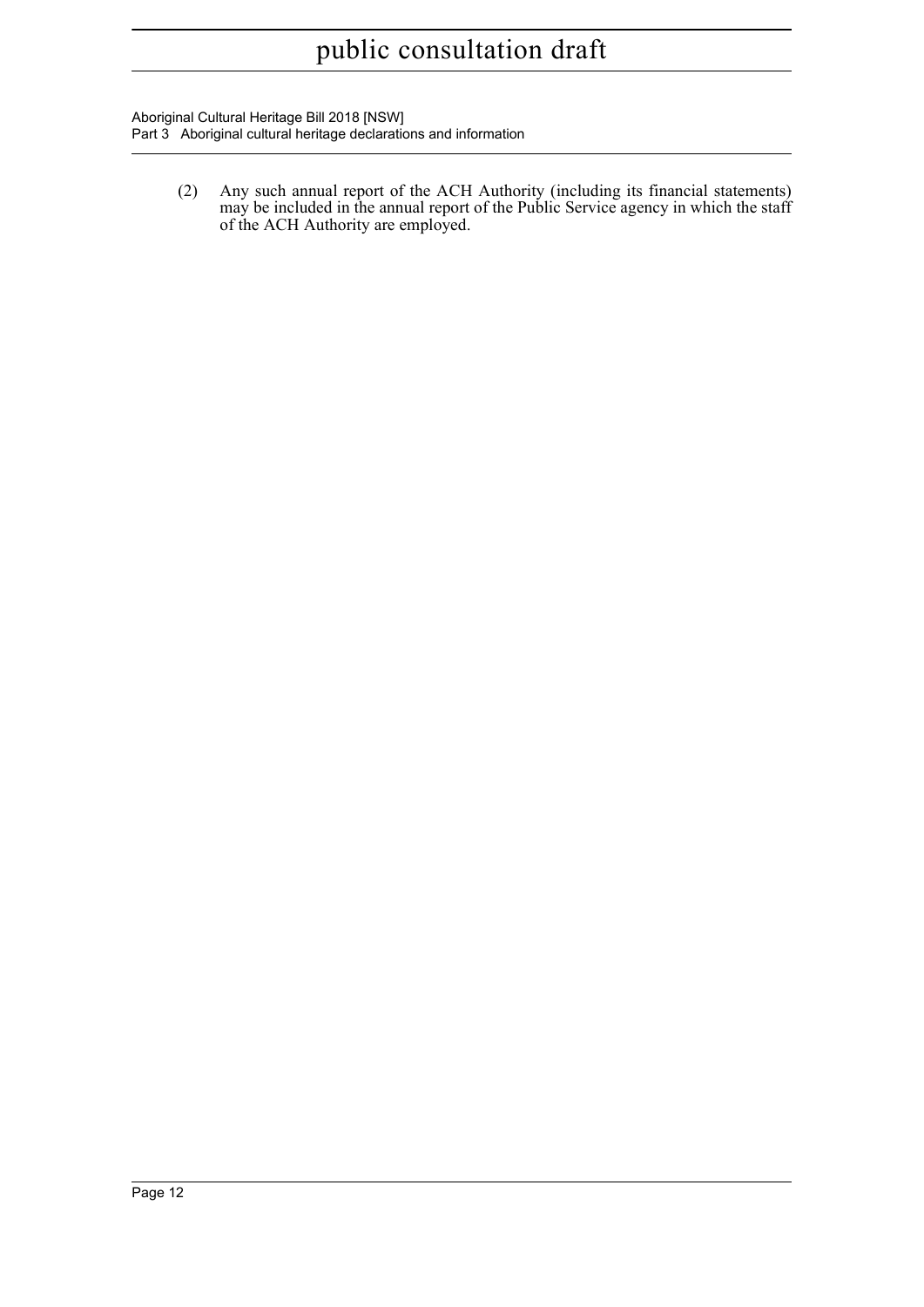Aboriginal Cultural Heritage Bill 2018 [NSW] Part 4 Conservation of Aboriginal cultural heritage

## <span id="page-20-0"></span>**Part 4 Conservation of Aboriginal cultural heritage**

### <span id="page-20-1"></span>**Division 1 Ownership and care arrangements**

### <span id="page-20-2"></span>**24 Ownership of certain Aboriginal objects or ancestral remains vested in ACH Authority on behalf of Aboriginal people**

- (1) On and from the commencement of this section:
	- (a) an Aboriginal object that, immediately before the repeal of section 83 of the *National Parks and Wildlife Act 1974* by this Act, was taken to be the property of the Crown by the operation of that section, and
	- (b) an Aboriginal object or Aboriginal ancestral remains abandoned after the commencement of this section by any person,

is the property of the ACH Authority.

- (2) The ACH Authority is to hold that property on behalf of Aboriginal people and is responsible for its proper care and protection.
- (3) The ACH Authority may exercise in relation to that property the powers it has in relation to other property of the ACH Authority.
- (4) This section does not operate to restrict the lawful use of land or to authorise the disturbance or excavation of any land.
- (5) Compensation is not payable in respect of the vesting of property in the ACH Authority by this section.
- (6) A reference in this section to an Aboriginal object that, immediately before the repeal of section 83 of the *National Parks and Wildlife Act 1974*, was the property of the Crown by the operation of that section includes a reference to Aboriginal ancestral remains that were the property of the Crown by the operation of that section.

#### <span id="page-20-3"></span>**25 Repatriation etc of Aboriginal objects, ancestral remains or other material that are property or under control of ACH Authority**

- (1) The ACH Authority may deal with Aboriginal objects, Aboriginal ancestral remains or other tangible materials comprising Aboriginal cultural heritage that are the property or under the control of the ACH Authority:
	- (a) by returning the objects, remains or materials to any appropriate Aboriginal person or Aboriginal persons willing to accept possession, custody or control of them in accordance with Aboriginal tradition, or
	- (b) by otherwise dealing with the objects, remains or materials in accordance with any reasonable directions of any appropriate Aboriginal person or Aboriginal persons, or
	- (c) by making suitable arrangements for their safekeeping.
- (2) The ACH Authority may deal with Aboriginal objects, Aboriginal ancestral remains or other tangible materials comprising Aboriginal cultural heritage under this section only if:
	- (a) the ACH Authority has first consulted any relevant Local ACH Consultation Panel about the proposed dealing, and
	- (b) the ACH Authority considers it is reasonable to do so in the circumstances.
- (3) Nothing in this section is taken to limit the right of an Aboriginal person or Aboriginal persons accepting possession, custody or control of any object, ancestral remains or materials pursuant to this section to deal with the object, remains or materials in accordance with Aboriginal tradition.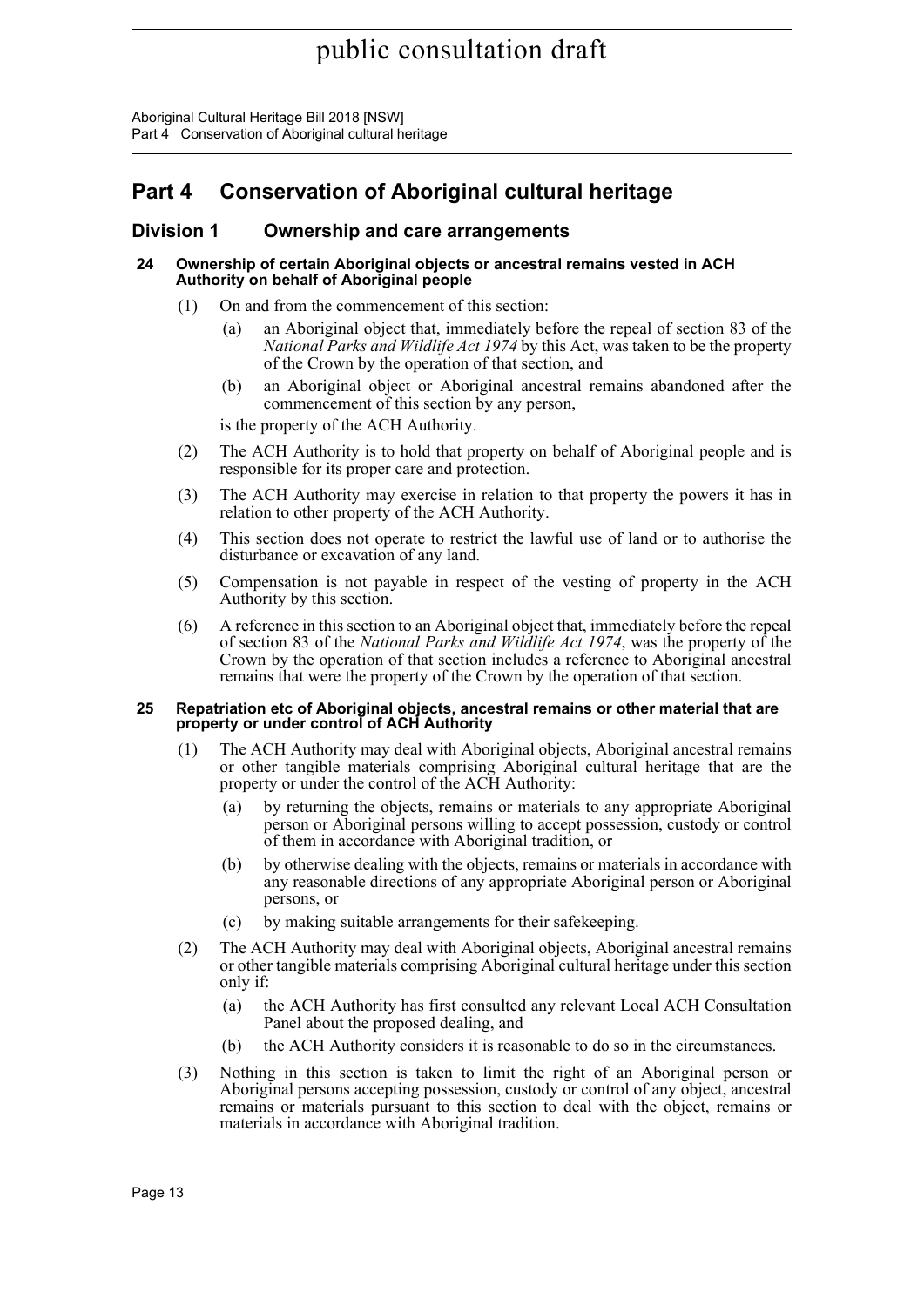#### <span id="page-21-0"></span>**26 Acquisition, preservation etc of Aboriginal objects, ancestral remains or other materials that are not property or under control of ACH Authority**

The ACH Authority may, by agreement with a person having the ownership or possession of:

- (a) an Aboriginal object that is, or Aboriginal ancestral remains that are, not the property or under the control of the ACH Authority, or
- (b) any other tangible materials comprising Aboriginal cultural heritage that are not the property or under the control of the ACH Authority,

acquire the object, remains or materials or take such other action as the ACH Authority thinks is practicable for their preservation or exhibition.

### <span id="page-21-1"></span>**27 Notification of Aboriginal objects, ancestral remains or other materials**

- (1) This section applies to Aboriginal objects, Aboriginal ancestral remains or other tangible materials comprising Aboriginal cultural heritage that are the property or under the control of the ACH Authority.
- (2) A person who is aware of the location of any such Aboriginal objects, remains or materials is required to notify the ACH Authority of their location as soon as practicable unless the person has reason to believe that the ACH Authority is already aware of their location.

Maximum penalty: Tier 3 monetary penalty.

### <span id="page-21-2"></span>**Division 2 Aboriginal cultural heritage conservation agreements**

### <span id="page-21-3"></span>**28 ACH Authority may enter into ACH conservation agreements**

- (1) The ACH Authority may enter into an agreement with the owner of land for the purpose of conserving Aboriginal cultural heritage in connection with the land (an *ACH conservation agreement*).
- (2) Land may be subject to a single ACH conservation agreement even if the land consists of separate parcels of land and whether or not the parcels are adjacent.
- (3) Land that comprises only part of one or more parcels of land may be subject to an ACH conservation agreement.

### <span id="page-21-4"></span>**29 General provisions relating to ACH conservation agreements**

- (1) The ACH Authority is not to enter into an ACH conservation agreement relating to land unless:
	- (a) all the owners of the land are parties to the agreement or have consented in writing to the agreement, and
	- (b) where the land (not being Crown land) is subject to a residential tenancy agreement or other lease, the tenant or the lessee has consented in writing to the conservation agreement, and
	- (c) where the land is subject to a mortgage or charge, the mortgagee or chargee has consented in writing to the agreement, and
	- (d) where the land is subject to a covenant, the ACH Authority has consulted with the person entitled to the benefit of the covenant about the terms of the agreement, and
	- (e) where the land is owned by a Local Aboriginal Land Council, the New South Wales Aboriginal Land Council has consented in writing to the agreement.
- (2) The ACH Authority is to consult any relevant Local ACH Consultation Panel on a proposed ACH conservation agreement.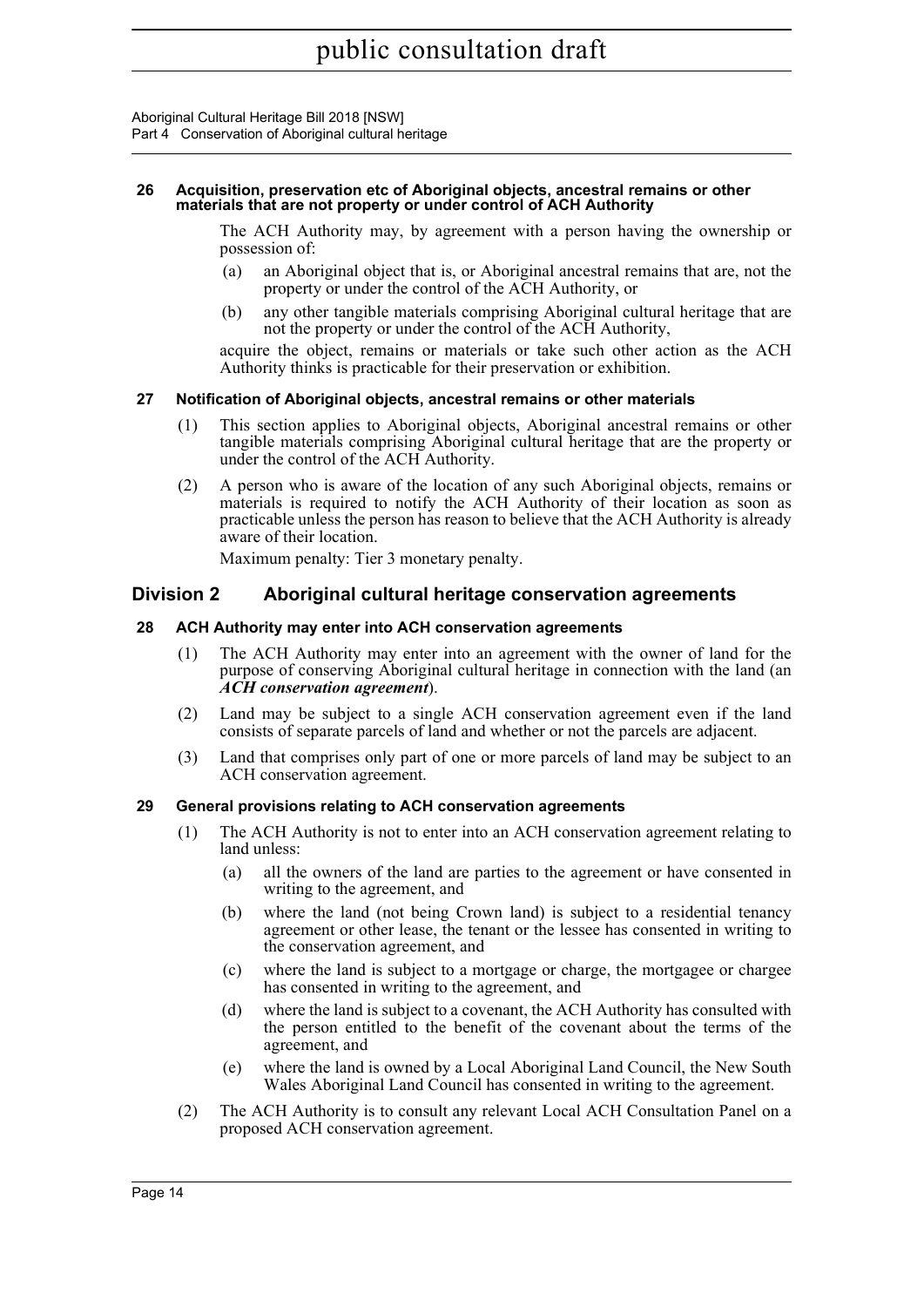Aboriginal Cultural Heritage Bill 2018 [NSW] Part 4 Conservation of Aboriginal cultural heritage

- (3) The ACH Authority may enter into an ACH conservation agreement relating to land that is Crown land or lands of the Crown:
	- (a) with a public authority (not being a Public Service agency) that owns or has the control and management of the land, or
	- (b) if the land is under the control and management of a Public Service agency, with the responsible Minister.
- (4) If an ACH conservation agreement is entered into under subsection (2) by a public authority that is not the owner of the land concerned:
	- (a) the agreement is taken to have been entered into on behalf of the owner of the land, and
	- (b) a reference in this Division to the owner of the land (however expressed) includes, while a public authority has the control and management of the land, a reference to the public authority that has that control and management and, if the public authority is a Public Service agency, the responsible Minister.
- (5) The ACH Authority is not to enter into an ACH conservation agreement relating to Crown-timber land within the meaning of the *Forestry Act 2012* except with the consent of the Minister administering that Act.
- (6) The ACH Authority is not to enter into an ACH conservation agreement for Crown land except with the consent of the Minister administering the *Crown Lands Act 1989*.

### <span id="page-22-0"></span>**30 Content of ACH conservation agreements**

- (1) An ACH conservation agreement may contain any of the following terms, binding on the owner from time to time of the land to which it applies:
	- (a) restricting development on the land,
	- (b) requiring the owner to refrain from or not to permit specified activities on the land,
	- (c) requiring the owner to carry out specified activities or do specified things,
	- (d) requiring the owner to permit access to the land by specified persons for specified purposes,

**Consultation note.** ACH conservation agreements will be able to be used to provide access to private land by Aboriginal persons for purposes associated with Aboriginal cultural heritage. The ACH Authority will be able to register an agreement with the Registrar General so as to bind future owners of the land.

- (e) requiring the owner to contribute towards costs incurred which relate to the land or the agreement,
- (f) specifying the manner in which any money provided to the owner under the agreement is to be applied by the owner,
- (g) requiring the owner to repay money paid to the owner under the agreement if a specified breach of the agreement occurs,
- (h) providing for any other matter relating to the conservation of Aboriginal cultural heritage in connection with the land.
- (2) An ACH conservation agreement may contain terms, binding on the ACH Authority:
	- (a) requiring the ACH Authority to provide financial assistance, technical advice or other assistance, or
	- (b) requiring the ACH Authority to carry out specified activities or do specified things, or
	- (c) providing for any other matter relating to the conservation of Aboriginal cultural heritage in connection with the land.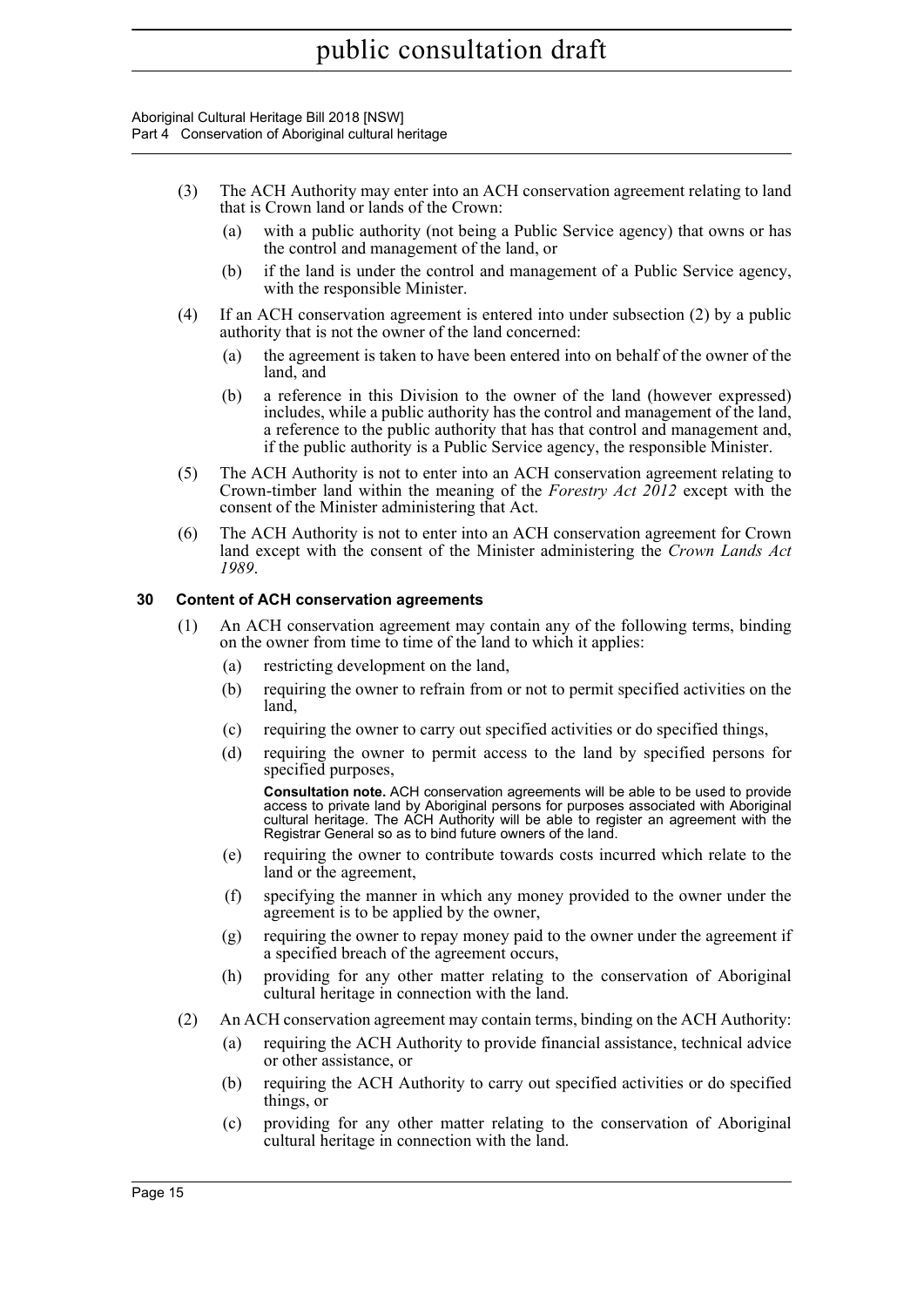### <span id="page-23-0"></span>**31 Duration and variation of ACH conservation agreements**

- (1) An ACH conservation agreement has effect from a day, or on the happening of an event, specified in the agreement.
- (2) An ACH conservation agreement may be varied by a subsequent agreement between the ACH Authority and all the owners of the land at the time of the variation. The area to which the ACH conservation agreement applies may be increased or reduced by any such variation of the agreement.
- (3) An ACH conservation agreement has effect in perpetuity or for the period set out in the agreement unless it is terminated:
	- (a) by a subsequent agreement between the ACH Authority and all the owners of the land at the time of the termination, or
	- (b) in any such other manner or in such circumstances as may be set out in the agreement.
- (4) An ACH conservation agreement may be varied or terminated by the ACH Authority by notification published in the Gazette, without the consent of the owners of the land, if the ACH Authority is of the opinion that the land is no longer needed for, or is no longer capable of being used to achieve, the conservation of Aboriginal cultural heritage for which the agreement was entered into.
- (5) The ACH Authority is not to vary or terminate an ACH conservation agreement under subsection (4) without the consent of the owners of the land unless:
	- (a) written notice of the intention of the ACH Authority to vary or terminate the agreement has been given to the owners of the land stating that the owners may make submissions to the ACH Authority within the period specified in the notice (being a period of not less than 28 days), and
	- (b) the ACH Authority has considered any submissions made by the owners of the land within that specified period.
- (6) If an ACH conservation agreement is varied by the ACH Authority under subsection (4) without the consent of the owners of the land at the time of the variation, the owners may, by written notice given to the ACH Authority, terminate the agreement.
- (7) The Minister may direct the ACH Authority to vary or terminate an ACH conservation agreement if a mining or petroleum authority is or has been granted in respect of the land and the Minister is of the opinion that the activity authorised by the mining or petroleum authority:
	- will adversely affect any management actions that are required or authorised to be carried out on the land under the agreement, or
	- (b) will adversely affect the Aboriginal cultural heritage protected by the agreement.

The ACH Authority is required to comply with the Minister's direction.

- (8) Before giving any such direction, the Minister is to give the owners of the relevant land and the ACH Authority an opportunity to make submissions on the proposed direction and is to take any submission made into account.
- (9) The owner of land subject to an ACH conservation agreement is not entitled to any compensation from the Minister or the ACH Authority as a result of any variation or termination of the agreement by the ACH Authority without the consent of the owner.
- (10) The regulations may make provision for or with respect to the reimbursement of the owner of the land or the ACH Authority by the holder of the mining or petroleum authority for the costs incurred by the owner or ACH Authority in establishing the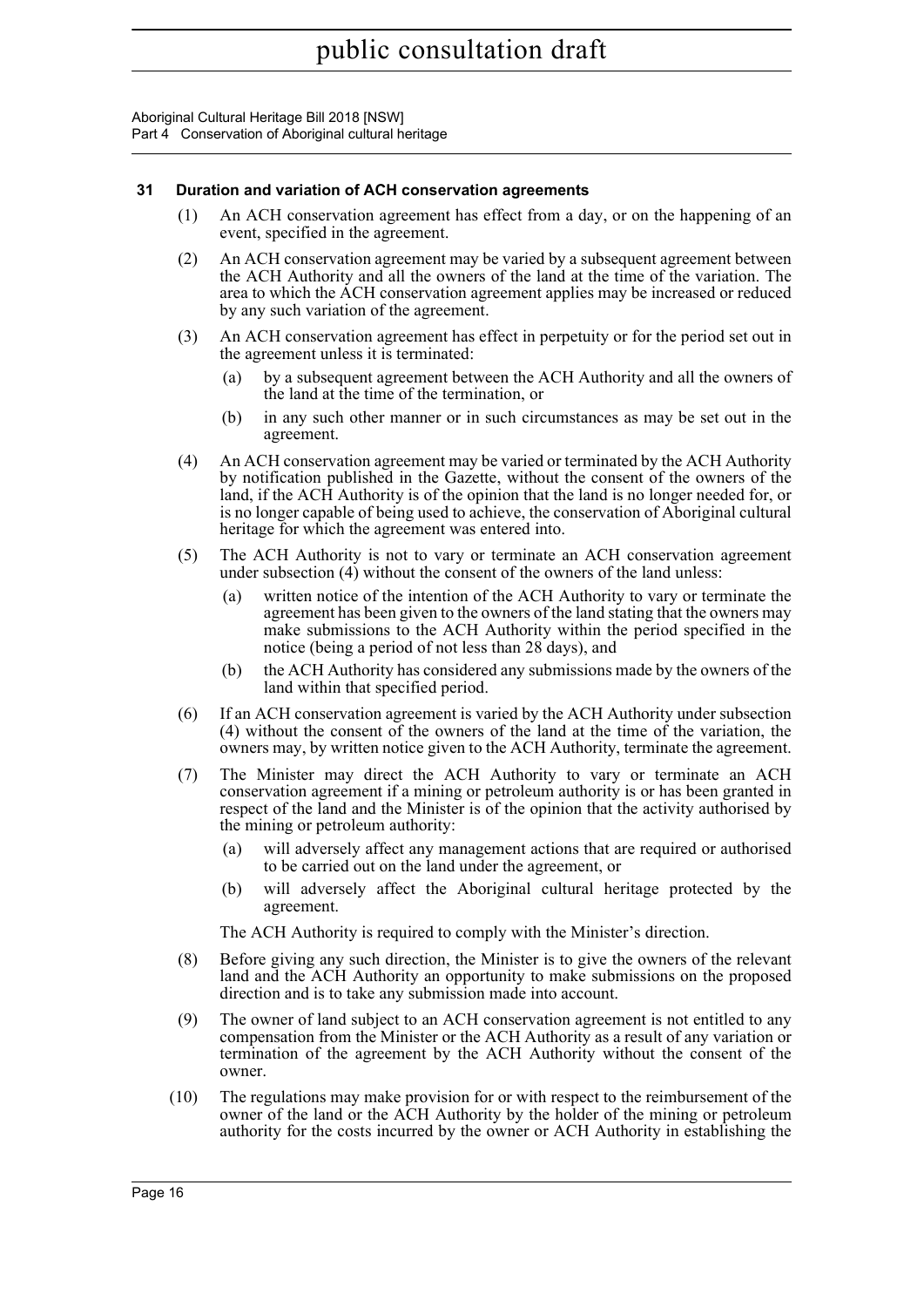Aboriginal Cultural Heritage Bill 2018 [NSW] Part 4 Conservation of Aboriginal cultural heritage

> agreement (including the making of payments to the Minister for the purposes of any such reimbursement). The regulations may also make provision for the reimbursement of the ACH Authority by the owner of the land for money paid to the owner under the agreement.

- (11) Subsection (9) does not affect any right to compensation the owner may have under the *Mining Act 1992*, the *Petroleum (Onshore) Act 1991* or any other legislation in respect of the grant of the mining or petroleum authority or to activities carried out under the authority.
- (12) The regulations may authorise the ACH Authority and the owners of the land concerned to make minor variations to an ACH conservation agreement without any consent or consultation required by this section.

### <span id="page-24-0"></span>**32 Registration of ACH conservation agreements**

- (1) On being notified by the ACH Authority that an ACH conservation agreement has been entered into, or that any such agreement has been re-issued, varied or terminated, the Registrar-General must:
	- (a) in the case of an ACH conservation agreement relating to land under the *Real Property Act 1900*—register the agreement, variation or termination by making an entry concerning the agreement, variation or termination in any folio of the Register kept under that Act that relates to that land, or
	- (b) in the case of an ACH conservation agreement relating to land not under the *Real Property Act 1900*:
		- (i) register the agreement, variation or termination in the General Register of Deeds kept under Division 1 of Part 23 of the *Conveyancing Act 1919*, and
		- (ii) if appropriate, make an entry concerning the agreement, variation or termination in any official record relating to Crown land that relates to that land.
- (2) An ACH conservation agreement relating to land under the *Real Property Act 1900* about which an entry is made in a folio and that is in force is an interest recorded in the folio for the purposes of section 42 of that Act.

#### <span id="page-24-1"></span>**33 ACH conservation agreements to run with land and re-issue etc of agreements in certain cases**

- (1) An ACH conservation agreement that has been registered by the Registrar-General and that is in force is binding on, and enforceable by and against, the successors in title to the owners who entered into the agreement and those successors in title are taken to have notice of the agreement.
- (2) This section extends to successors in title of part only of the land to which an ACH conservation agreement applies.
- (3) If there are different successors in title to different parts of the land, the regulations may make provision with respect to obligations and entitlement under this Act of the successors in title in relation to the ACH conservation agreement.
- (4) In this section:

*part* of land includes a different interest in the land.

*successors in title* includes a lessee, mortgagee, chargee, covenant chargee or other person, in possession of the site of an ACH conservation agreement pursuant to a lease, mortgage, charge, positive covenant or other encumbrance entered into before or after the registration of the ACH conservation agreement.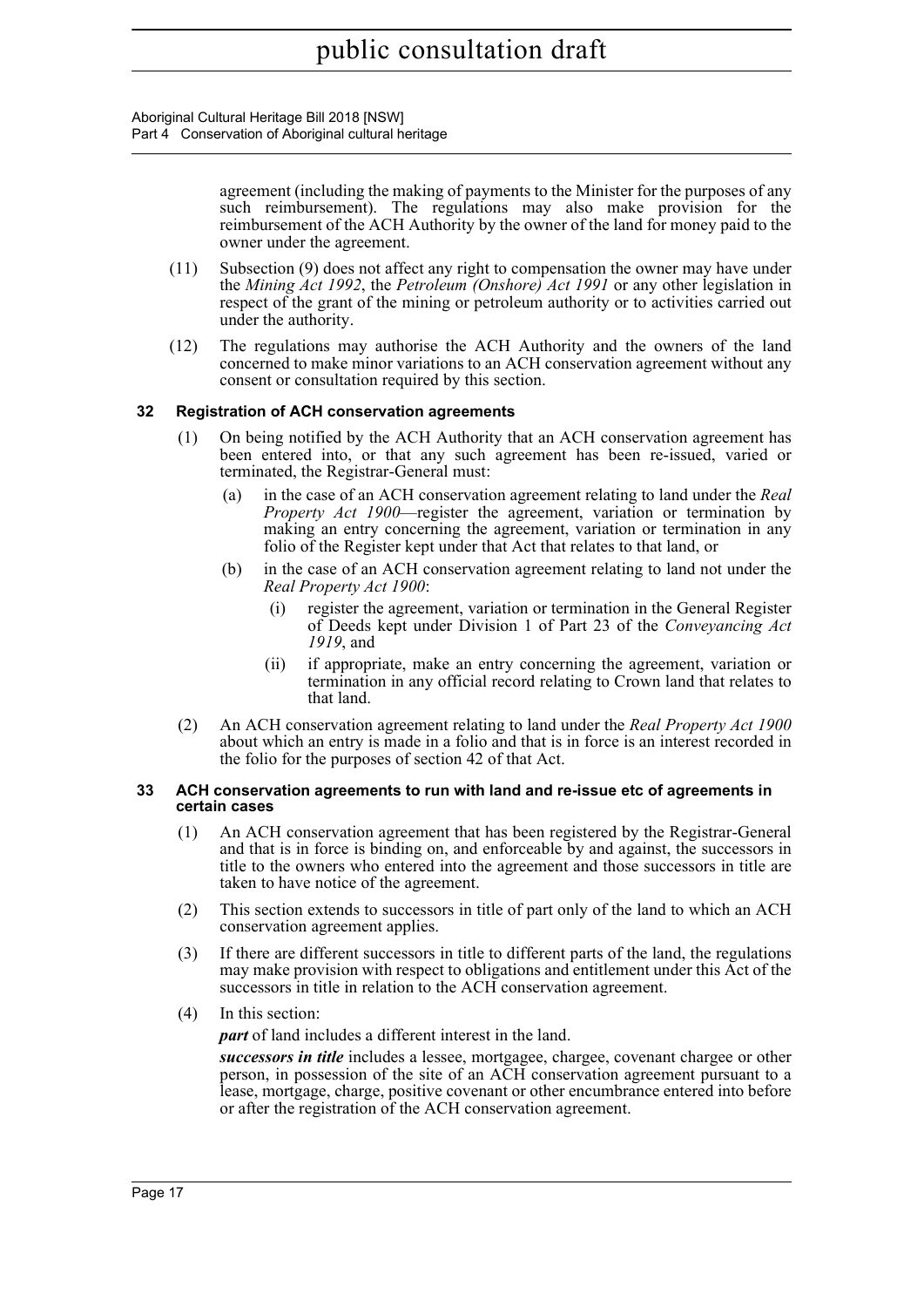### <span id="page-25-0"></span>**34 Proposals by public authorities affecting land subject to ACH conservation agreements**

- (1) A public authority must not carry out development on land subject to an ACH conservation agreement unless:
	- (a) it has given written notice of the proposed development to the Minister and the owner of the land, and
	- (b) it has received written notice from the Minister consenting to the development.
- (2) The Minister may consent to the development only if:
	- (a) the Minister is of the opinion (having regard to the advice of the ACH Authority) that the development will neither adversely affect any management actions that may be carried out on the land under the ACH conservation agreement nor adversely affect Aboriginal cultural heritage protected by the agreement, or
	- (b) there is no practical alternative to the carrying out of the development, or
	- (c) the development is required for an essential public purpose or for a purpose of special significance to the State.
- (3) The ACH Authority, if directed to do so by the Minister, is to vary or terminate the ACH conservation agreement, by notification in the Gazette, without the consent of the owners of the land if consent to development is granted under this section and the Minister considers that the variation or termination is necessary to enable the public authority to carry out the development.
- (4) If an ACH conservation agreement is varied under this section without the approval of the owner of the land subject to the agreement, the owner may terminate the agreement by notice in writing to the ACH Authority.
- (5) The owner of land subject to an ACH conservation agreement is not entitled to any compensation as a result of the variation or termination of the agreement under this section.
- (6) Subsection (5) does not affect any right to compensation the owner may have under the *Land Acquisition (Just Terms Compensation) Act 1991* or any other Act in respect of the development.
- (7) The consent of the Minister under this section is not an approval for the purposes of Part 5 of the *Environmental Planning and Assessment Act 1979*.
- (8) Section 50 (Resolution of disputes) applies to disputes under this section in the same way as it applies to disputes referred to in that section.
- (9) This section does not apply:
	- (a) to any part of land that is a wilderness area within the meaning of the *Wilderness Act 1987*, or
	- (b) in respect of development proposed to be carried out by a public authority on land if the public authority is the owner of the land and the proposed development is not inconsistent with the terms of the ACH conservation agreement, or
	- (c) in respect of development that comprises emergency or routine work by a public authority of a kind that the authority and the Minister have agreed to exclude from the application of this section.
- (10) In this section, *development* has the same meaning it has in the *Environmental Planning and Assessment Act 1979*.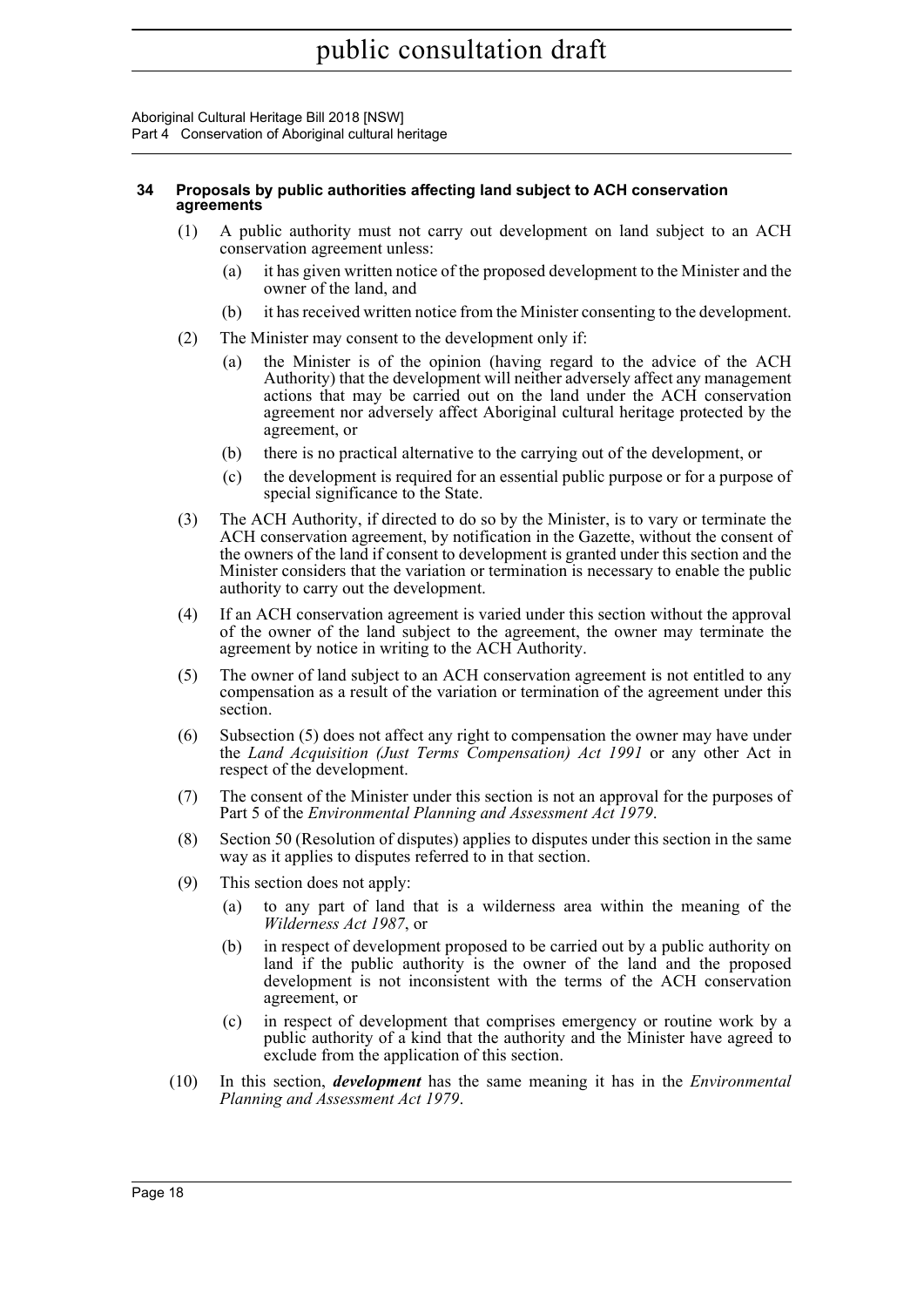#### <span id="page-26-0"></span>**35 Activities authorised by mining or petroleum authorities not affected by ACH conservation agreement**

Nothing in this Division:

- (a) prevents the grant of a mining or petroleum authority in respect of land subject to an ACH conservation agreement in accordance with the *Mining Act 1992* or the *Petroleum (Onshore) Act 1991*, or
- (b) prevents the carrying out, on or in respect of land subject to an ACH conservation agreement, of any activity authorised by a mining or petroleum authority in accordance with the *Mining Act 1992* or the *Petroleum (Onshore) Act 1991*.

### <span id="page-26-1"></span>**Division 3 Agreements for use of registered intangible Aboriginal cultural heritage for commercial purposes**

### <span id="page-26-2"></span>**36 Registration of intangible Aboriginal cultural heritage**

- (1) The ACH Authority may, on application under this Division, register any intangible Aboriginal cultural heritage and the holders of the heritage.
- (2) The ACH Authority may only register intangible Aboriginal cultural heritage if:
	- (a) it is satisfied that the heritage is not widely known to the public and should be protected from unauthorised commercial use, and
	- (b) it complies with the registration requirements of the regulations.
- (3) The registration of intangible Aboriginal cultural heritage under this Division is to be made by an order in writing of the ACH Authority and has effect when it is recorded on the public online portal of the ACH information system. **Note.** The *Interpretation Act 1987* provides that an order under an Act may be amended or revoked by further order.
- (4) Before registering intangible Aboriginal cultural heritage, the ACH Authority is to consult any relevant Local ACH Consultation Panel and have regard to any relevant provisions of an ACH strategic plan.

### <span id="page-26-3"></span>**37 Registered holders of intangible cultural heritage**

The following may apply to the ACH Authority for the registration of intangible Aboriginal cultural heritage and may be declared to be the registered holders of that heritage:

- (a) a Local ACH Consultation Panel,
- (b) a LALC,
- (c) a board of management under Division 6 of Part 4A of the *National Parks and Wildlife Act 1974*,
- (d) a registered native title body corporate under the *Native Title Act 1993* of the Commonwealth or a person registered under that Act as holding native title rights and interests,
- (e) an Aboriginal and Torres Strait Islander corporation registered under the *Corporations (Aboriginal and Torres Strait Islander) Act 2006* of the Commonwealth,
- (f) any other Aboriginal person or body prescribed by the regulations.

#### <span id="page-26-4"></span>**38 Offence to use registered intangible cultural heritage for commercial purposes without agreement**

(1) A person is guilty of an offence if: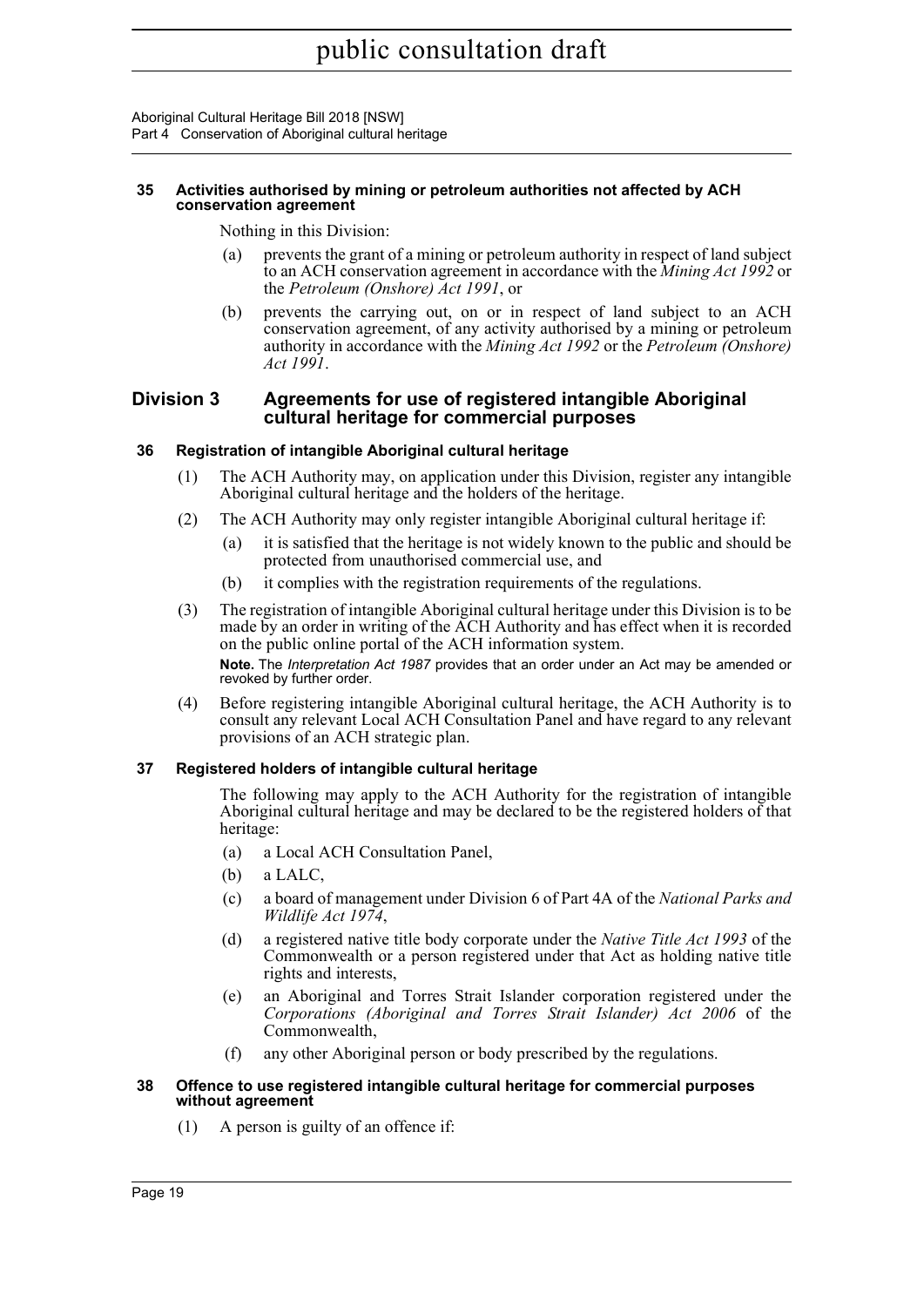- (a) the person knowingly uses for commercial purposes intangible Aboriginal cultural heritage that is registered under this Division, and
- (b) the person is not authorised to do so by an agreement with the registered holders of that intangible Aboriginal cultural heritage.

Maximum penalty: Tier 1 monetary penalty.

- (2) A person may enter into an agreement with the registered holders for the authorisation of a class of persons to use the intangible Aboriginal cultural heritage for commercial purposes.
- (3) The parties to an agreement under this section are required to provide a copy of the agreement to the ACH Authority for inclusion on the ACH Information System.
- (4) This section does not apply to the use of intangible Aboriginal cultural heritage by the registered holders of that heritage.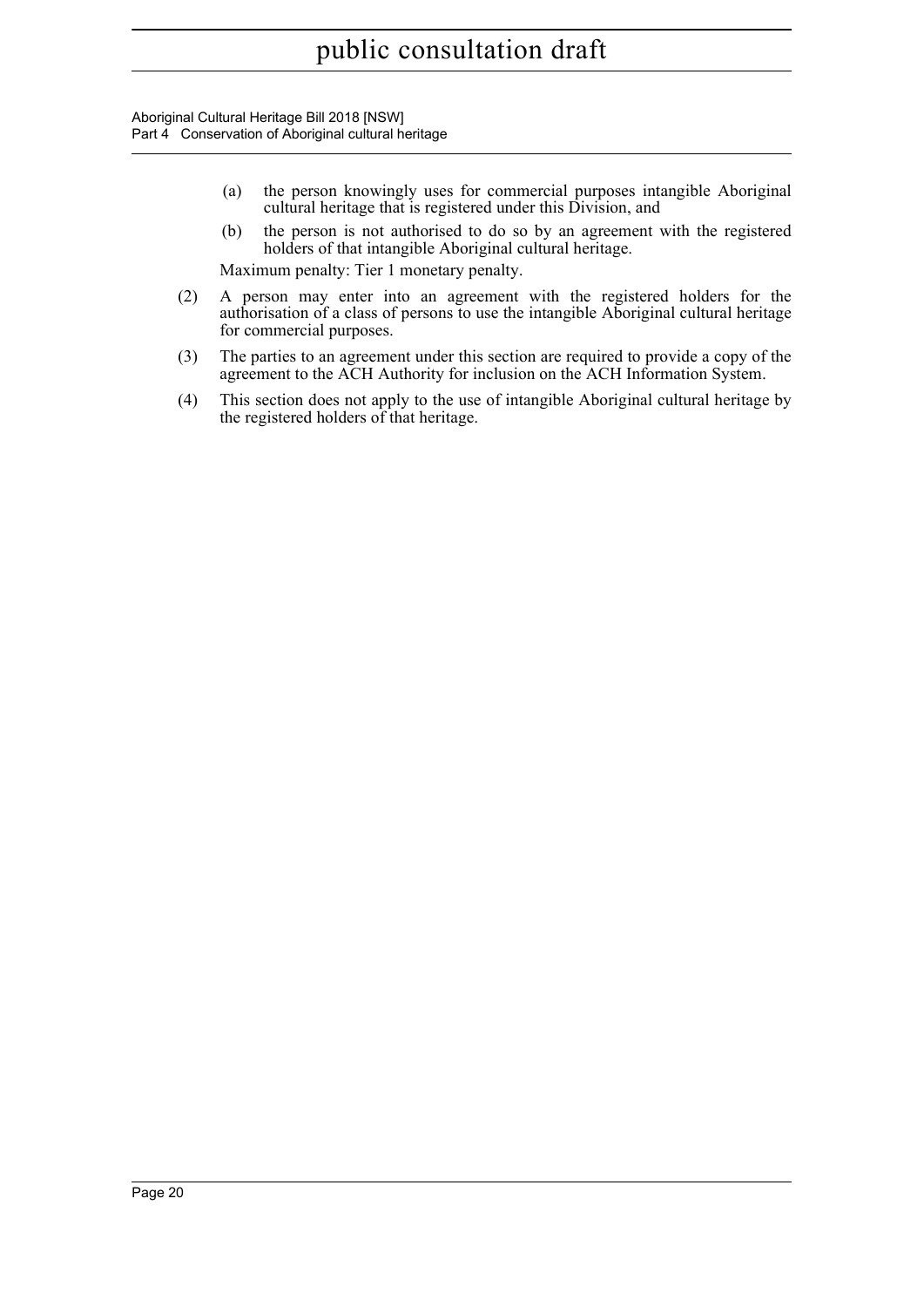Aboriginal Cultural Heritage Bill 2018 [NSW] Part 5 Aboriginal cultural heritage regulatory system

## <span id="page-28-0"></span>**Part 5 Aboriginal cultural heritage regulatory system**

### <span id="page-28-1"></span>**Division 1 Preliminary**

### <span id="page-28-2"></span>**39 Aboriginal cultural heritage to which Part applies**

This Part applies to the following Aboriginal cultural heritage:

- (a) Aboriginal objects,
- (b) Aboriginal ancestral remains,
- (c) any other Aboriginal cultural heritage declared under Part 3.

### <span id="page-28-3"></span>**40 Definitions: Part 5**

### In this Part:

*harm* an Aboriginal object, Aboriginal ancestral remains or other declared Aboriginal cultural heritage, means:

- (a) destroy or damage the object, remains or other declared heritage, or
- (b) move the object or remains from the land with which the object is, or remains are, connected, or
- (c) lose the object or remains when assigned to the custody or care of a person or body, or
- (d) otherwise harm the Aboriginal cultural heritage significance of the object, remains or other declared heritage.

Harm to Aboriginal cultural heritage significance includes any act in relation to the object, remains or other declared heritage (other than the expression of an opinion or belief) that demonstrates disrespect for the significance to Aboriginal people of the object, remains or other declared heritage.

*proponent* means a person (including an Aboriginal person) who proposes to carry out activities that may harm Aboriginal cultural heritage to which this Part applies.

*relevant Local ACH Consultation Panel*, in relation to any proposed activities, means the Local ACH Consultation Panel established for the area in which the activities are to be carried out or in respect of the aspect of Aboriginal cultural heritage that will be affected by the activities. A reference to the relevant Local ACH Consultation Panel is to be construed as:

- (a) if there are a number of panels for a particular proposed activity—a reference to each of those panels, and
- (b) if there is no panel for a particular proposed activity—a reference to the ACH Authority.

### <span id="page-28-4"></span>**Division 2 Harming Aboriginal cultural heritage—offences**

### <span id="page-28-5"></span>**41 Offence to harm Aboriginal cultural heritage**

- (1) A person is guilty of an offence if:
	- (a) the person intentionally or recklessly harms an Aboriginal object, Aboriginal ancestral remains or any other Aboriginal cultural heritage declared under Part 3, and
	- (b) the person knows that the object is, or remains are, such an object or remains or that the heritage is so declared, and
	- (c) the harm is not trivial or negligible.

Maximum penalty: Tier 1 monetary penalty or imprisonment for 1 year, or both.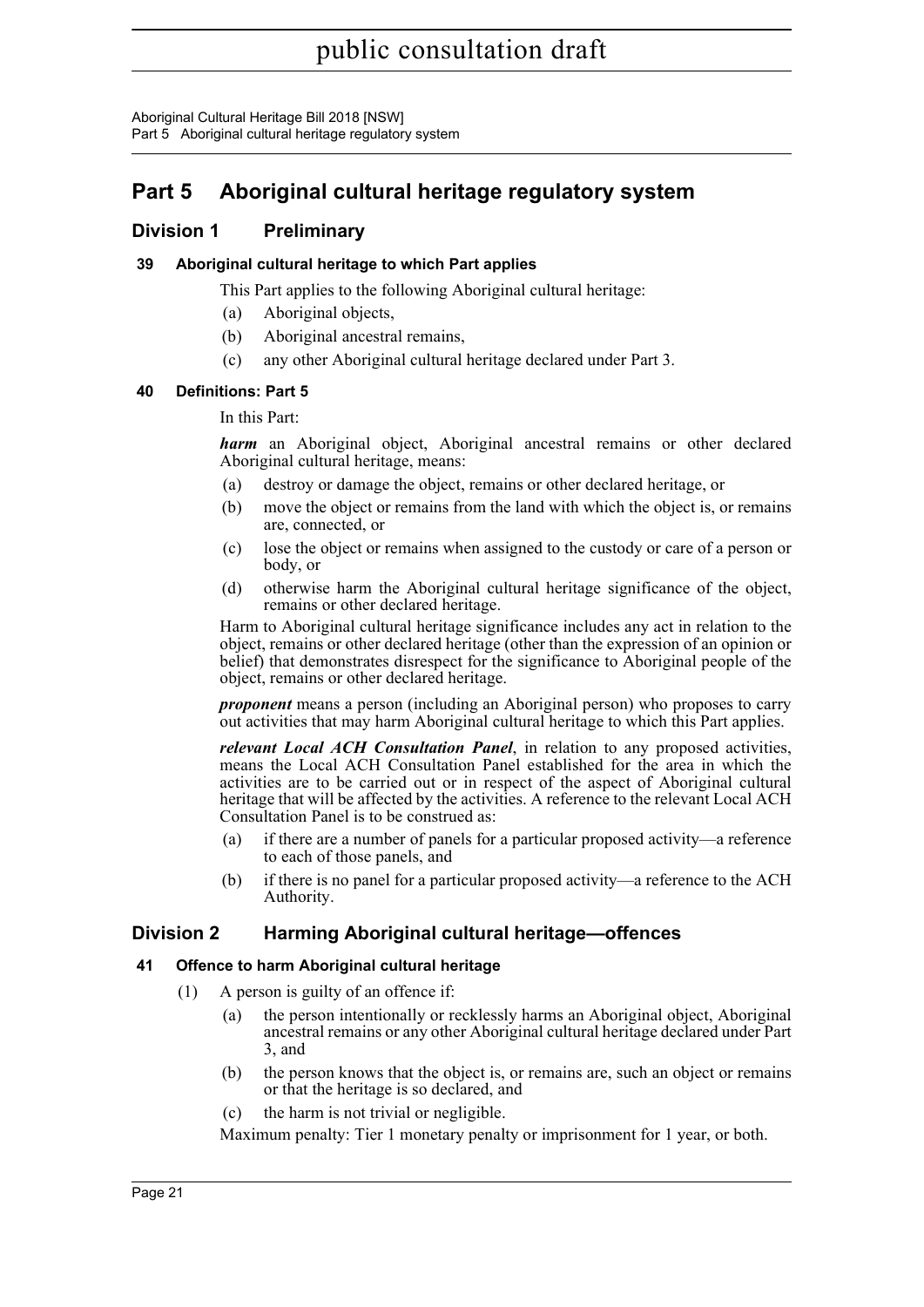- (2) A person is guilty of an offence if:
	- (a) the person harms an Aboriginal object, Aboriginal ancestral remains or any other Aboriginal cultural heritage declared under Part 3, and
	- (b) the harm is not trivial or negligible.

An offence under this subsection is an offence of strict liability and the defence of honest and reasonable mistake of fact applies.

Maximum penalty: Tier 2 monetary penalty.

(3) If, in proceedings for an offence under subsection (1), the court is not satisfied that the accused is guilty of an offence under that subsection, but is satisfied that the accused is guilty of an offence under subsection (2), the court may find the accused not guilty of the offence charged but guilty of an offence under subsection (2).

**Note.** An offence under this section committed by a corporation is an executive liability offence attracting executive liability for a director or other person involved in the management of the corporation—see section 125.

#### <span id="page-29-0"></span>**42 Defence—act authorised by ACH management plan**

It is a defence to a prosecution for an offence under this Division if the person charged establishes that the act that constitutes the offence was authorised by, and done in accordance with, an ACH management plan approved by the ACH Authority.

**Note.** Sections 89J and 115ZG of the *Environmental Planning and Assessment Act 1979* provide that State significant development and State significant infrastructure may be carried out without the need for authorisation by an ACH management plan of any harm to Aboriginal cultural heritage. Any impacts on that heritage are required to be assessed and taken into account under the provisions of that Act relating to the approval of State significant development and State significant infrastructure.

#### <span id="page-29-1"></span>**43 Defence—acts authorised by the regulations**

- (1) The regulations may make provision for additional defences to a prosecution of an offence under section 41 (2), including provision for the exclusion of acts that have a low environmental impact.
- (2) The regulations under this section may provide for additional defences by reference to acts done in accordance with codes of practice made by the Minister or adopted by the regulations.

**Consultation note.** Consideration is being given to whether it would be appropriate to enable large-scale strategic ACH assessments and approvals for certain types of activities within an area that may harm ACH (rather than assessments and authorisation by management plans on a site by site basis). The regulations made under this clause after the passage of the Bill could provide for this strategic approach (including by reference to acts done in accordance with codes of practice made by the Minister or adopted by the regulations). There will be an opportunity for further community consultation on the proposal when any such regulations are prepared.

#### <span id="page-29-2"></span>**44 Defence—taking reasonable steps to avoid harm**

It is a defence to a prosecution for an offence under section 41 (2) if the person charged establishes the person took all reasonable steps to determine, in accordance with the ACHAP Code of Practice, whether the act that constitutes the offence would harm Aboriginal cultural heritage and reasonably determined that no Aboriginal cultural heritage would be harmed.

#### <span id="page-29-3"></span>**45 Activities exempt from application of this Division**

This Division does not apply in relation to the following: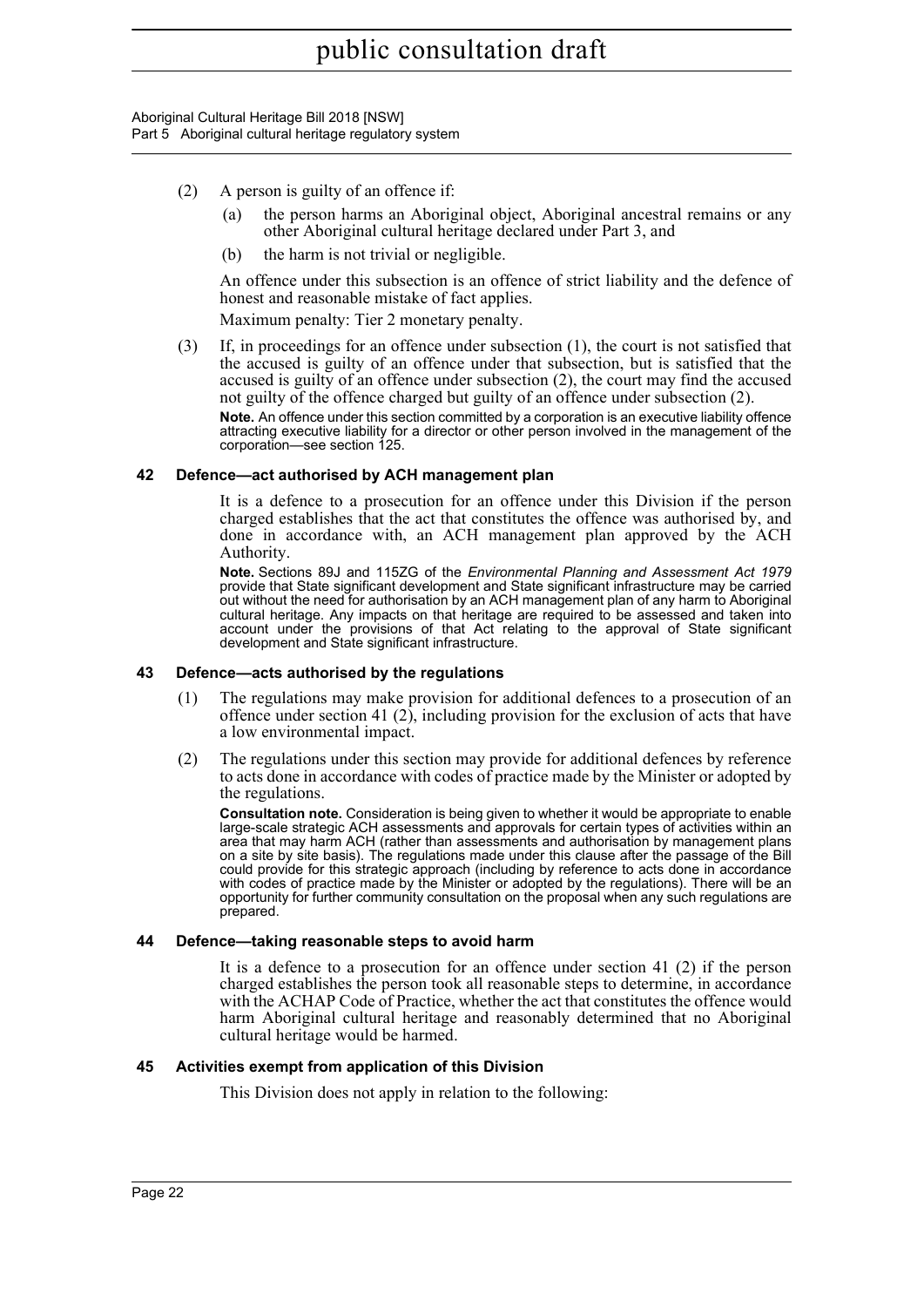Aboriginal Cultural Heritage Bill 2018 [NSW] Part 5 Aboriginal cultural heritage regulatory system

- (a) in the case of Aboriginal cultural heritage declared under Part 3—any activities that are described in the declaration as activities that may be carried out despite the declaration,
- (b) work for the conservation of Aboriginal cultural heritage carried out by or with the authority of the ACH Authority,
- (c) work for the conservation of Aboriginal cultural heritage carried out on land reserved under the *National Parks and Wildlife Act 1974* in accordance with that Act,
- (d) acts done by Aboriginal persons (and their dependants) for the purposes of carrying out traditional cultural activities (except commercial activities),
- (e) any emergency fire fighting act or bush fire hazard reduction work (including emergency bush fire hazard reduction work) that is done or carried out by a fire fighting authority under the *Rural Fires Act 1997* (including by the staff of a fire fighting authority and volunteer fire fighters acting in that capacity),
- (f) any act that is authorised by or under the *State Emergency and Rescue Management Act 1989* or the *State Emergency Service Act 1989* and that was reasonably necessary to avoid an actual or imminent threat to life or property,
- (g) any act specifically required or permitted under an ACH conservation agreement,
- (h) any act authorised by or under Division 1 of Part 4,
- (i) any act done by a person engaged in the administration of this Act for the purpose only of determining whether the provisions of this Act or the regulations have been contravened or of exercising any other official function of the person.

### <span id="page-30-0"></span>**Division 3 ACH management plans**

### <span id="page-30-1"></span>**46 Nature and purpose of ACH management plan**

- (1) An ACH management plan is a plan approved by the ACH Authority following assessment and negotiation between the proponent and the relevant Local ACH Consultation Panel that authorises harm to Aboriginal cultural heritage to which this Part applies as a result of the carrying out of activities by the proponent.
- (2) An ACH management plan is to specify the proponent or class of proponents authorised to harm Aboriginal cultural heritage in accordance with the plan.
- (3) An ACH management plan may include measures to conserve or minimise harm to Aboriginal cultural heritage.

### <span id="page-30-2"></span>**47 Assessment of activities that may require plan**

The stages of assessment required by Division 4 in relation to proposed activities are to be completed in accordance with the ACHAP Code of Practice before a proposed ACH management plan is submitted to the ACH Authority for approval.

### <span id="page-30-3"></span>**48 Negotiation of plans by proponents and Local ACH Consultation Panel**

- (1) The terms of a proposed ACH management plan are to be negotiated by the proponent of the proposed activity and the relevant Local ACH Consultation Panel.
- (2) Negotiations are to be conducted in accordance with the ACH Code of Practice so as to ensure that:
	- (a) the negotiations are conducted fairly and in good faith, and
	- (b) the outcomes of the negotiations are directly related to Aboriginal cultural heritage and promote the objects of this Act, and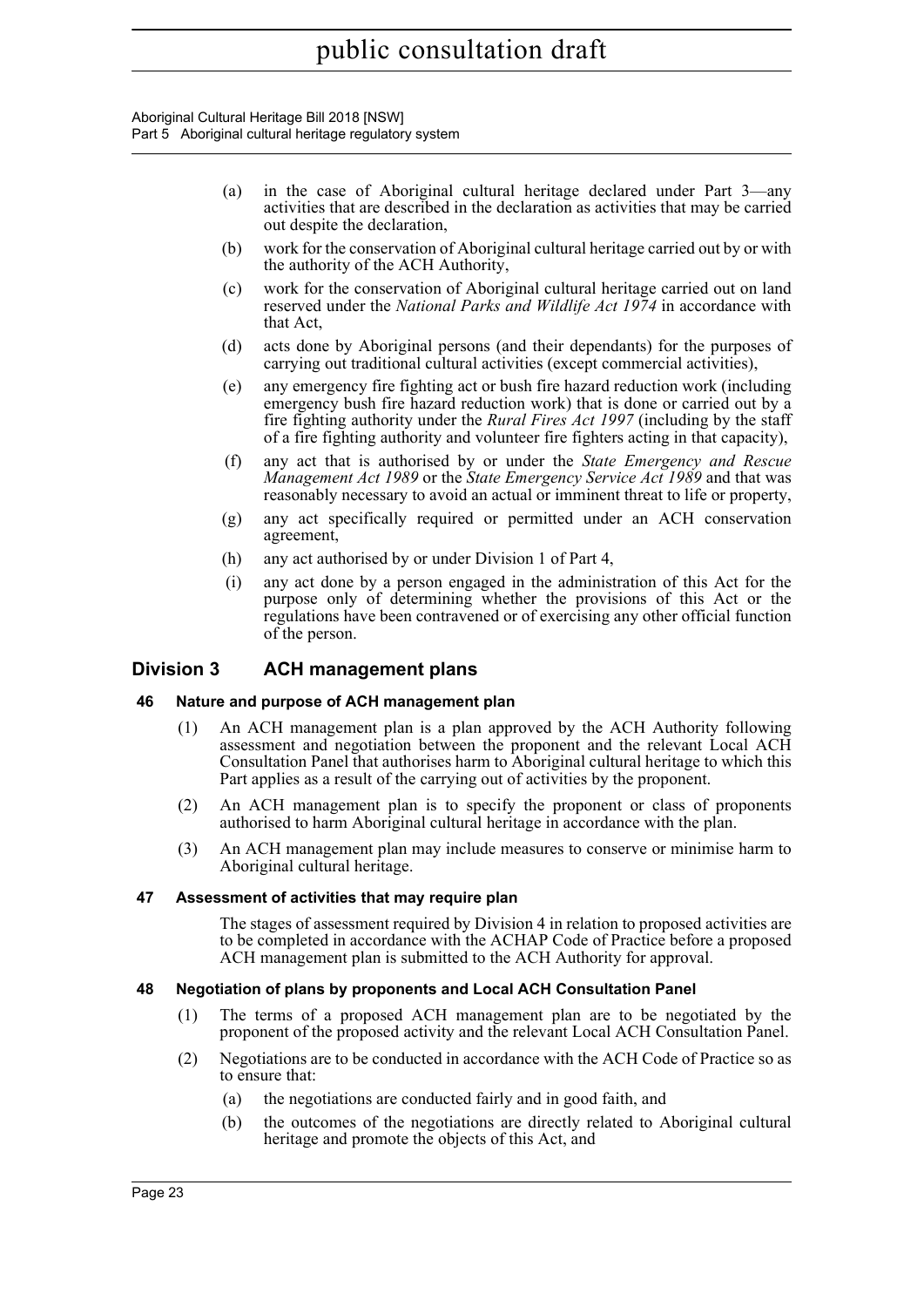- (c) a balance is achieved between the obligations of the proponent and the authorised harm to Aboriginal cultural heritage, and
- (d) the Aboriginal persons whose cultural heritage is to be impacted will benefit from the obligations of the proponent.

### <span id="page-31-0"></span>**49 Approval of plans by ACH Authority**

- (1) Following assessment and negotiations, a draft ACH management plan agreed between the proponent and the relevant Local ACH Consultation Panel may be submitted to the ACH Authority for approval.
- (2) The ACH Authority may:
	- (a) approve the draft plan, or
	- (b) refuse to approve the draft plan, or
	- (c) refer the draft plan back to the proponent and Local ACH Consultation Panel for re-consideration having regard to particular matters raised by the ACH Authority.
- (3) If the proponent and the relevant Local ACH Consultation Panel fail to agree on a draft ACH management plan by the expiration of the applicable negotiation period for the preparation of the draft plan:
	- (a) the proponent may request the ACH Authority to approve an ACH management plan for the proposed activities concerned, and
	- (b) the proponent and the relevant Local ACH Consultation Panel may provide advice to the ACH Authority on the proposed activities and the Aboriginal cultural heritage significance that will be impacted by those activities, and
	- (c) the ACH Authority may determine the matter and approve an ACH management plan in such terms as the Authority considers appropriate or refuse to approve a plan.
- (4) In making a determination under this section, the ACH Authority is to have regard to the objects of this Act, the impact on the Aboriginal community and the proponent of approving or not approving a plan and the public interest.

### <span id="page-31-1"></span>**50 Negotiation and determination periods for plans**

For the purposes of this Division:

- (a) the *negotiation period* for the preparation of a draft ACH management period is the period prescribed by the regulations for the class of the proposed plan concerned commencing with the date on which the proponent requests the Local ACH Consultation Panel to negotiate a plan, and
- (b) the *determination period* for the approval or refusal of approval of an agreed draft plan submitted for the approval of the ACH Authority, or for the determination of a request by the proponent for the approval of a plan where a draft plan has not been agreed, is the period prescribed by the regulations for the class of the proposed plan concerned commencing with the date on which the draft plan is submitted or the request is made.

### <span id="page-31-2"></span>**51 Resolution of disputes**

- (1) If during the negotiations for a proposed ACH management plan, a dispute arises between the proponent and the Local ACH Consultation Panel, either party may request the ACH Authority to appoint an independent mediator to assist in resolving the dispute.
- (2) The ACH Authority may appoint a suitably qualified person as the independent mediator.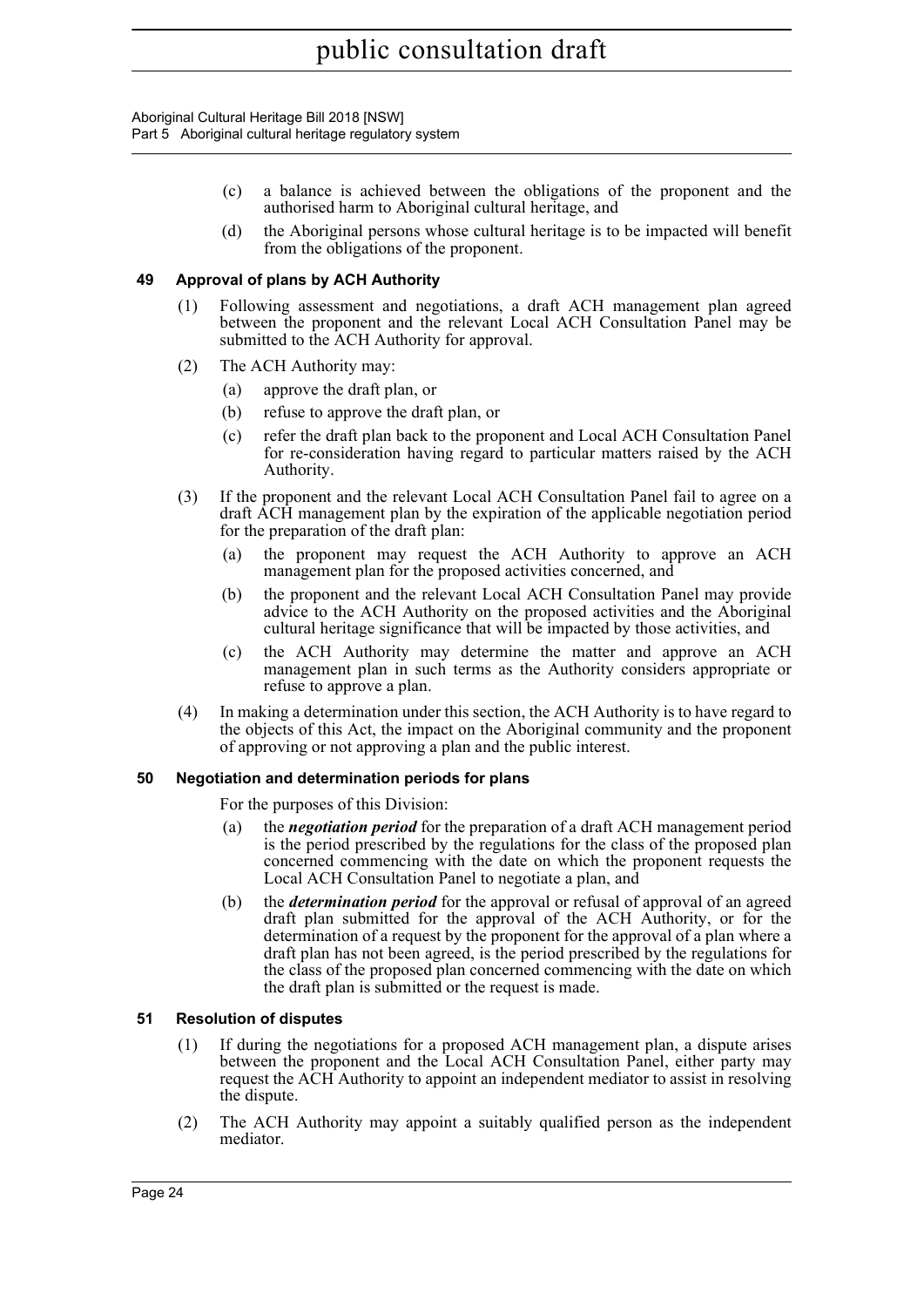- (3) The independent mediator is to facilitate further discussion between the parties with a view to the resolution of the dispute.
- (4) The regulations may make provision with respect to a mediation under this section.

### <span id="page-32-0"></span>**52 Appeal against refusal of or failure to approve proposed plan**

- (1) If the ACH Authority refuses to approve an agreed draft ACH management plan submitted to the Authority or refuses a request by the proponent for the approval of an ACH management plan where a draft plan has not been agreed, the proponent may appeal to the Land and Environment Court against the refusal.
- (2) An appeal is to be made within the time prescribed by the regulations and in the manner prescribed by the rules of the Court.
- (3) If an ACH management plan has not been approved or refused by the ACH Authority by the expiration of the applicable determination period, the ACH Authority is taken, for the purposes of this section, to have refused to approve the agreed draft plan submitted to the Authority or refused the request by the proponent for approval of a plan. This subsection does not prevent an ACH management plan being approved or refused by the ACH Authority after the expiration of the determination period.
- (4) After hearing an appeal, the Court may:
	- (a) confirm the refusal to approve the proposed ACH management plan, or
	- (b) allow the appeal and approve the proposed ACH management plan, with or without modifications.
- (5) A plan approved by the Court on appeal is taken to be an ACH management plan approved by the ACH Authority.

#### <span id="page-32-1"></span>**53 Amendment or termination of plans**

- (1) The ACH Authority may amend or terminate an ACH management plan:
	- (a) by a further plan approved by the ACH Authority under this Division, or
	- (b) by written notice in any circumstances authorised by the regulations.
- (2) An amendment of an ACH management plan may change the proponent or class of proponents authorised by the plan to harm Aboriginal cultural heritage. If the proponent of an activity changes because of a change in the ownership of the land concerned, the new proponent is entitled to an amendment of the plan to authorise the new proponent to harm that heritage in accordance with the existing terms of the plan.
- (3) The regulations may make provision for or with respect to the amendment or termination of ACH management plans (including provision with respect to consultation with the relevant Local ACH Consultation Panel on any proposed amendment or termination).

### <span id="page-32-2"></span>**Division 4 ACH assessment pathway**

#### <span id="page-32-3"></span>**54 ACHAP Code of Practice**

- (1) The ACH Authority is to prepare and submit to the Minister a draft code of practice for the purposes of the assessment of whether proposed activities will harm Aboriginal cultural heritage to which this Part applies (the *ACHAP Code of Practice*).
- (2) The draft ACHAP Code of Practice is to make provision for the following:
	- (a) the 4 stages of assessment for the purposes of this Part that are referred to in this Division, and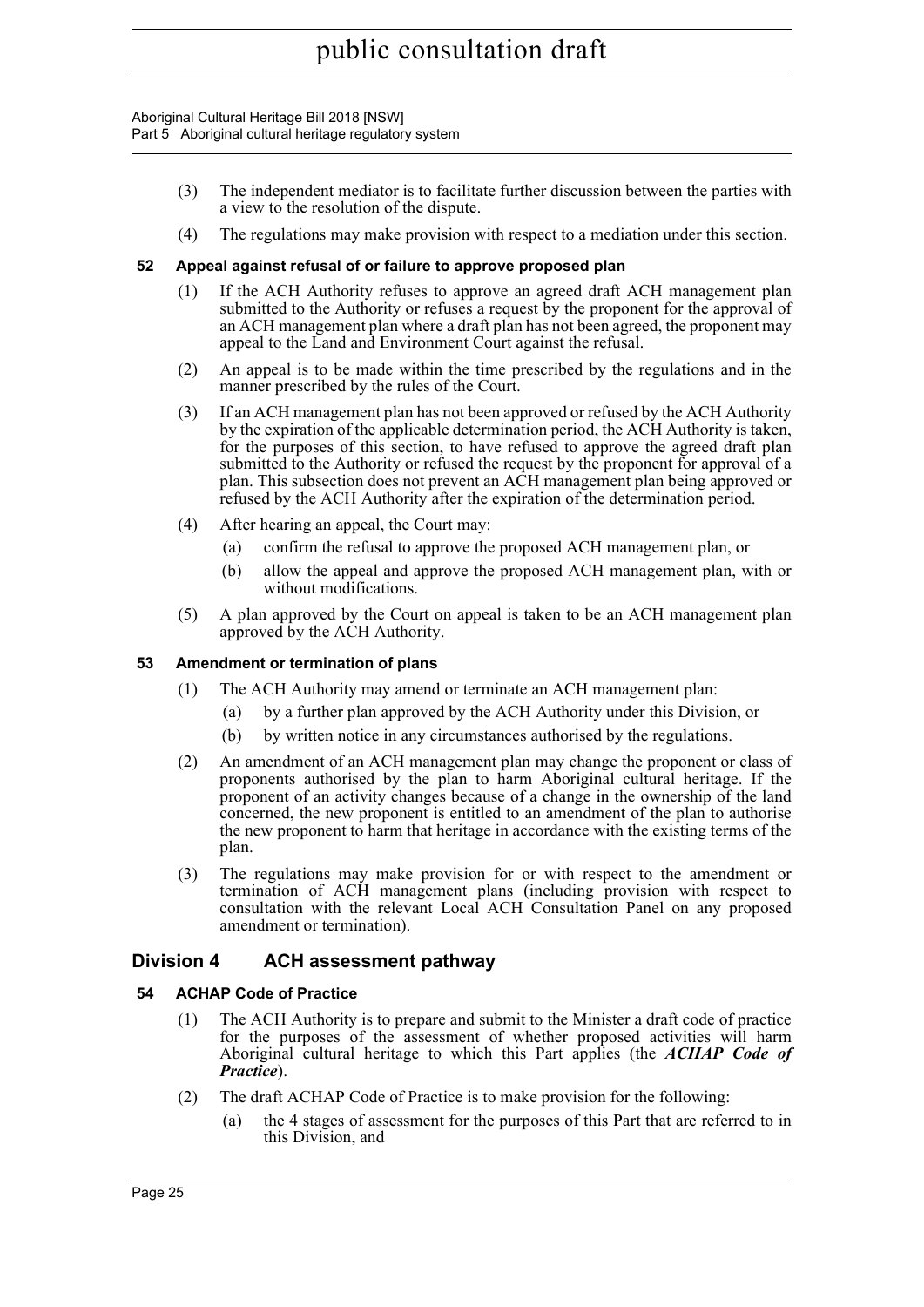- (b) a negotiation framework to guide the negotiation process between the proponent and the relevant Local ACH Consultation Panel.
- (3) The Minister may approve a draft ACHAP Code of Practice submitted by the ACH Authority, with such modifications (if any) as the Minister considers appropriate.
- (4) As soon as the Minister has approved the ACHAP Code of Practice, the ACH Authority is to publish it on the NSW planning portal and on any other publicly accessible website it considers appropriate.
- (5) The Minister may, from time to time, approve of the amendment or replacement of the ACHAP Code of Practice.

### <span id="page-33-0"></span>**55 Stage 1 of assessment (map review)**

- (1) The first stage of assessment under this Division requires the proponent to review ACH maps to determine whether the site of the proposed activities is in an area shown on an ACH map as an area containing known Aboriginal cultural heritage or likely to contain Aboriginal cultural heritage.
- (2) If the site of the proposed activities is in such an area, the proponent is to undertake the second stage of assessment.

#### <span id="page-33-1"></span>**56 Stage 2 of assessment (preliminary investigation)**

- (1) The second stage of assessment under this Division requires the proponent to:
	- (a) notify the ACH Authority of the nature and site of the proposed activities, and
	- (b) consult the relevant Local ACH Consultation Panel to provide the Panel with information about the proposed activities and to obtain information about any Aboriginal cultural heritage that the site actually contains.
- (2) If an ACH management plan is still required, the proponent is to undertake the third stage of assessment.

### <span id="page-33-2"></span>**57 Stage 3 of assessment (scoping assessment)**

- (1) The third stage of assessment under this Division requires the proponent and the relevant Local ACH Consultation Panel to assess generally:
	- (a) the likely harm to Aboriginal cultural heritage that would be caused by the proposed activities, and
	- (b) the options for avoiding or minimising that harm.
- (2) If an ACH management plan is still required, the proponent is to undertake the fourth stage of assessment.

#### <span id="page-33-3"></span>**58 Stage 4 of assessment (detailed assessment and final assessment report)**

- (1) The fourth stage of assessment under this Division requires the proponent to assess in detail:
	- (a) the Aboriginal cultural heritage contained on the site of the proposed activities, and
	- (b) the harm to that heritage that will be caused by the proposed activities, and
	- (c) the options for avoiding or minimising that harm.
- (2) After the completion of that detailed assessment, the fourth stage of assessment requires the proponent to prepare, and provide to the ACH Authority for review, a report on the assessment process and the findings of the assessment.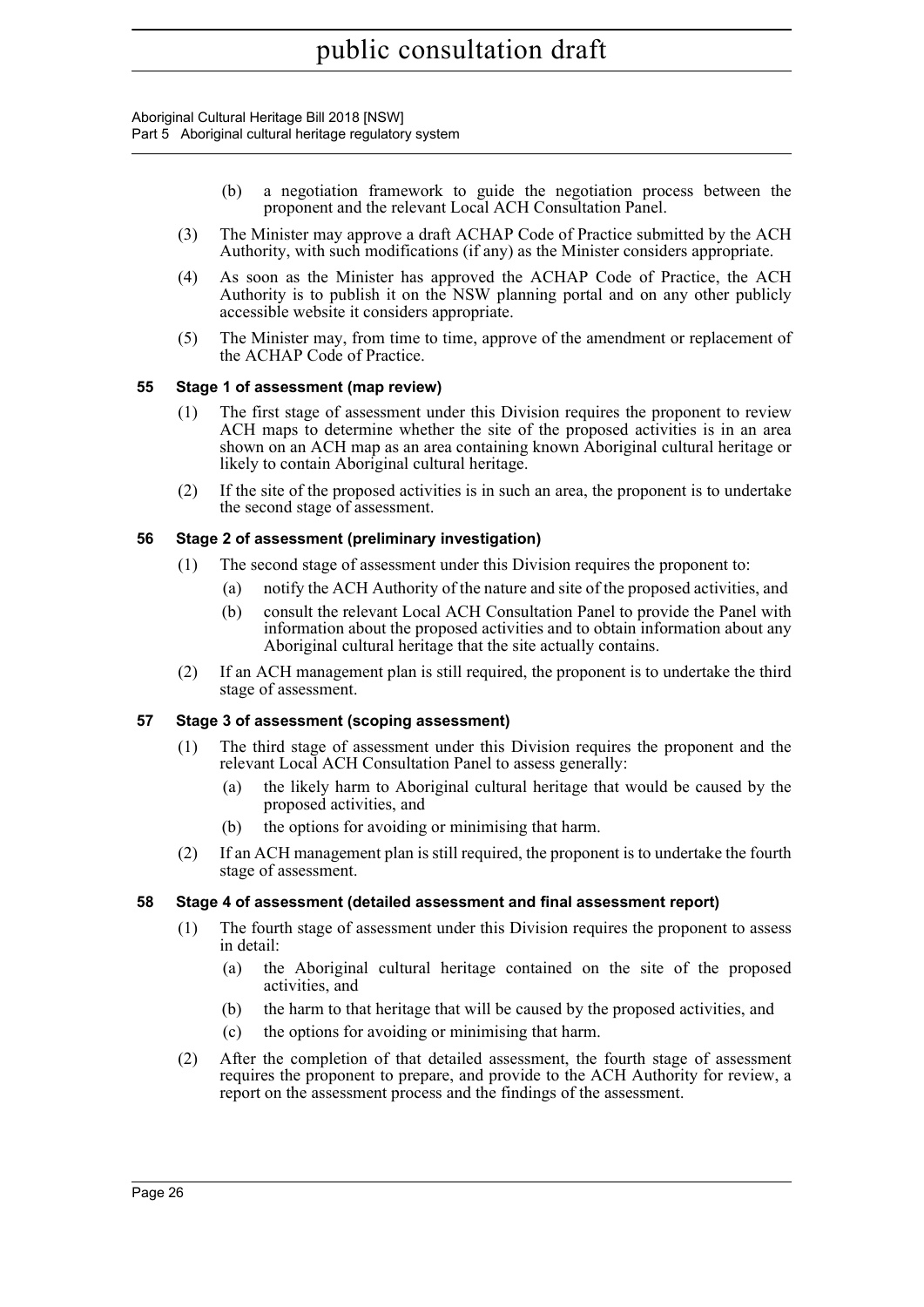### <span id="page-34-0"></span>**59 Review of assessment report by ACH Authority**

- (1) The ACH Authority is to review any assessment report submitted to it under this Division to determine whether the assessment has been completed in accordance with this Division and the ACHAP Code of Practice.
- (2) A review of a report by the ACH Authority is taken to have been completed:
	- if the ACH Authority advises the proponent that the stages of assessment required by this Division have been completed in accordance with this Division and the ACHAP Code of Practice, or
	- (b) if the ACH Authority does not, within 10 business days after the report is submitted for review (or other period agreed by the proponent), provide that advice to the proponent or require the proponent to undertake further assessment in order to comply with this Division and the ACHAP Code of Practice, or
	- (c) if the proponent undertakes any such further assessment and submits a revised report to the ACH Authority.
- (3) The ACH Authority may require only one further assessment to be undertaken in relation to the review of a report.

#### <span id="page-34-1"></span>**Division 5 Special procedures relating to certain development applications under planning legislation**

#### <span id="page-34-2"></span>**60 Development applications to which Division applies**

- (1) This Division applies to an application for development consent under Part 4 of the *Environmental Planning and Assessment Act 1979*, but does not apply to:
	- (a) an application for development consent for State significant development, or
	- (b) an application for a complying development certificate.
- (2) An application for development consent to which this Division applies is referred to in this Division as a *relevant development application*.

**Note.** The limitation of this Division to relevant development applications does not prevent the negotiation and approval of ACH management plans under Division 3 in connection with assessment requirements under the *Environmental Planning and Assessment Act 1979* for development applications for State significant development, for applications for approval for State significant infrastructure or for the carrying out of activities under Part 5 of that Act.

#### <span id="page-34-3"></span>**61 Assessment and requirements for relevant development applications**

- (1) A relevant development application cannot be lodged with the consent authority unless:
	- (a) the stages of assessment required by Division 4 have been completed in accordance with the ACHAP Code of Practice, and
	- (b) any required report of the assessment has been reviewed by the ACH Authority (including the submission of a revised report after any further assessment required by the ACH Authority).
- (2) If the assessment establishes that the proposed development will harm Aboriginal cultural heritage to which this Part applies and an ACH management plan will be required to provide a defence for the offence under Division 2 of harming that heritage, the relevant development application is to be accompanied by:
	- (a) an ACH management plan approved by the ACH Authority that relates to the proposed development, or
	- (b) a draft ACH management plan (whether or not agreed to by the Local ACH Consultation Panel) if: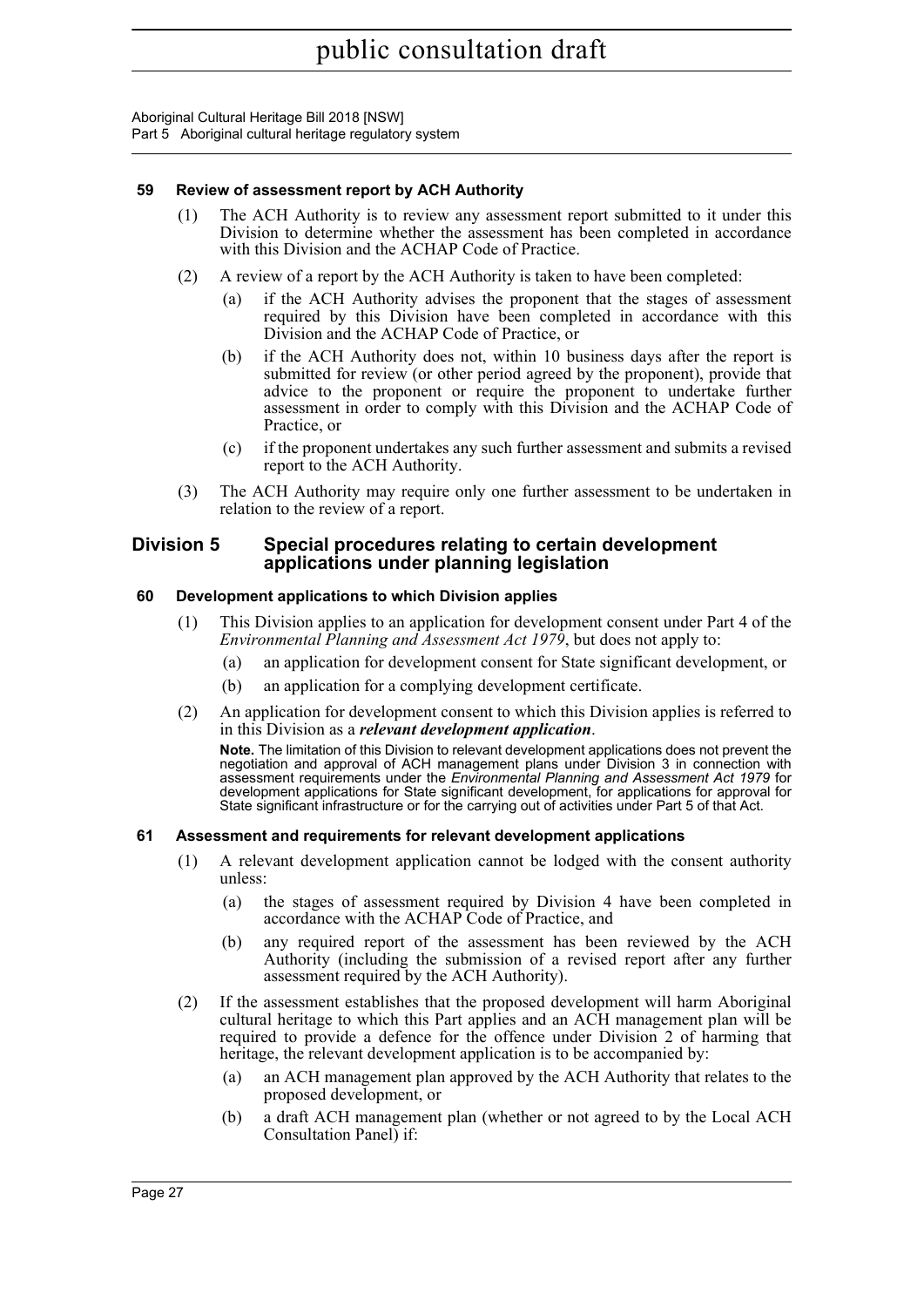- (i) the proponent has negotiated with the Local ACH Consultation Panel but a draft plan has not been agreed between the proponent and the Panel by the end of the negotiation period referred to in Division 3, or
- (ii) a draft has been so agreed to but has not been approved by the ACH Authority by the end of the determination period referred to in Division 3.

#### <span id="page-35-0"></span>**62 Changes to proposed development during or after determination of relevant development application by consent authority**

The regulations may make provision for or with respect to the application of this Division to:

- (a) any change in the proposed development under a relevant development application that is made after an assessment of the proposed development under Division 4, or
- (b) an application under the *Environmental Planning and Assessment Act 1979* to modify a development consent granted on the determination of a relevant development application.

**Consultation note.** An approval to harm Aboriginal cultural heritage under an ACH management plan is among the approvals that constitute proposed development as integrated development to which special procedures apply under the *Environmental Planning and Assessment Act 1979*. Under those special procedures, the consent authority may refer proposed development to the ACH Authority and the ACH Authority may grant general terms of approval for a future ACH management plan in relation to the proposed development. A future plan that is consistent with those general terms of approval is generally required to be approved by the ACH Authority if the consent authority has granted consent to the proposed development. Any necessary modifications to the standard integrated development planning provisions are to be considered following public consultation.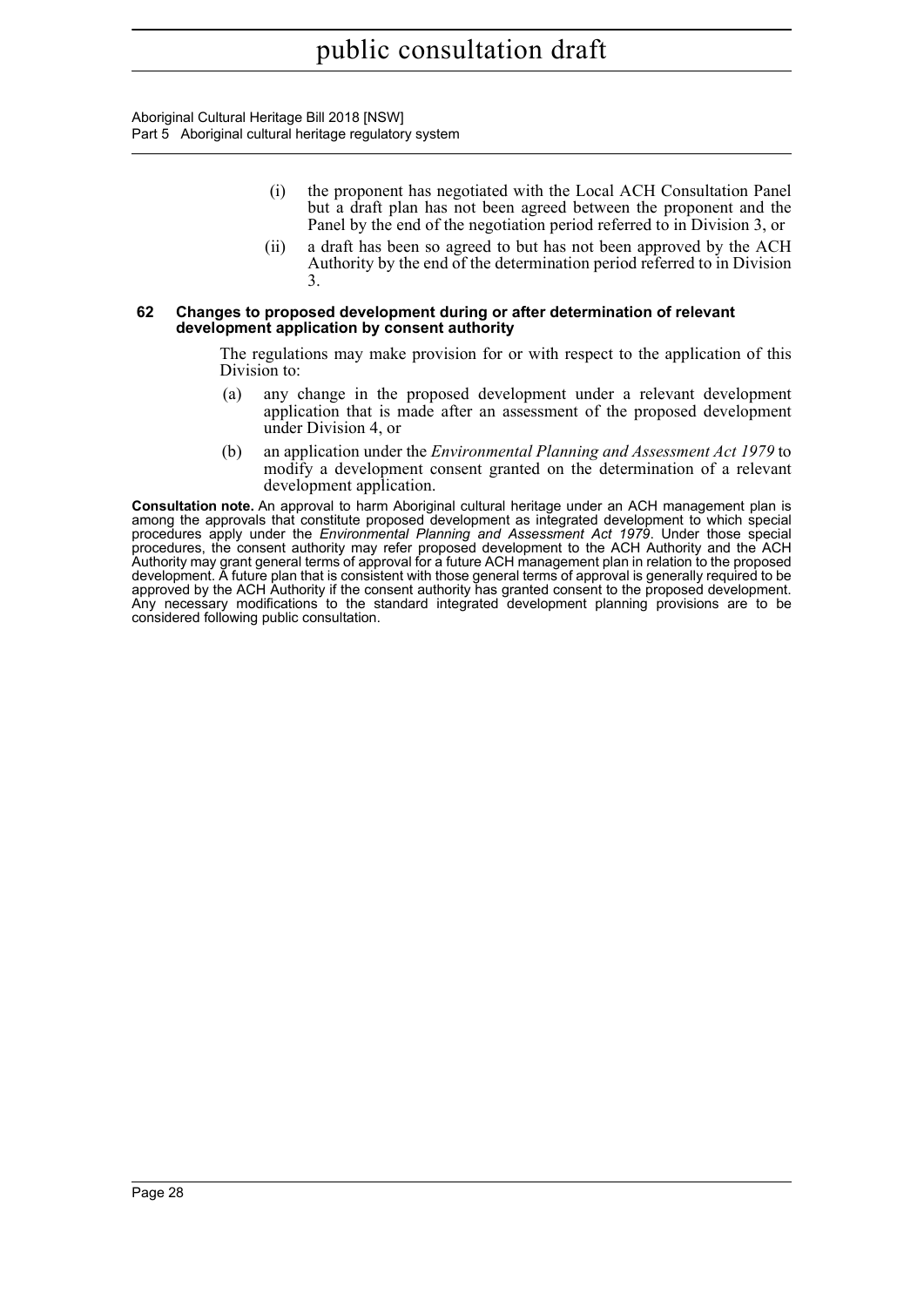Aboriginal Cultural Heritage Bill 2018 [NSW] Part 6 Financial provisions

# **Part 6 Financial provisions**

**Note.** The ACH Authority is specified as a statutory body under the *Public Finance and Audit Act 1983* and accordingly is required to keep appropriate financial records that are audited by the Auditor-General and to make annual reports to Parliament on its activities (including its audited accounts).

# **63 ACH Fund**

There is to be established by this Act in the Special Deposits Account the Aboriginal Cultural Heritage Fund (the *ACH Fund*).

# **64 Management of Fund by ACH Authority**

The ACH Authority is to manage the ACH Fund in accordance with this Act and the funding allocation strategy approved by the Minister under this Part.

# **65 Payments into ACH Fund**

The following amounts are to be paid into the ACH Fund, subject to any requirements specified in the regulations:

- (a) amounts received by the ACH Authority (including any gifts),
- (b) money payable into the Fund under an ACH management plan,
- (c) the proceeds of investment of money in the Fund,
- (d) any other money appropriated by Parliament for the purposes of the Fund or required by this or any other Act or law to be paid into the Fund.

# **66 Payments from ACH Fund**

The following may be paid out of the Fund, subject to any requirements specified in the regulations:

- (a) such amounts as are required to meet the expenditure incurred by the ACH Authority in the exercise of its functions,
- (b) such amounts as are authorised to be paid out of the Fund by the regulations,
- (c) such other amounts as are authorised to be paid out of the Fund by this or any other Act or law.

# **67 Funding allocation strategy**

- (1) The ACH Authority is, as soon as practicable after the commencement of this Act and at least every 3 years thereafter, to prepare and submit to the Minister a draft funding allocation strategy.
- (2) The draft funding allocation strategy is to identify funding priorities for the purpose of conserving Aboriginal cultural heritage.
- (3) The Minister may approve a draft funding allocation strategy submitted by the ACH Authority, with such modifications (if any) as the Minister considers appropriate.
- (4) As soon as the Minister has approved the funding allocation strategy, the ACH Authority is to publish the strategy on a publicly accessible website.

# **68 Separate accounts within ACH Fund**

The ACH Authority is to keep separate accounts within the ACH Fund for the matters that the regulations require separate accounts or (subject to the regulations) for the matters that the approved funding allocation strategy requires separate accounts.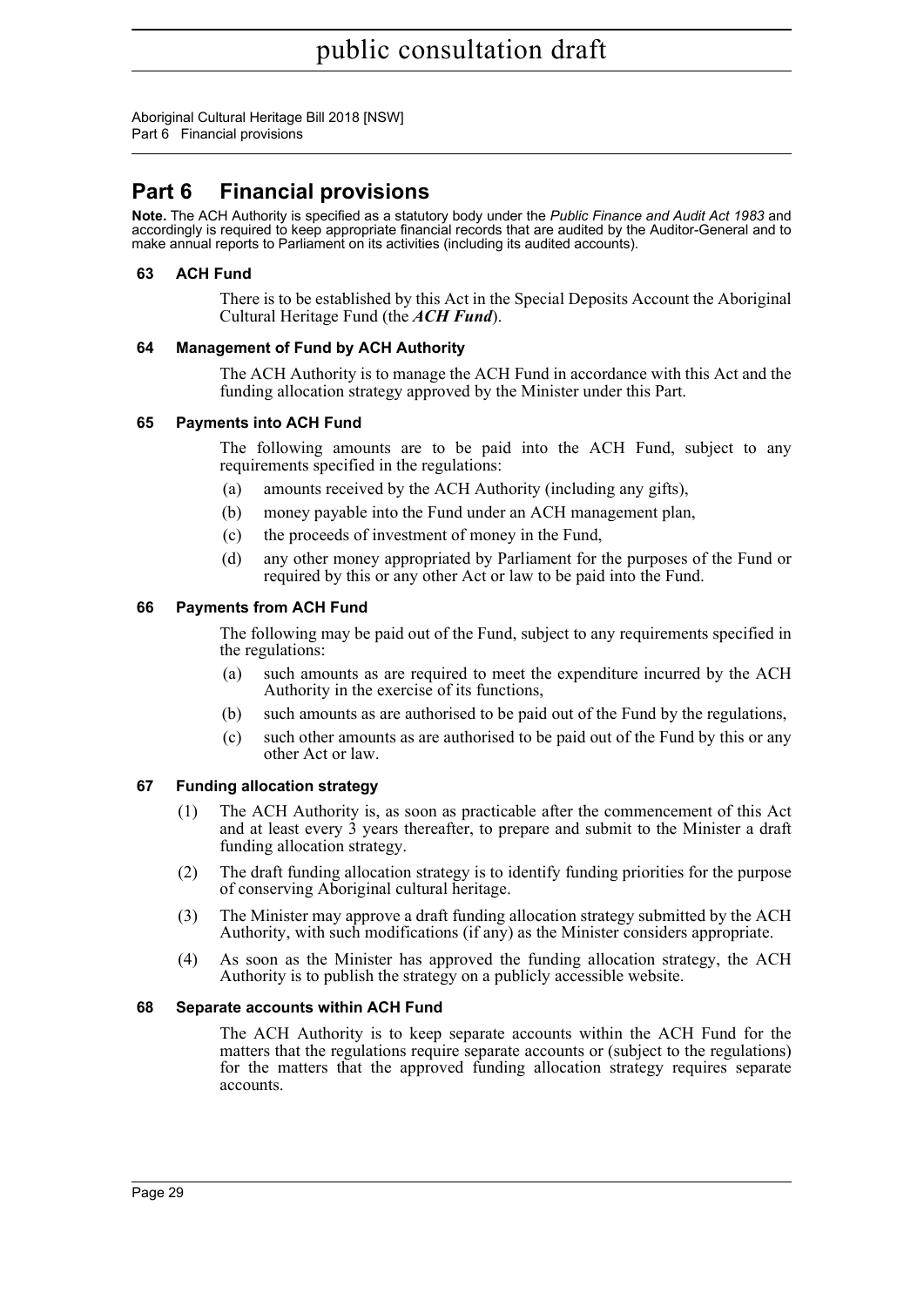Aboriginal Cultural Heritage Bill 2018 [NSW] Part 6 Financial provisions

# **69 Acquisition of property by gift**

- (1) The ACH Authority may acquire property by gift (whether on trust or otherwise) for the purposes of the conservation of Aboriginal cultural heritage and may agree to, and carry out, the conditions of any such gift, but only if the carrying out of any such condition is not inconsistent with the functions of the ACH Authority.
- (2) The rule of law against remoteness of vesting does not apply to any condition of a gift to which the ACH Authority has agreed under this section.
- (3) The *Duties Act 1997* does not apply to or in respect of any gift made or to be made to the ACH Authority.
- (4) In this section, *gift* includes a devise or bequest.

# **70 Annual report**

An annual report of the activities and financial statements of the ACH Authority under the *Annual Reports (Statutory Bodies) Act 1984* may be included in the annual report of any Public Service agency in which the staff of the ACH Authority are employed.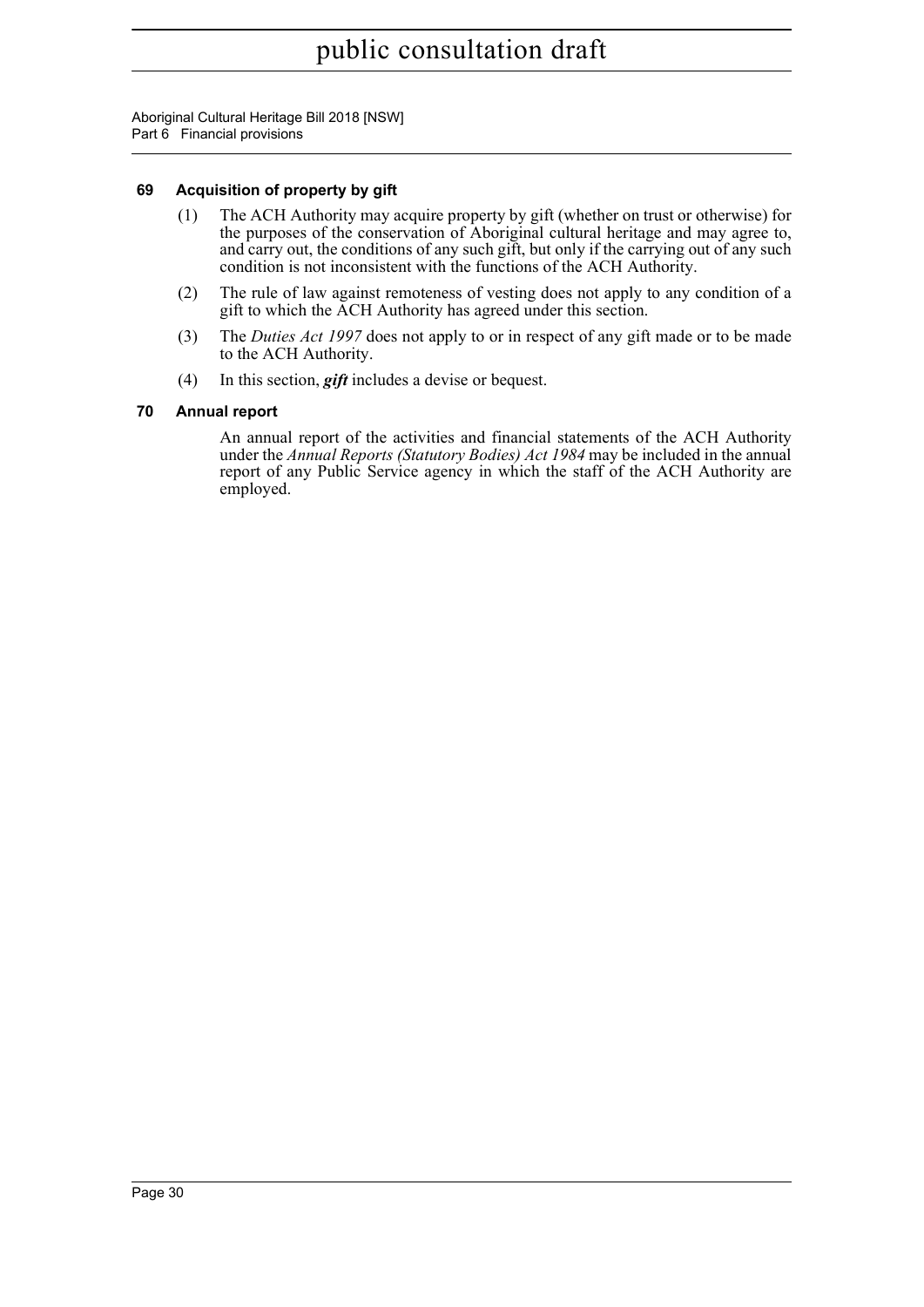# **Part 7 Regulatory compliance mechanisms**

# **Division 1 Preliminary**

# **71 Definitions**

In this Part: *interim protection order* means an order under Division 3. *remediation order* means an order under Division 4. *stop work order* means an order under Division 2.

# **72 Purposes for which powers may be exercised under this Part**

- (1) The powers under this Part may be exercised for the purposes of this Act.
- (2) This Part does not affect the exercise of powers under the *Environmental Planning and Assessment Act 1979* or any other Act in relation to purposes for which powers may be exercised under this Part.

# **Division 2 Stop work orders**

# **73 ACH Authority may make stop work order**

- (1) If the ACH Authority is of the opinion that any action is being, or is about to be, carried out (or that any action that should be carried out is not being carried out) in any area of land that is likely to result in a contravention of this Act, the ACH Authority may order:
	- (a) that the action cease and not be carried out within the period of 40 days (or a lesser specified period) after the order is made, or
	- (b) in the case of action that is not being carried out—that the action be carried out within the period specified in the order.
- (2) For the purposes of this section, an act is likely to result in such a contravention if the ACH Authority has reasonable cause to suspect that it is likely to do so. The ACH Authority is not required to establish that any defence to a prosecution for the contravention is not available.
- (3) The ACH Authority is not required, before making a stop work order, to notify any person who may be affected by the order.

# **74 Taking effect and extension of stop work order**

- (1) A stop work order takes effect on and from the date on which:
	- (a) a copy of the order is affixed in a conspicuous place in the area in which the action is or is about to be carried out, or
	- (b) the person carrying out or about to carry out the action (or not carrying out the action) is notified, either in writing or verbally, that the order has been made,

whichever is the sooner. An order notified to a person verbally ceases to have effect unless it is confirmed in writing to the person within 72 hours.

(2) The ACH Authority may extend the operation of a stop work order by making a further order or orders under this Division.

# **75 Offence—contravention of stop work order**

A person must not contravene a stop work order.

Maximum penalty (includes additional daily penalty): Tier 1 monetary penalty.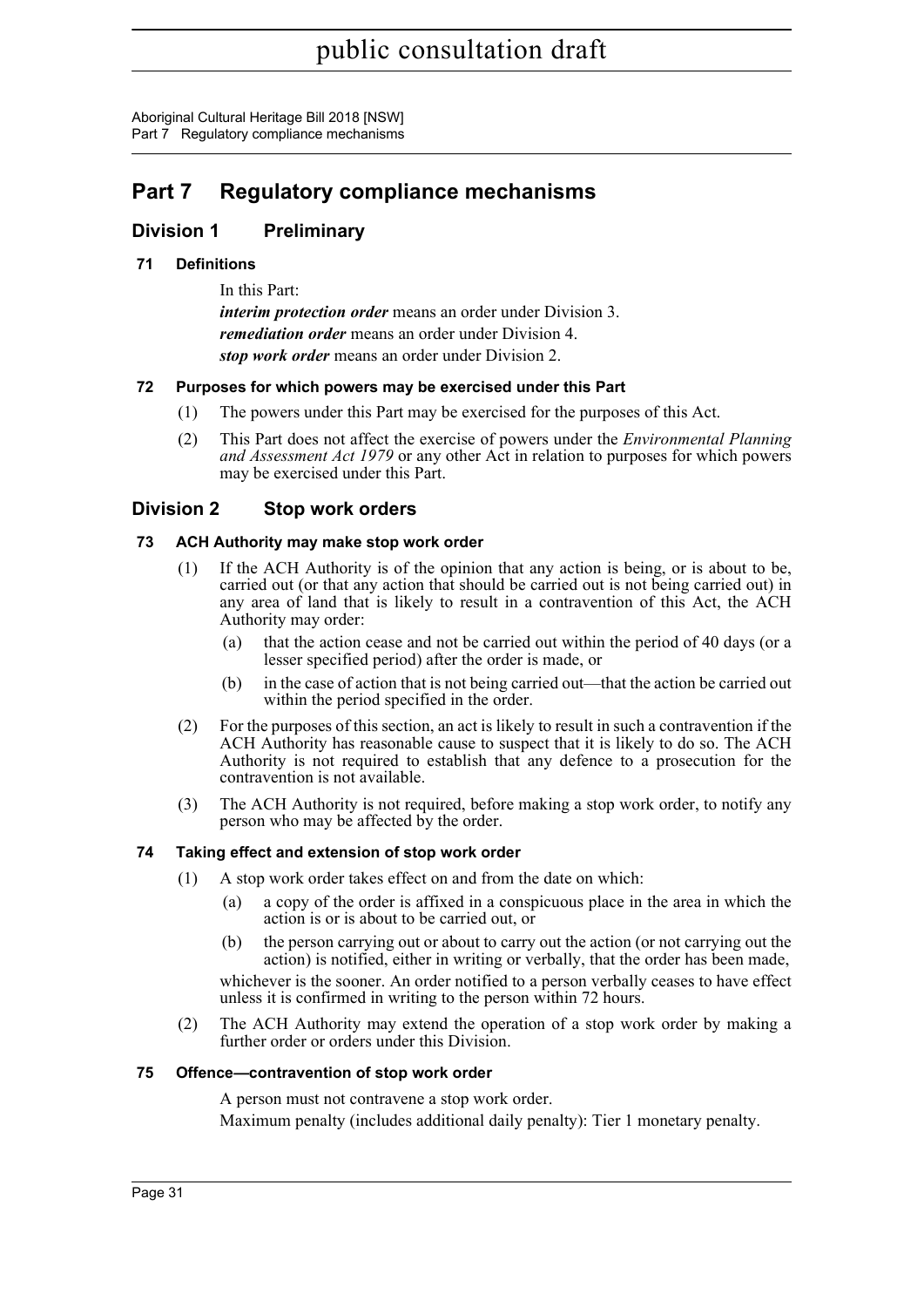#### **76 Appeal against stop work order**

- (1) A person against whom a stop work order is made may appeal to the Land and Environment Court against the making of the order.
- (2) The lodging of an appeal does not, except to the extent that the Court otherwise directs in relation to the appeal, operate to stay action on the stop work order appealed against.
- (3) After hearing an appeal, the Court may:
	- (a) confirm the order, or
	- (b) modify or rescind the order.
- (4) In making a decision on an appeal, the Court is to have regard to the objects of this Act and the public interest.

#### **77 Consultation about modification or licensing of proposed detrimental action**

- (1) After making a stop work order, the ACH Authority must immediately consult with the person taking or proposing to take the relevant action to determine whether any modification of the action may be sufficient to prevent the contravention of this Act.
- (2) The ACH Authority may, for that purpose, request the person to provide information to determine whether any modification of the action would be sufficient or whether an ACH management plan or other authority should be made or issued.

# **Division 3 Interim protection orders**

#### **78 Recommendation for making of interim protection order**

- (1) The ACH Authority may recommend to the Minister the making of an interim protection order in respect of an area of land:
	- (a) that has, in the opinion of the ACH Authority, Aboriginal cultural heritage significance, or
	- (b) on which the ACH Authority intends to exercise any of its functions under this Act in relation to Aboriginal cultural heritage.
- (2) This subsection applies where the ACH Authority has made a stop work order in relation to a contravention of this Act. The ACH Authority is to recommend to the Minister the making of an interim protection order if, after consulting the person taking or proposing to take the relevant action, the ACH Authority is of the opinion that satisfactory arrangements cannot be made to prevent the contravention concerned and that it is appropriate to make an interim protection order in the circumstances.

#### **79 Making of interim protection orders**

- (1) The Minister may, after considering a recommendation of the ACH Authority, make an interim protection order in respect of the area of land the subject of the recommendation.
- (2) An interim protection order may contain terms of a kind set out in the regulations, being terms relating to the conservation of Aboriginal cultural heritage.
- (3) The Minister is not required, before making an interim protection order, to notify any person who will be affected by the order of the intention to make the order.

#### **80 Taking effect and duration of interim protection order**

(1) An interim protection order takes effect on the date of its publication in the Gazette or on a later date specified in the order.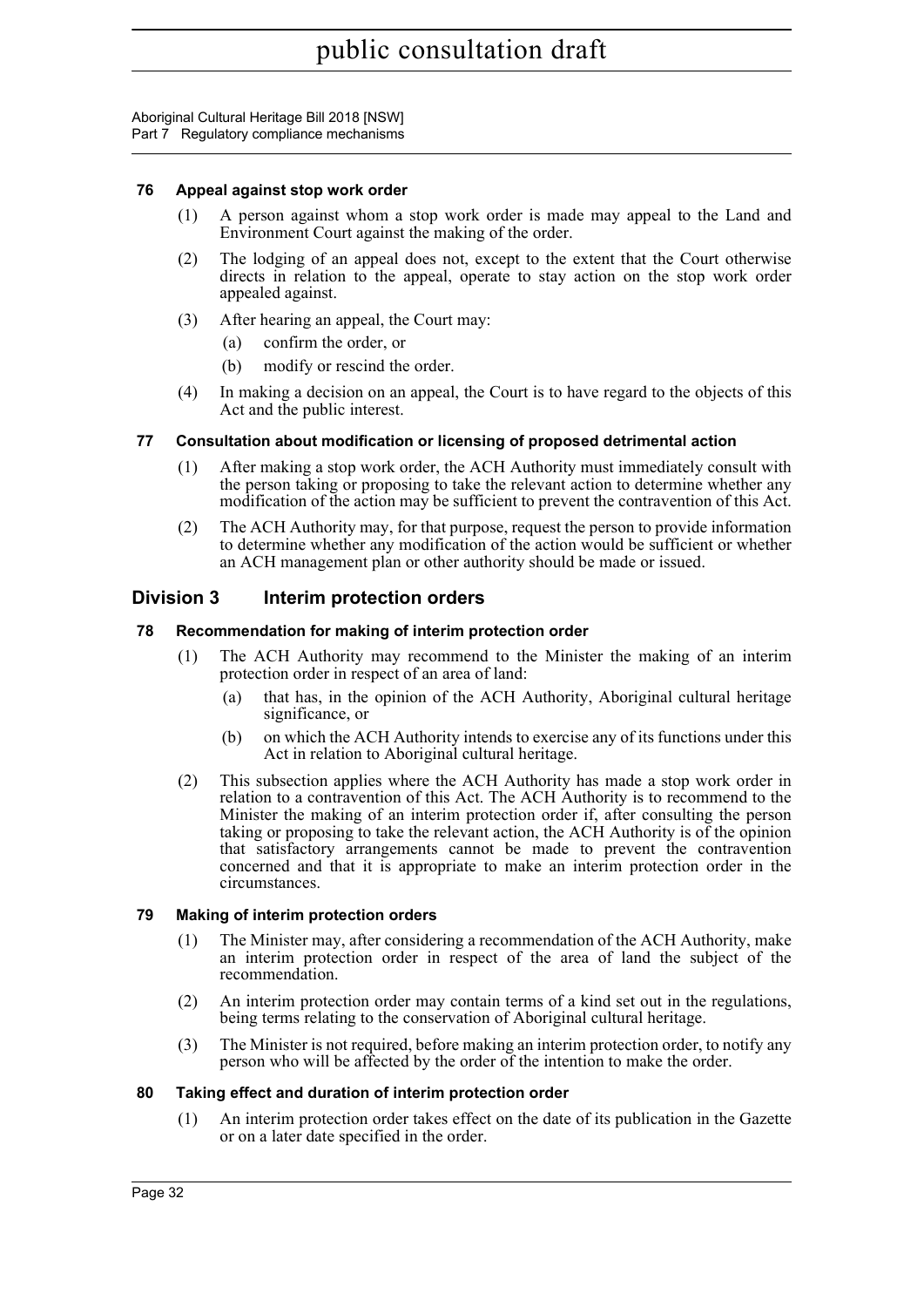- (2) An interim protection order has effect for such period (not exceeding 2 years) specified in the order.
- (3) An interim protection order ceases to have effect if the order is revoked by the Minister by notice published in the Gazette.
- (4) An interim protection order also ceases to have effect if the land subject to the order is reserved under the *National Parks and Wildlife Act 1974*.

#### **81 Notice of making of interim protection order**

The Minister is to cause notice of an interim protection order and its terms (or of the revocation of the order) to be given to:

- (a) any person who appears to the Minister to be a landholder of the area of land subject to the order, and
- (b) the local council in whose area the land subject to the order is situated, and
- (c) any other person the Minister thinks fit.

#### **82 Offence—contravention of interim protection order**

A person who is given notice of an interim protection order must not contravene the order.

Maximum penalty (includes additional daily penalty): Tier 1 monetary penalty.

#### **83 Appeal against interim protection order**

- (1) A landholder of the whole or any part of an area of land subject to an interim protection order may appeal to the Land and Environment Court against the making of the order or any of its terms.
- (2) An appeal is to be made within the time prescribed by the regulations and in the manner prescribed by the rules of the Court.
- (3) The lodging of an appeal does not, except to the extent that the Court otherwise directs in relation to the appeal, operate to stay action on the interim protection order appealed against.
- (4) In deciding an appeal, the Court is to have regard to:
	- (a) any hardship caused to the landholder by the making of the order or any of its terms, and
	- (b) the purposes of the order, and
	- (c) the public interest.

# **Division 4 Remediation orders**

#### **84 Definition of "harm"**

In this Division:

*harm* to Aboriginal cultural heritage, means harm (within the meaning of Part 5) to Aboriginal cultural heritage to which that Part applies.

#### **85 Orders for remediation work relating to harm to Aboriginal cultural heritage**

(1) The ACH Authority may order a person to carry out specified remediation work, in a specified manner and within a specified time, if the ACH Authority is satisfied that Aboriginal cultural heritage has been harmed in or as a result of the commission of an offence against this Act or the regulations (whether or not any person has been proceeded against or convicted for the offence).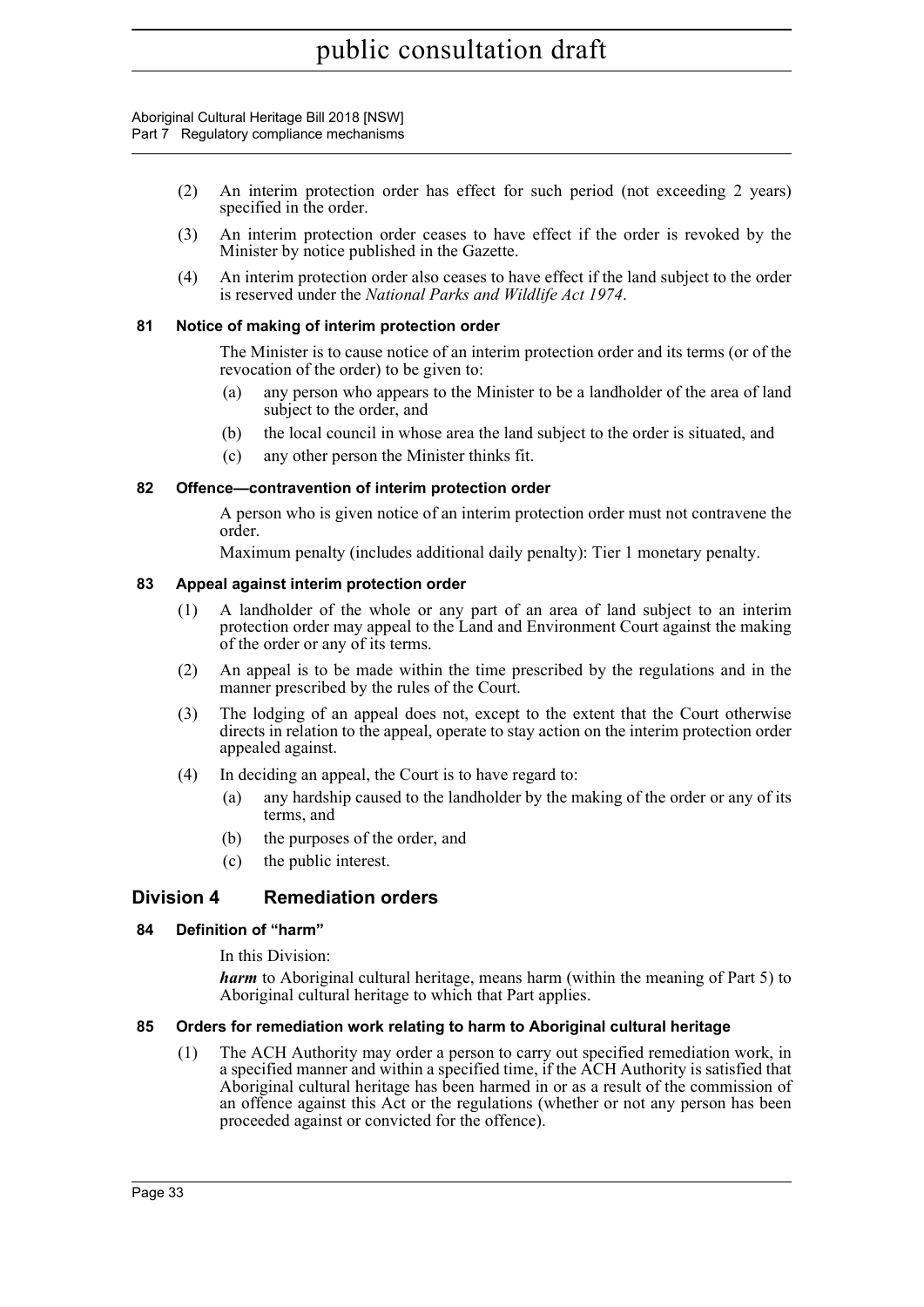- (2) A remediation order may, as an alternative to requiring a person to carry out specified remediation work in a specified manner, require the person to carry out work that will achieve a specified remediation outcome.
- (3) A remediation order is to be served in writing on the person to whom it is given.
- (4) A remediation order may be varied or revoked in the same manner in which a remediation order may be given.

#### **86 Remediation work required by order**

- (1) The specified remediation work to be carried out by a person to whom a remediation order is given may include one or more of the following types of work:
	- (a) work to control, abate or mitigate the harm to the Aboriginal cultural heritage concerned,
	- (b) work to maintain, remediate or restore any Aboriginal cultural heritage harmed.
- (2) A remediation order may also require the person to carry out the following actions (and any such action that is required to be carried out is to be regarded for the purposes of this Division as part of the remediation work required by the order):
	- (a) ascertaining the nature and extent of the harm concerned and furnishing the information or records obtained to other persons (including to the ACH Authority),
	- (b) preparing, furnishing and carrying out a plan of action,
	- (c) engaging a suitably qualified person to plan, design or carry out the work required by the order,
	- (d) furnishing progress reports,
	- (e) monitoring, sampling and analysing anything to ascertain the nature and extent of the harm concerned or the progress in remediating the harm,
	- (f) vacating the land concerned (or part of it) or ceasing to carry on, modifying or not commencing an activity on, or use of, the land (or part of it),
	- (g) carrying on an activity (or an aspect of it) only during particular times or in a particular manner,
	- (h) construction, installation or removal of anything,
	- (i) erecting or displaying on the land concerned any sign or notice containing directions to persons not to enter the land or not to use the land in a specified manner or for a specified purpose or containing other directions of that kind or any other kind,
	- (j) refraining from disturbance or further disturbance of the land concerned in a specified manner or below a specified depth,
	- (k) informing the ACH Authority of any change in the ownership or occupancy of the land concerned, to the extent that the person subject to the requirement is aware of the change.

# **87 Persons to whom remediation orders may be given**

A remediation order may be given to any or all of the following persons:

- (a) the current or former landholder of any land on which the harm concerned occurred,
- (b) any other person the ACH Authority reasonably believes is responsible for the harm concerned.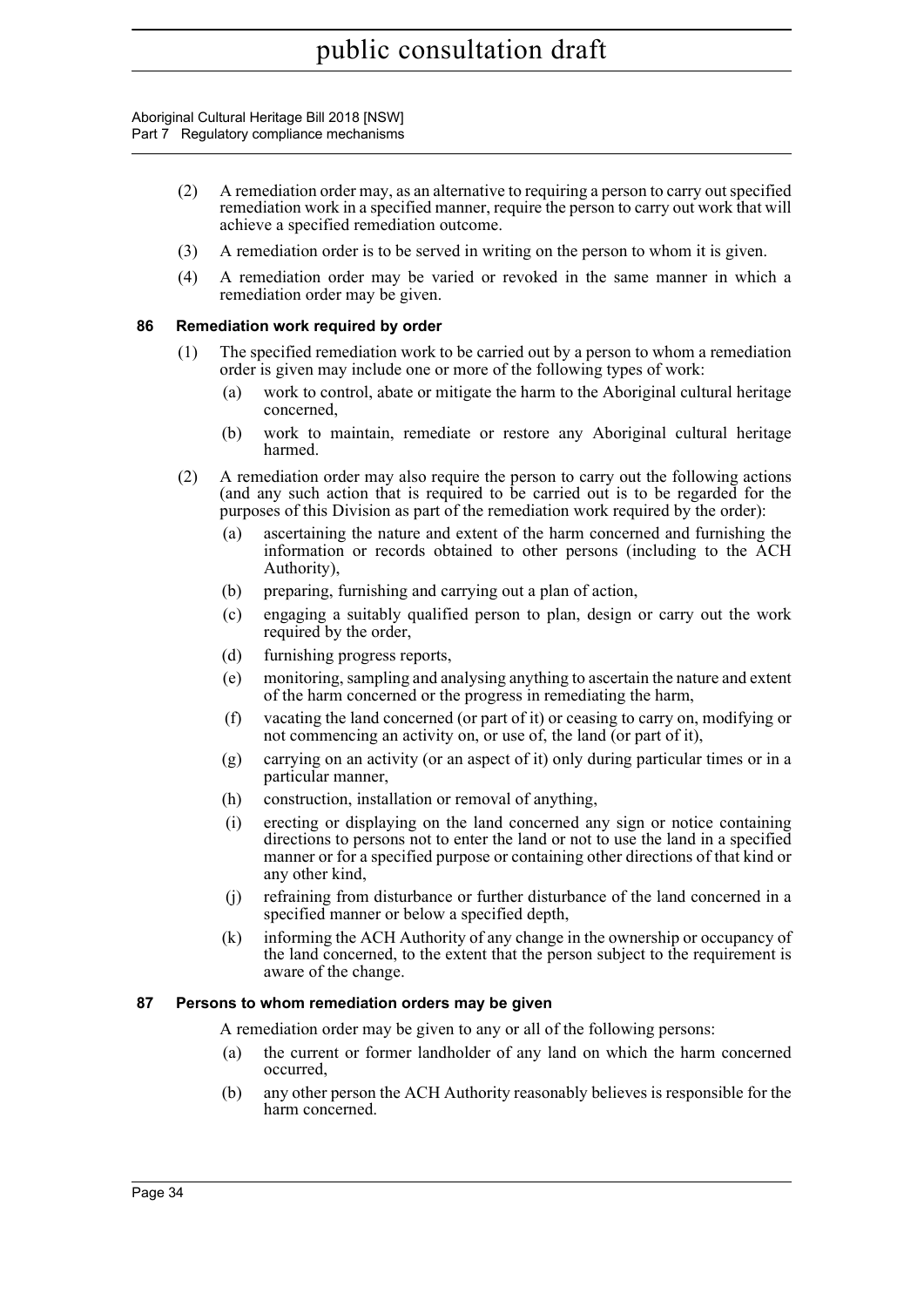#### **88 Other person may carry out remediation work if failure to comply with order**

- (1) If a person fails to comply with a remediation order, the ACH Authority may authorise any other person to enter the land concerned and carry out all or part of the specified remediation work.
- (2) The ACH Authority may recover the cost of that remediation work from the person given the remediation order in any court of competent jurisdiction as a debt due by that person to the ACH Authority.

#### **89 Development consent not required to carry out remediation work**

A person is not required to obtain development consent under the *Environmental Planning and Assessment Act 1979* to carry out remediation work that the person is required or authorised to carry out under this Division.

#### **90 Entry to land to carry out remediation work**

- (1) A person required or authorised to carry out remediation work under a remediation order may enter the land concerned to carry out the work.
- (2) Nothing in this Division authorises a person to enter any part of premises used only for residential purposes except with the consent of the occupier of the premises.

#### **91 Recovery by person given remediation order**

If the person given a remediation order complies with the order but was not the person who caused the harm concerned, the cost of complying with the order may be recovered by the person who complied with the order as a debt in a court of competent jurisdiction from the person who caused the harm.

#### **92 Offence of contravening remediation order or obstructing remediation work**

(1) A person must not, without reasonable excuse, contravene a remediation order to which the person is subject.

Maximum penalty (includes additional daily penalty): Tier 2 monetary penalty.

- (2) An example of a reasonable excuse is that the person was unable to enter the land because of the refusal of access to the land by its occupier, but entry to that land was essential for the person to avoid committing the offence.
- (3) A person must not intentionally obstruct anyone who is carrying out remediation work under a remediation order. Maximum penalty (includes additional daily penalty): Tier 2 monetary penalty.

# **93 Appeals under this Division**

- (1) A person given a remediation order may appeal against the giving of the order (or any terms of the order) to the Land and Environment Court within 30 days of the service of the order.
- (2) The lodging of an appeal does not, except to the extent that the Court otherwise directs in relation to the appeal, operate to stay action on the remediation order appealed against.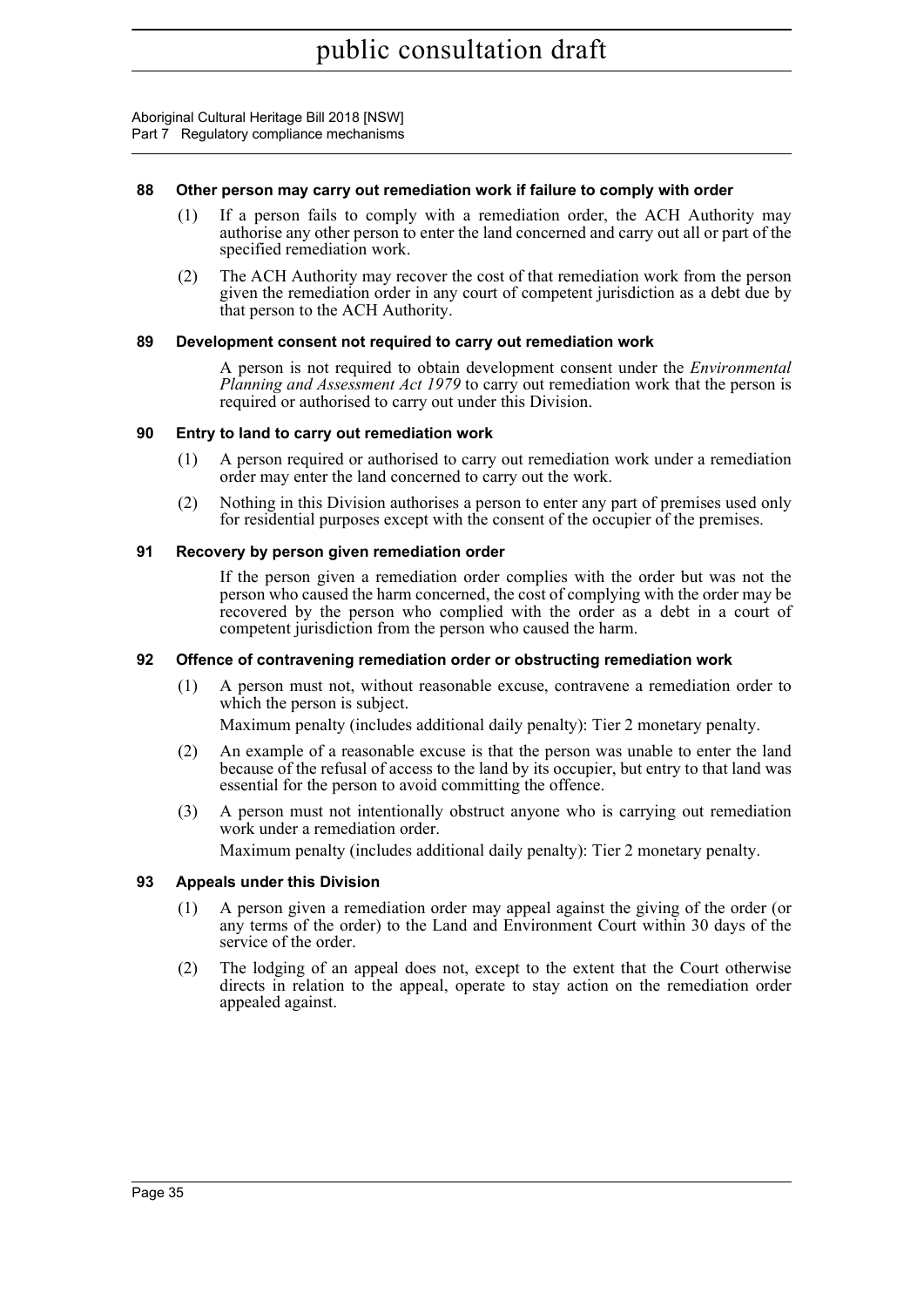Aboriginal Cultural Heritage Bill 2018 [NSW] Part 8 Investigation powers

# **Part 8 Investigation powers**

# **Division 1 Preliminary**

# **94 Definitions**

In this Part:

*authorised officer* means a person appointed under Division 2. *motor vehicle* has the same meaning as in the *Road Transport Act 2013*. *occupier* of premises means the person who has the management or control of the premises.

*premises* includes:

- (a) a building or structure, or
- (b) land or a place (whether enclosed or built on or not), or
- (c) a mobile plant, vehicle, vessel or aircraft.

*records* includes plans, specifications, maps, reports, books and other documents (whether in writing, in electronic form or otherwise).

*specify* an act, matter or thing, includes:

- (a) describe the act, matter or thing, and
- (b) specify a class of acts, matters or things.

*vessel* means any kind of vessel used in navigation.

# **95 Purposes for which powers under this Part may be exercised**

Powers may be exercised under this Part for the following purposes:

- for determining whether there has been compliance with or a contravention of this Act, the regulations, ACH management plans, ACH conservation agreements or other instruments or requirements issued or made under this Act,
- (b) for obtaining information or records for purposes connected with the administration of this Act,
- (c) generally for administering this Act.

# **96 Effect on other functions**

Nothing in this Part affects any function under any other Part of this Act or under any other Act.

# **Division 2 Authorised officers**

# **97 Appointment of authorised officers**

The ACH Authority may appoint any person (including a class of persons) as an authorised officer for the purposes of this Part.

#### **98 Scope of authority**

- (1) An authorisation of a person as an authorised officer can be given generally, or subject to conditions, limitations or restrictions or only for limited purposes.
- (2) If such authorisation is given subject to conditions, limitations or restrictions or only for limited purposes, nothing in this Act authorises or requires the authorised officer to act in contravention of the conditions, limitations or restrictions or for other purposes.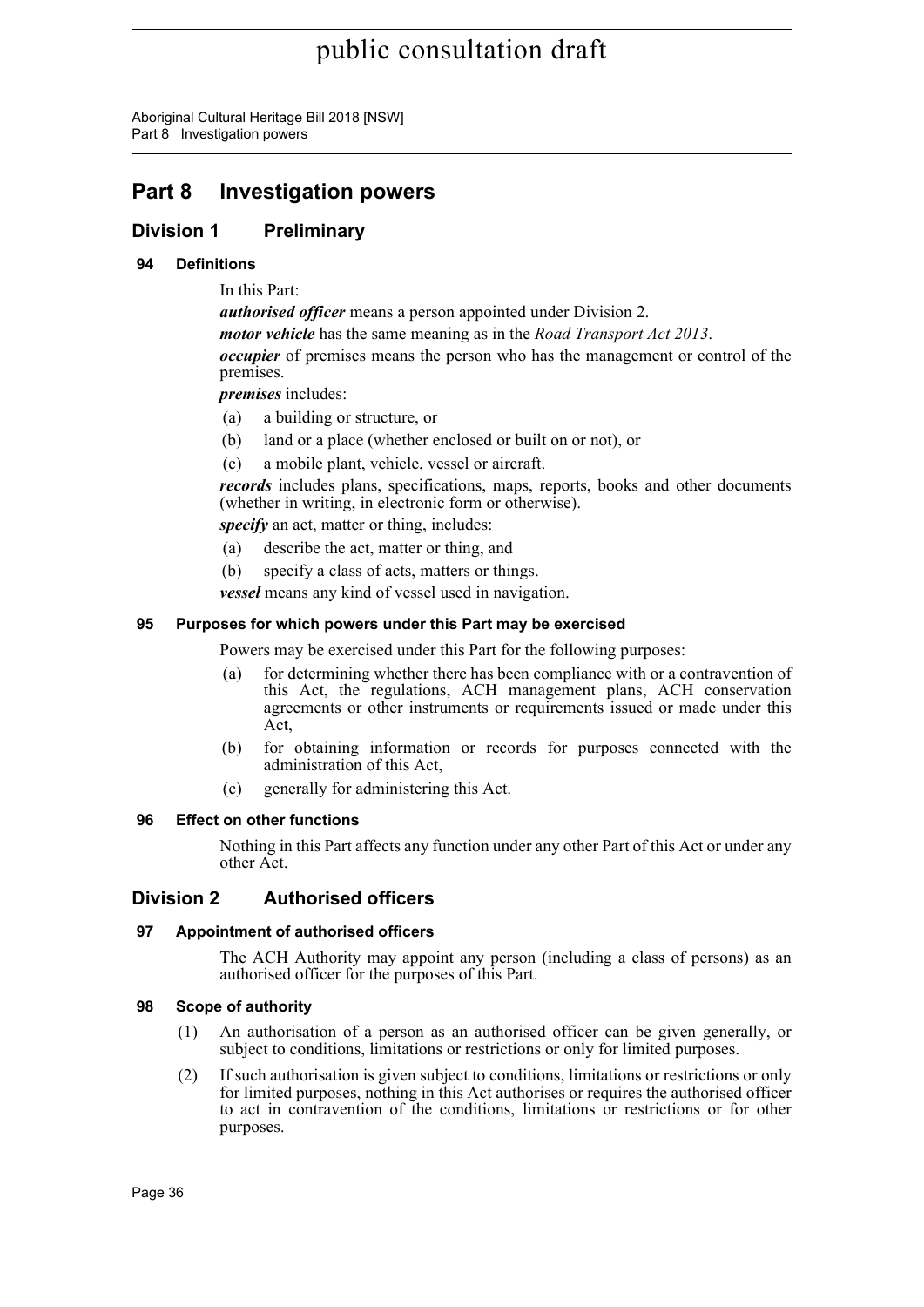# **99 Identification**

- (1) Every authorised officer who is not a police officer is to be provided with an identification card as an authorised officer by the ACH Authority.
- (2) In the course of exercising the functions of an authorised officer under this Act, the officer must, if requested to do so by any person affected by the exercise of any such function, produce to the person the officer's identification card, issued in accordance with this section or, in the case of a police officer, the officer's police identification.

# **Division 3 Powers to require information and records**

# **100 Application of Part**

This Part applies whether or not a power of entry under Division 4 is being or has been exercised.

# **101 Requirement to provide information and records**

- (1) The ACH Authority may, by notice in writing given to a person, require the person to furnish to it such information or records (or both) as it requires by the notice.
- (2) An authorised officer may, by notice in writing given to a person, require the person to furnish to the officer such information or records (or both) as the officer requires by the notice.

# **102 Manner, time etc for compliance**

A notice under this Part must specify the manner in which information or records are required to be furnished and a reasonable time by which the information or records are required to be furnished.

# **103 Provisions relating to records**

- (1) A notice under this Part may only require a person to furnish existing records that are in the person's possession or that are within the person's power to obtain lawfully.
- (2) The body or person to whom any record is furnished under this Part may take copies of it.
- (3) If any record required to be furnished under this Part is in electronic, mechanical or other form, the notice requires the record to be furnished in written form, unless the notice otherwise provides.

# **Division 4 Powers of entry and search of premises**

# **104 Powers of authorised officers to enter premises**

- (1) An authorised officer may enter any premises at any reasonable time.
- (2) A power to enter premises conferred by this Part authorises entry by foot or by means of a motor vehicle or other vehicle, or by an aircraft, or in any other manner.
- (3) Entry may be effected under this Part by an authorised officer with the aid of such authorised officers or police officers as the authorised officer considers necessary and with the use of reasonable force.
- (4) Entry may be effected to any premises with the authority of a search warrant under section 107.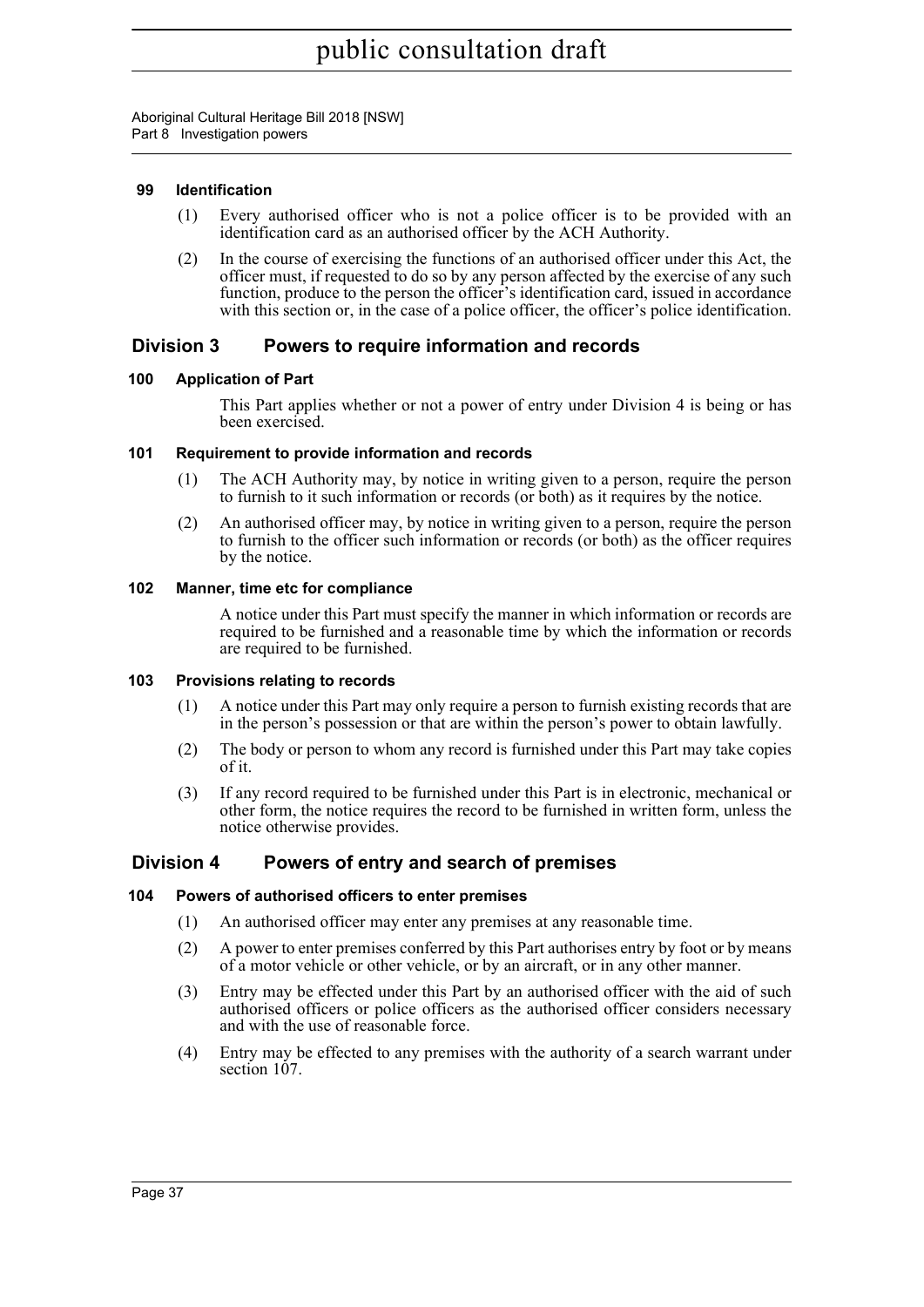# **105 Entry into residential premises only with permission or warrant**

This Part does not empower an authorised officer to enter any part of premises used only for residential purposes without the permission of the occupier or the authority of a search warrant under this Part.

#### **106 Powers of authorised officers to do things at premises**

- (1) An authorised officer may, at any premises lawfully entered, do anything that in the opinion of the authorised officer is necessary to be done for the purposes of this Part, including (but not limited to) the things specified in subsection (2).
- (2) An authorised officer may do any or all of the following:
	- (a) examine and inspect any works, objects, articles or materials,
	- (b) take and remove samples,
	- (c) make such examinations, inquiries and tests as the authorised officer considers necessary,
	- (d) take such photographs, films, audio, video and other recordings as the authorised officer considers necessary,
	- (e) require records to be produced for inspection,
	- (f) examine and inspect any records,
	- (g) copy any records,
	- (h) seize anything that the authorised officer has reasonable grounds for believing is connected with an offence against this Act or the regulations,
	- (i) for the purposes of any such seizure—direct a person who has the power to deliver up the thing to deliver up the thing,
	- (j) for the purposes of any such seizure—direct the occupier of the premises where the thing is seized to retain it at those premises or at another place under the control of the occupier,
	- (k) do any other thing the authorised officer is empowered to do under this Part.
- (3) The power to seize anything connected with an offence includes a power to seize:
	- (a) a thing with respect to which the offence has been committed, and
	- (b) a thing that will afford evidence of the commission of the offence, and
	- (c) a thing that was used for the purpose of committing the offence.

A reference to any such offence includes a reference to an offence that there are reasonable grounds for believing has been committed.

# **107 Search warrants**

# (1) **Application for search warrant**

An authorised officer under this Part may apply to an authorised officer within the meaning of the *Law Enforcement (Powers and Responsibilities) Act 2002* for the issue of a search warrant if the authorised officer under this Part believes on reasonable grounds that:

- (a) a provision of this Act or the regulations is being or has been contravened at any premises, or
- (b) there is in or on any premises matter or a thing that is connected with an offence under this Act or the regulations.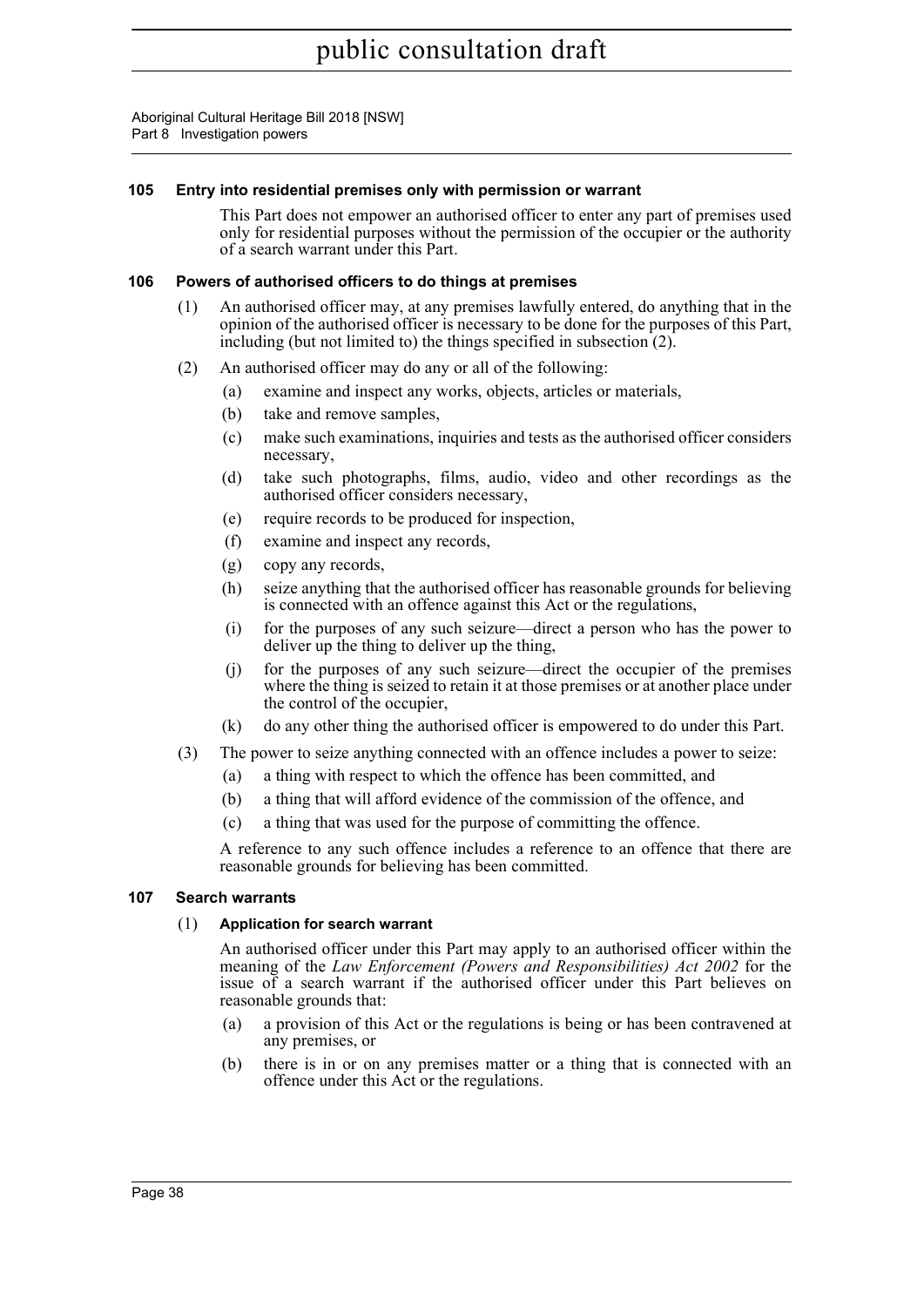#### (2) **Issue of search warrant**

An authorised officer within the meaning of the *Law Enforcement (Powers and Responsibilities) Act 2002* to whom such an application is made may, if satisfied that there are reasonable grounds for doing so, issue a search warrant authorising an authorised officer under this Part named in the warrant:

- (a) to enter the premises, and
- (b) to exercise any function of an authorised officer under this Part.
- (3) Division 4 of Part 5 of the *Law Enforcement (Powers and Responsibilities) Act 2002* applies to a search warrant issued under this section.

# (4) **Definitions**

#### In this section:

*matter or a thing* connected with an offence means:

- (a) matter or a thing with respect to which the offence has been committed, or
- (b) matter or a thing that will afford evidence of the commission of an offence, or
- (c) matter or a thing that was used, or is intended to be used, for the purpose of committing the offence.

*offence* includes an offence that there are reasonable grounds for believing has been, or is to be, committed.

#### **108 Authorised officers may request assistance**

A person may accompany an authorised officer and take all reasonable steps to assist an authorised officer in the exercise of the authorised officer's functions under this Part if the authorised officer is of the opinion that the person is capable of providing assistance to the authorised officer in the exercise of those functions.

#### **109 Assistance to be given to authorised officers**

- (1) This section applies for the purpose of enabling an authorised officer to exercise any of the powers of an authorised officer under this Part in connection with any premises.
- (2) The ACH Authority may, by notice in writing given to the owner or occupier of the premises, require the owner or occupier to provide such reasonable assistance and facilities as are specified in the notice within a specified time and in a specified manner.
- (3) Assistance and facilities can be required under this section, whether they are of the same kind as, or a different kind from, any prescribed by the regulations.

#### **110 Care to be taken and compensation**

- (1) In the exercise of a power of entering or searching premises under this Part, the authorised officer must do as little damage as possible.
- (2) The ACH Authority must compensate all interested parties for any damage caused by an authorised officer in exercising a power of entering premises (but not any damage caused by the exercise of any other power), unless the occupier obstructed or hindered the authorised officer in the exercise of the power of entry.

#### **111 Disposal of things seized**

The regulations may make provision with respect to the disposal or return of things seized under this Part.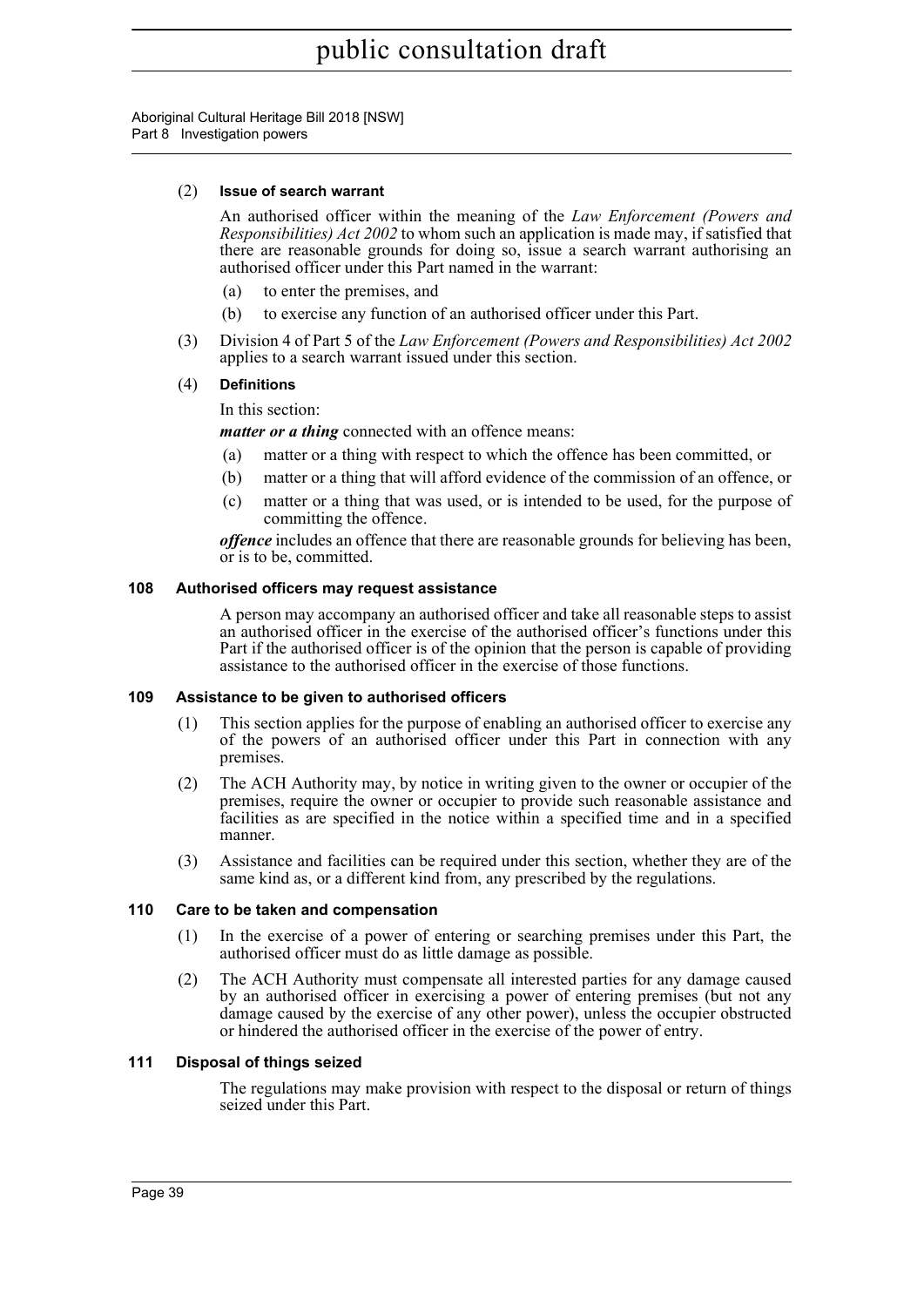# **Division 5 Powers to question and to identify persons**

# **112 Power of authorised officers to require answers**

- (1) An authorised officer may require a person whom the authorised officer suspects on reasonable grounds to have knowledge of matters in respect of which information is reasonably required for the purposes of this Act to answer questions in relation to those matters.
- (2) The ACH Authority may, by notice in writing, require a corporation to nominate, in writing within the time specified in the notice, a director or officer of the corporation to be the corporation's representative for the purpose of answering questions under this section.
- (3) Answers given by a person so nominated bind the corporation.
- (4) An authorised officer may, by notice in writing, require a person to attend at a specified place and time to answer questions under this section if attendance at that place is reasonably required in order that the questions can be properly put and answered.
- (5) The place and time at which a person may be required to so attend is to be:
	- (a) a place or time nominated by the person, or
	- (b) if the place and time nominated is not reasonable in the circumstances or a place and time is not nominated by the person—a place and time nominated by the authorised officer that is reasonable in the circumstances.

# **113 Recording of evidence**

- (1) An authorised officer may cause any questions and answers to questions given under this Part to be recorded if the officer has informed the person who is to be questioned that the record is to be made.
- (2) A record may be made using sound recording apparatus or audio visual apparatus, or any other method determined by the authorised officer.
- (3) A copy of any such record must be provided by the authorised officer to the person who is questioned as soon as practicable after it is made.
- (4) A record may be made under this section despite the provisions of any other law.

# **114 Power of authorised officers to demand name and address**

# (1) **Name and address to be given if offence suspected**

An authorised officer may require a person whom the authorised officer suspects on reasonable grounds to have committed an offence against this Act or the regulations to state his or her full name and residential address.

# (2) **Proof of name and address**

An authorised officer may request a person who is required under this section to state his or her full name and residential address to provide proof of the name and address. It is not an offence to fail to comply with any such request.

# (3) **Power of arrest**

A person who, being required to do so under this section:

- (a) refuses to state his or her name or residential address, or
- (b) states a name or residential address that in the opinion of the authorised officer is false,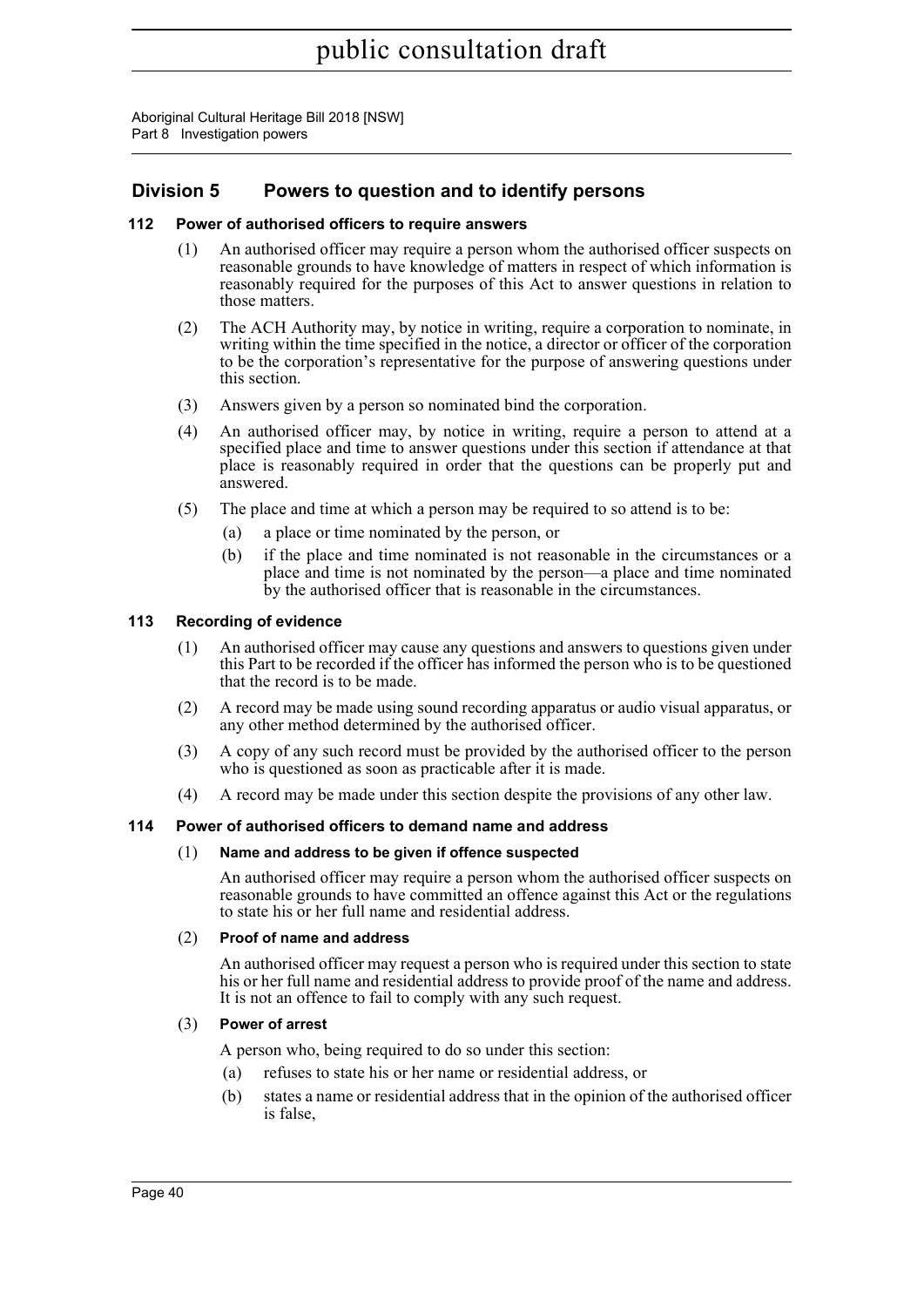> may without any other warrant than this Act be apprehended by the authorised officer and taken before a Magistrate or court officer to be dealt with according to law.

(4) **Bail**

A Magistrate or court officer before whom a person is so taken may make a bail decision under the *Bail Act 2013* in respect of the person.

- (5) If the person has not been charged with an offence, the *Bail Act 2013* applies as if the person were accused of an offence.
- (6) For the purpose of applying the *Bail Act 2013*, a court officer has the same functions as an authorised justice under that Act.
- (7) In this section:

*court officer* means an authorised officer under the *Criminal Procedure Act 1986*.

# **Division 6 General**

#### **115 Offences**

(1) A person who, without lawful excuse, neglects or fails to comply with a requirement made of the person under this Part, except under section 115 (Power of authorised officers to demand name and address), is guilty of an offence.

Maximum penalty (includes additional daily penalty): Tier 2 monetary penalty.

- (2) A person who, without lawful excuse, neglects or fails to comply with a requirement made of the person under section 113 is guilty of an offence. Maximum penalty: Tier 4 monetary penalty.
- (3) A person who furnishes any information or does any other thing in purported compliance with a requirement made under this Part, knowing that it is false or misleading in a material respect, is guilty of an offence. Maximum penalty: Tier 2 monetary penalty.
- (4) A person who intentionally delays or obstructs an authorised officer in the exercise of the authorised officer's powers under this Part is guilty of an offence. Maximum penalty: Tier 2 monetary penalty.
- (5) A person who assaults, threatens or abuses an authorised officer in the exercise of the authorised officer's powers under this Part is guilty of an offence. Maximum penalty: Tier 2 monetary penalty.
- (6) A person who impersonates an authorised officer is guilty of an offence. Maximum penalty: Tier 2 monetary penalty.

#### **116 Provisions relating to requirements to furnish records or information or answer questions**

#### (1) **Warning to be given on each occasion**

A person is not guilty of an offence of failing to comply with a requirement under this Part to furnish records or information or to answer a question unless the person was warned on that occasion that a failure to comply is an offence.

#### (2) **Self-incrimination not an excuse**

A person is not excused from a requirement under this Part to furnish records or information or to answer a question on the ground that the record, information or answer might incriminate the person or make the person liable to a penalty.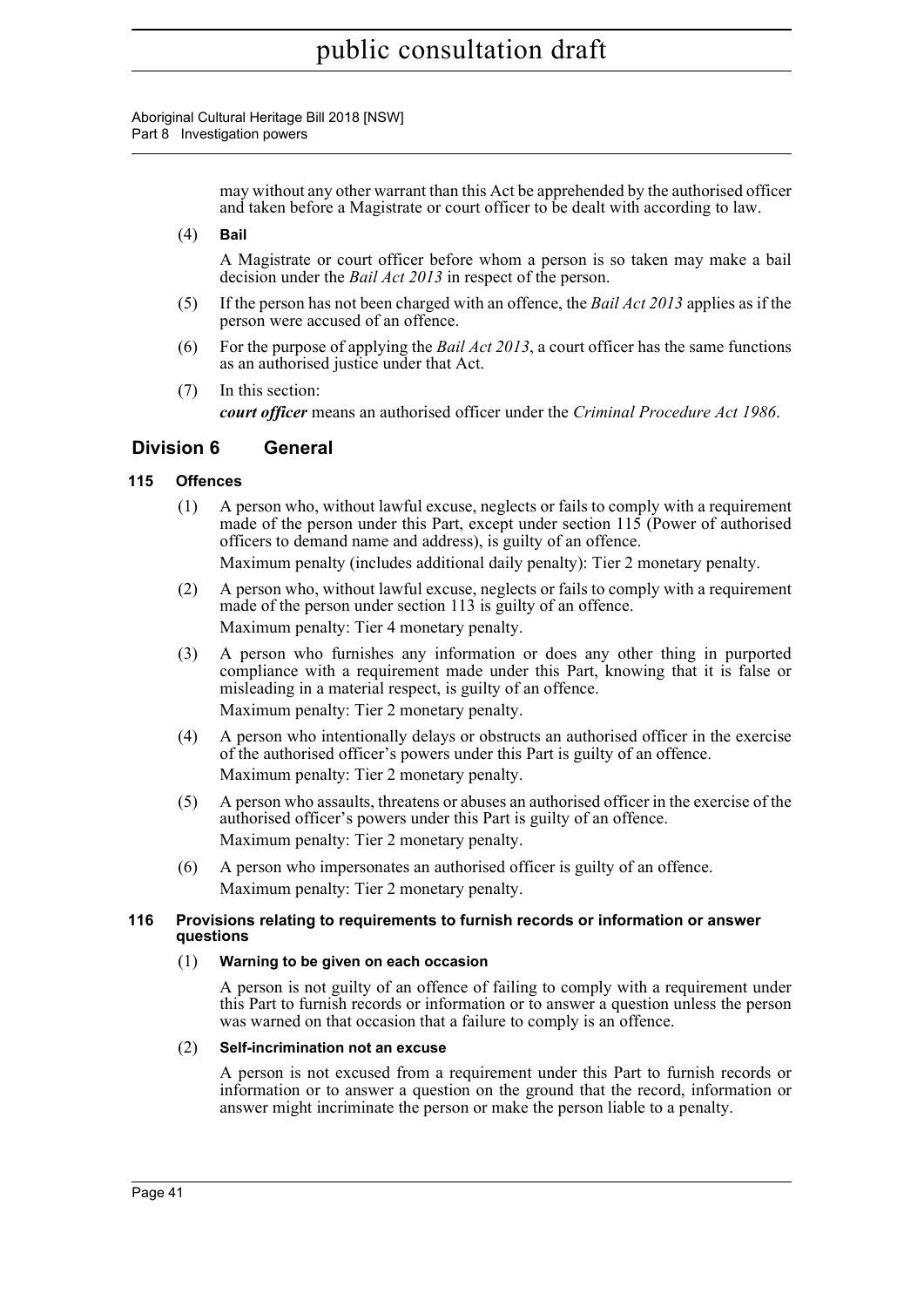#### (3) **Information or answer not admissible if objection made**

However, any information furnished or answer given by a natural person in compliance with a requirement under this Part is not admissible in evidence against the person in criminal proceedings (except proceedings for an offence under this Part) if:

- (a) the person objected at the time to doing so on the ground that it might incriminate the person, or
- (b) the person was not warned on that occasion that the person may object to furnishing the information or giving the answer on the ground that it might incriminate the person.

#### (4) **Records admissible**

Any record furnished by a person in compliance with a requirement under this Part is not inadmissible in evidence against the person in criminal proceedings on the ground that the record might incriminate the person.

#### (5) **Further information**

Further information obtained as a result of a record or information furnished or of an answer given in compliance with a requirement under this Part is not inadmissible on the ground:

- (a) that the record or information had to be furnished or the answer had to be given, or
- (b) that the record or information furnished or answer given might incriminate the person.

#### (6) **Requirement to state name and address**

This section extends to a requirement under this Part to state a person's name and address.

# **117 Revocation or variation**

- (1) A notice given under this Part may be revoked or varied by a subsequent notice or notices.
- (2) A notice may be varied by modification of, or addition to, its terms and specifications.
- (3) Without limiting the above, a notice may be varied by extending the time for complying with the notice.
- (4) A notice may only be revoked or varied by:
	- (a) the ACH Authority, or
	- (b) the authorised officer who gave the notice, or
	- (c) another authorised officer.

# **118 Extraterritorial application**

A notice may be given under this Part to a person in respect of a matter even though the person is outside the State or the matter occurs or is located outside the State, so long as the matter affects Aboriginal cultural heritage in this State.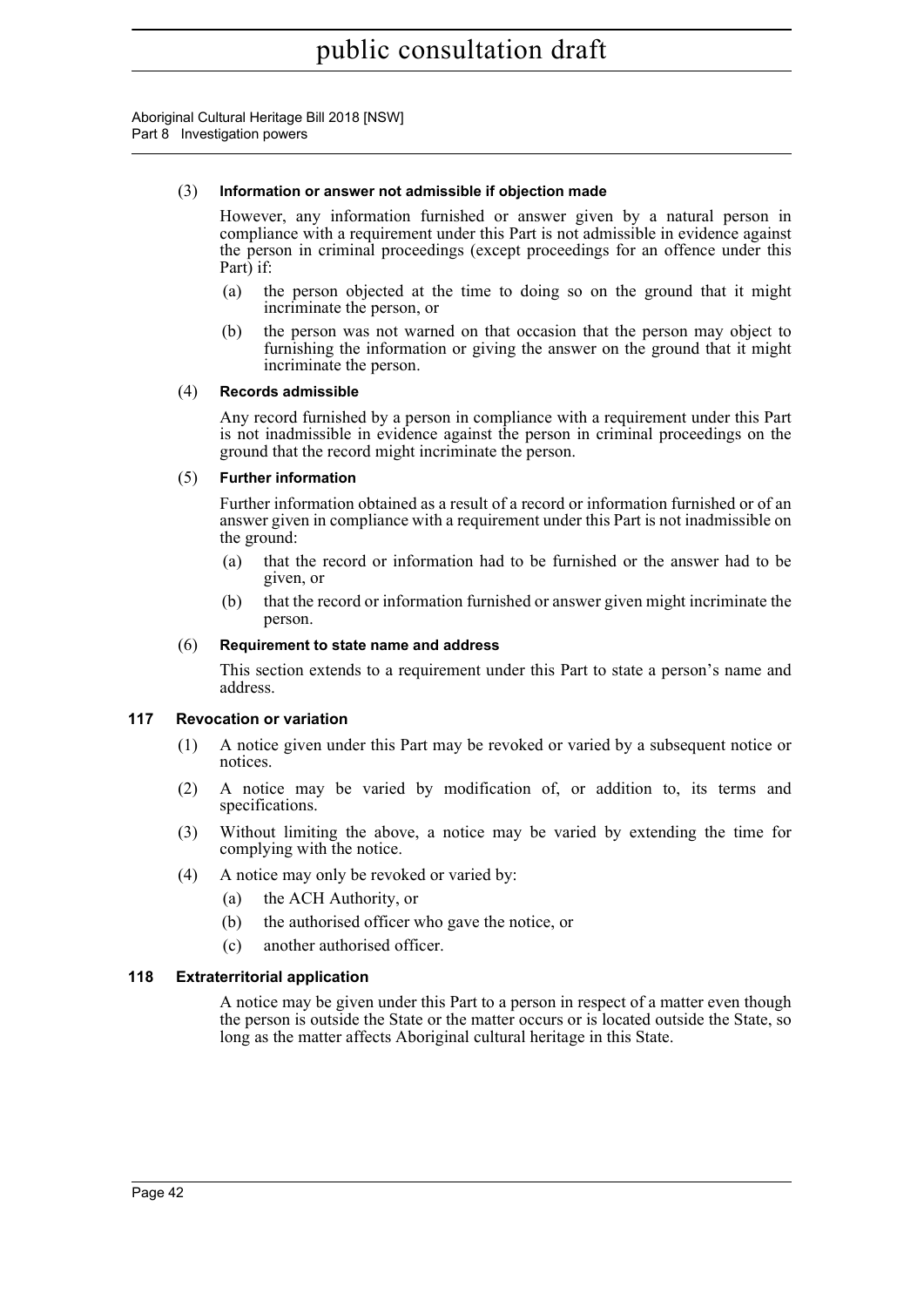Aboriginal Cultural Heritage Bill 2018 [NSW] Part 9 Criminal and civil proceedings

# **Part 9 Criminal and civil proceedings**

# **Division 1 Criminal proceedings**

# **119 Maximum monetary penalty—Tier 1, Tier 2, Tier 3 or Tier 4**

(1) If *Tier 1*, *Tier 2*, *Tier 3* or *Tier 4* is specified as the maximum monetary penalty at the end of a provision (or a number of provisions) of this Act, a person who contravenes or fails to comply with that provision (or those provisions) is guilty of an offence and liable to a monetary penalty not exceeding the relevant penalty specified in this section. If a period of imprisonment is also specified, the person is also liable to imprisonment not exceeding the period so specified.

**Note.** Section 155 provides that the regulations may create offences and impose a monetary penalty for an offence against the regulations not exceeding \$5,500.

- (2) The maximum monetary penalty for *Tier 1* is:
	- (a) in the case of a corporation:
		- (i) \$1,650,000, and
		- (ii) if this Act provides that an additional daily penalty applies to the offence—a further \$165,000 for each day the offence continues, or
	- (b) in the case of an individual:
		- (i) \$330,000, and
		- (ii) if this Act provides that an additional daily penalty applies to the offence—a further \$33,000 for each day the offence continues.
- (3) The maximum monetary penalty for *Tier 2* is:
	- (a) in the case of a corporation:
		- (i) \$660,000, and
		- (ii) if this Act provides that an additional daily penalty applies to the offence—a further \$66,000 for each day the offence continues, or
	- (b) in the case of an individual:
		- (i) \$132,000, and
		- (ii) if this Act provides that an additional daily penalty applies to the offence—a further \$13,200 for each day the offence continues.
- (4) The maximum monetary penalty for *Tier 3* is:
	- (a) in the case of a corporation:
		- (i) \$440,000, and
		- (ii) if this Act provides that an additional daily penalty applies to the offence—a further \$44,000 for each day the offence continues, or
	- (b) in the case of an individual:
		- (i) \$88,000, and
		- (ii) if this Act provides that an additional daily penalty applies to the offence—a further \$8,800 for each day the offence continues.
- (5) The maximum monetary penalty for *Tier 4* is:
	- (a) in the case of a corporation:
		- (i) \$110,000, and
		- (ii) if this Act provides that an additional daily penalty applies to the offence—a further \$11,000 for each day the offence continues, or
	- (b) in the case of an individual: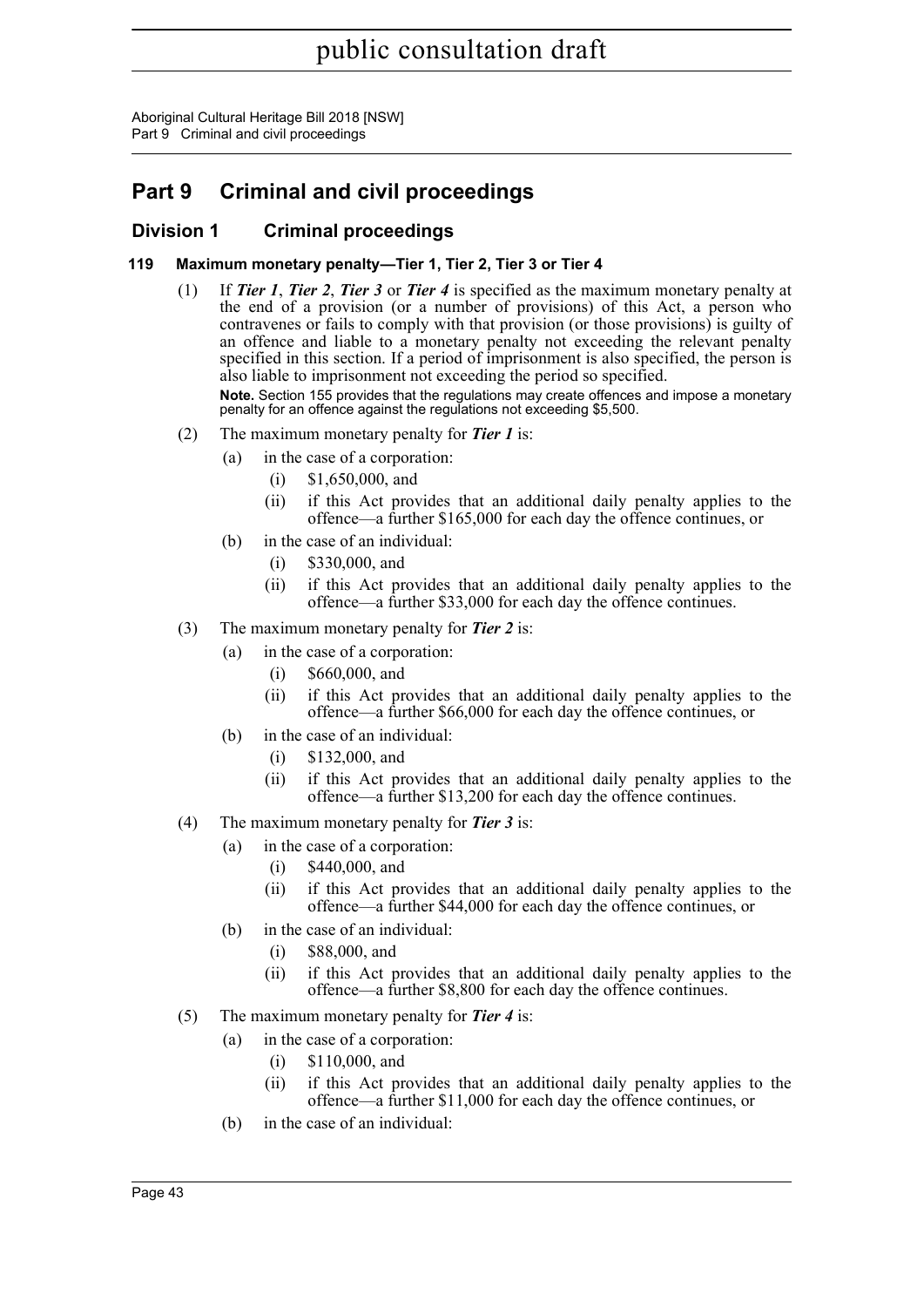Aboriginal Cultural Heritage Bill 2018 [NSW] Part 9 Criminal and civil proceedings

- (i) \$22,000, and
- (ii) if this Act provides that an additional daily penalty applies to the offence—a further \$2,200 for each day the offence continues.

#### **120 Proceedings for offences**

- (1) Proceedings for an offence against this Act or the regulations may be dealt with summarily before the Local Court or before the Land and Environment Court in its summary jurisdiction.
- (2) If proceedings for an offence are brought in the Local Court, the maximum monetary penalty that the Local Court may impose for the offence is, despite any other provision of this Act, \$110,000 (including within that maximum amount any additional daily penalty) or the maximum monetary penalty provided for the offence, whichever is the lesser.

#### **121 Authority to take proceedings**

- (1) Any legal proceedings for an offence against this Act or the regulations may only be taken by a police officer, by the ACH Authority or by a person duly authorised by the ACH Authority in that behalf, either generally or in any particular case.
- (2) In any proceedings referred to in this section the production of an authority purporting to be issued by a prescribed person acting for the ACH Authority is evidence of the authority without proof of the signature of the person.

#### **122 Time within which proceedings may be commenced**

- (1) Proceedings for an offence against this Act or the regulations may be commenced not later than 2 years after the date on which the offence is alleged to have been committed.
- (2) Proceedings for an offence against this Act or the regulations may also be commenced within, but not later than, 2 years after the date on which evidence of the alleged offence first came to the attention of any relevant investigation officer.
- (3) If subsection (2) is relied on for the purpose of commencing proceedings for an offence, the court attendance notice or application must contain particulars of the date on which evidence of the offence first came to the attention of any relevant investigation officer and need not contain particulars of the date on which the offence was committed. The date on which evidence first came to the attention of any relevant investigation officer is the date specified in the court attendance notice or application, unless the contrary is established.
- (4) This section applies despite anything in the *Criminal Procedure Act 1986* or any other Act.
- (5) In this section:

*evidence* of an offence means evidence of any act or omission constituting the offence.

*investigation officer* means an authorised officer within the meaning of Part 8, whether or not the person has the functions of an investigation officer in connection with the offence concerned.

#### *relevant investigation officer* means:

- (a) in relation to proceedings for an offence instituted by or with the authority of the ACH Authority—any investigation officer who is an employee or agent of the ACH Authority, or
- (b) in relation to proceedings for an offence instituted by any other person—any investigation officer.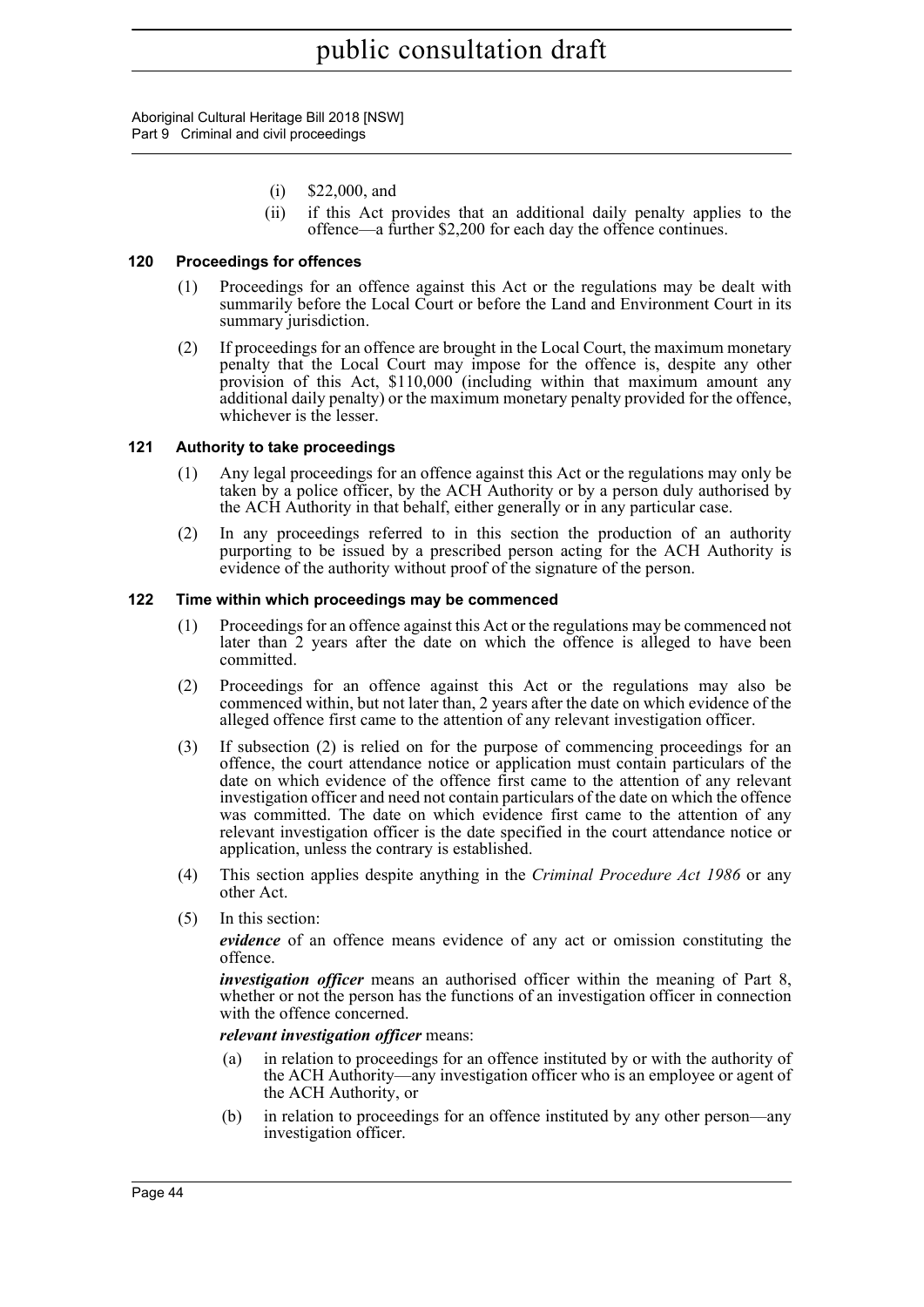Aboriginal Cultural Heritage Bill 2018 [NSW] Part 9 Criminal and civil proceedings

#### **123 Penalty notices for certain offences**

- (1) An authorised officer may issue a penalty notice to a person if it appears to the officer that the person has committed a penalty notice offence.
- (2) A penalty notice offence is an offence against this Act or the regulations that is prescribed by the regulations as a penalty notice offence.
- (3) The *Fines Act 1996* applies to a penalty notice issued under this section.
	- **Note.** The *Fines Act 1996* provides that, if a person issued with a penalty notice does not wish to have the matter determined by a court, the person may pay the amount specified in the notice and is not liable to any further proceedings for the alleged offence.
- (4) The amount payable under a penalty notice issued under this section is the amount prescribed for the alleged offence by the regulations (not exceeding the maximum amount of penalty that could be imposed for the offence by a court).
- (5) A penalty notice issued under this section may be withdrawn by any authorised officer within 28 days after the penalty notice was issued. If the penalty notice is withdrawn:
	- (a) any amount that has been paid under the penalty notice is to be repaid to the person who paid it, and
	- (b) proceedings may be taken in respect of the alleged offence as if the penalty notice had not been issued.
- (6) This section does not limit the operation of any other provision of, or made under, this or any other Act relating to proceedings that may be taken in respect of offences.
- (7) In this section, *authorised officer* means a person who is declared by the regulations to be an authorised officer for the purposes of this section or who belongs to a class of persons so declared.

#### **124 Liability of directors etc for offences by corporation—offences attracting executive liability**

- (1) For the purposes of this section, an *executive liability offence* is an offence against any of the following provisions that is committed by a corporation:
	- (a) section 41 (Offence to harm Aboriginal cultural heritage),
	- (b) section 75, 82 or 92 (Contravening stop work order, interim protection order or remediation order),
	- (c) section 143 (Offence of failing to comply with court order), being an order in relation to an offence involving harm to Aboriginal cultural heritage, but not being an order in relation to costs and expenses incurred by a public authority or agency.
- (2) A person commits an offence against this section if:
	- (a) a corporation commits an executive liability offence, and
	- (b) the person is:
		- (i) a director of the corporation, or
		- (ii) an individual who is involved in the management of the corporation and who is in a position to influence the conduct of the corporation in relation to the commission of the executive liability offence, and
	- (c) the person:
		- (i) knows or ought reasonably to know that the executive liability offence (or an offence of the same type) would be or is being committed, and
		- (ii) fails to take all reasonable steps to prevent or stop the commission of that offence.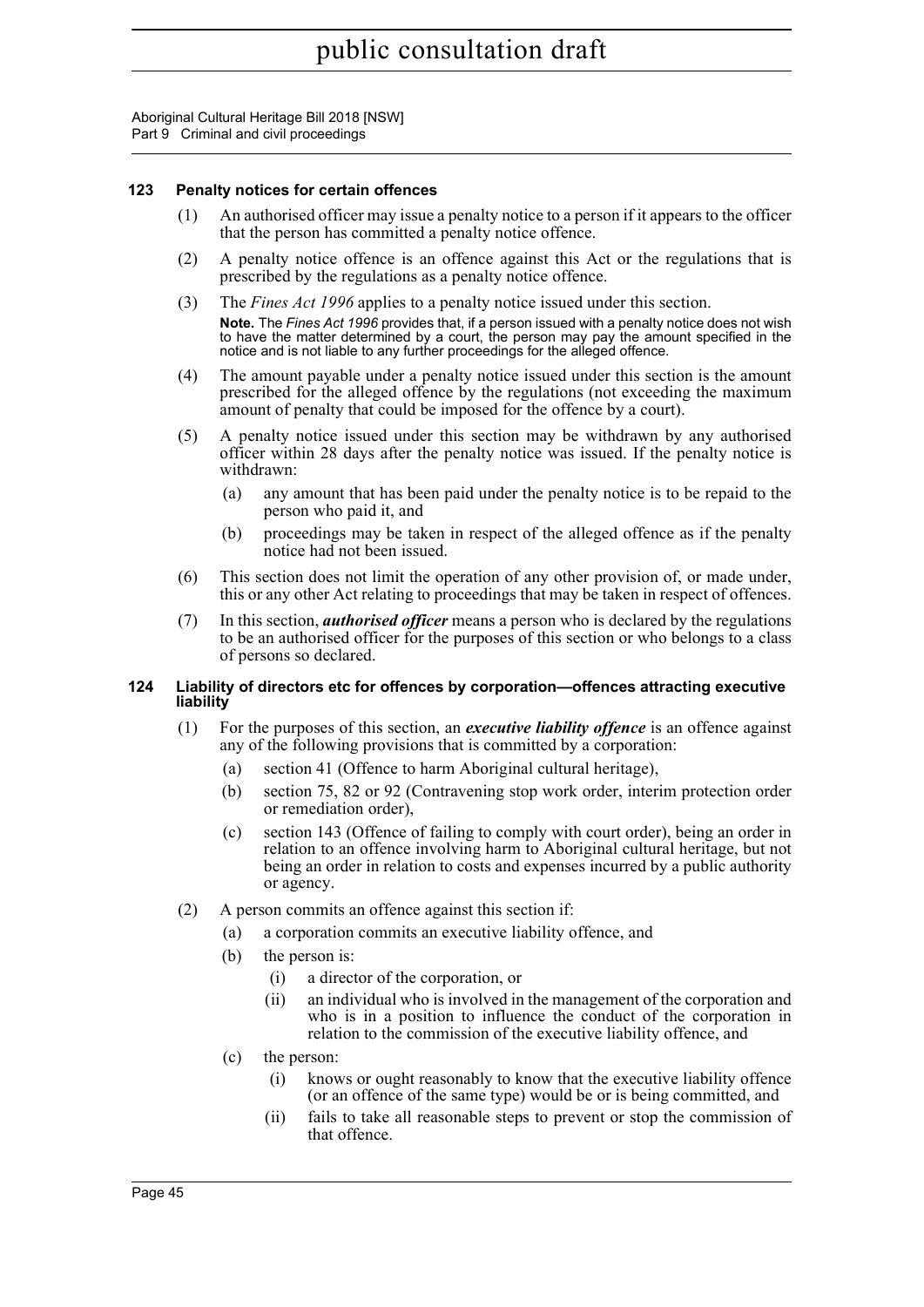Aboriginal Cultural Heritage Bill 2018 [NSW] Part 9 Criminal and civil proceedings

> Maximum penalty: The maximum penalty for the executive liability offence if committed by an individual.

- (3) The prosecution bears the legal burden of proving the elements of the offence against this section.
- (4) The offence against this section can only be prosecuted by a person who can bring a prosecution for the executive liability offence.
- (5) This section does not affect the liability of the corporation for the executive liability offence, and applies whether or not the corporation is prosecuted for, or convicted of, the executive liability offence.
- (6) This section does not affect the application of any other law relating to the criminal liability of any persons (whether or not directors or other managers of the corporation) who are accessories to the commission of the executive liability offence or are otherwise concerned in, or party to, the commission of the executive liability offence.
- (7) In this section:

*director* has the same meaning as in the *Corporations Act 2001* of the Commonwealth.

*reasonable steps*, in relation to the commission of an executive liability offence, includes, but is not limited to, such action (if any) of the following kinds as is reasonable in all the circumstances:

- (a) action towards:
	- (i) assessing the corporation's compliance with the provision creating the executive liability offence, and
	- (ii) ensuring that the corporation arranged regular professional assessments of its compliance with the provision,
- (b) action towards ensuring that the corporation's employees, agents and contractors are provided with information, training, instruction and supervision appropriate to them to enable them to comply with the provision creating the executive liability offence so far as the provision is relevant to them,
- (c) action towards ensuring that:
	- (i) the plant, equipment and other resources, and
	- (ii) the structures, work systems and other processes,

relevant to compliance with the provision creating the executive liability offence are appropriate in all the circumstances,

(d) action towards creating and maintaining a corporate culture that does not direct, encourage, tolerate or lead to non-compliance with the provision creating the executive liability offence.

#### **125 Liability of directors etc for offences by corporation—accessory to the commission of the offences**

- (1) For the purposes of this section, a *corporate offence* is an offence against this Act or the regulations that is capable of being committed by a corporation, whether or not it is an executive liability offence referred to in section 125.
- (2) A person commits an offence against this section if:
	- (a) a corporation commits a corporate offence, and
	- (b) the person is:
		- (i) a director of the corporation, or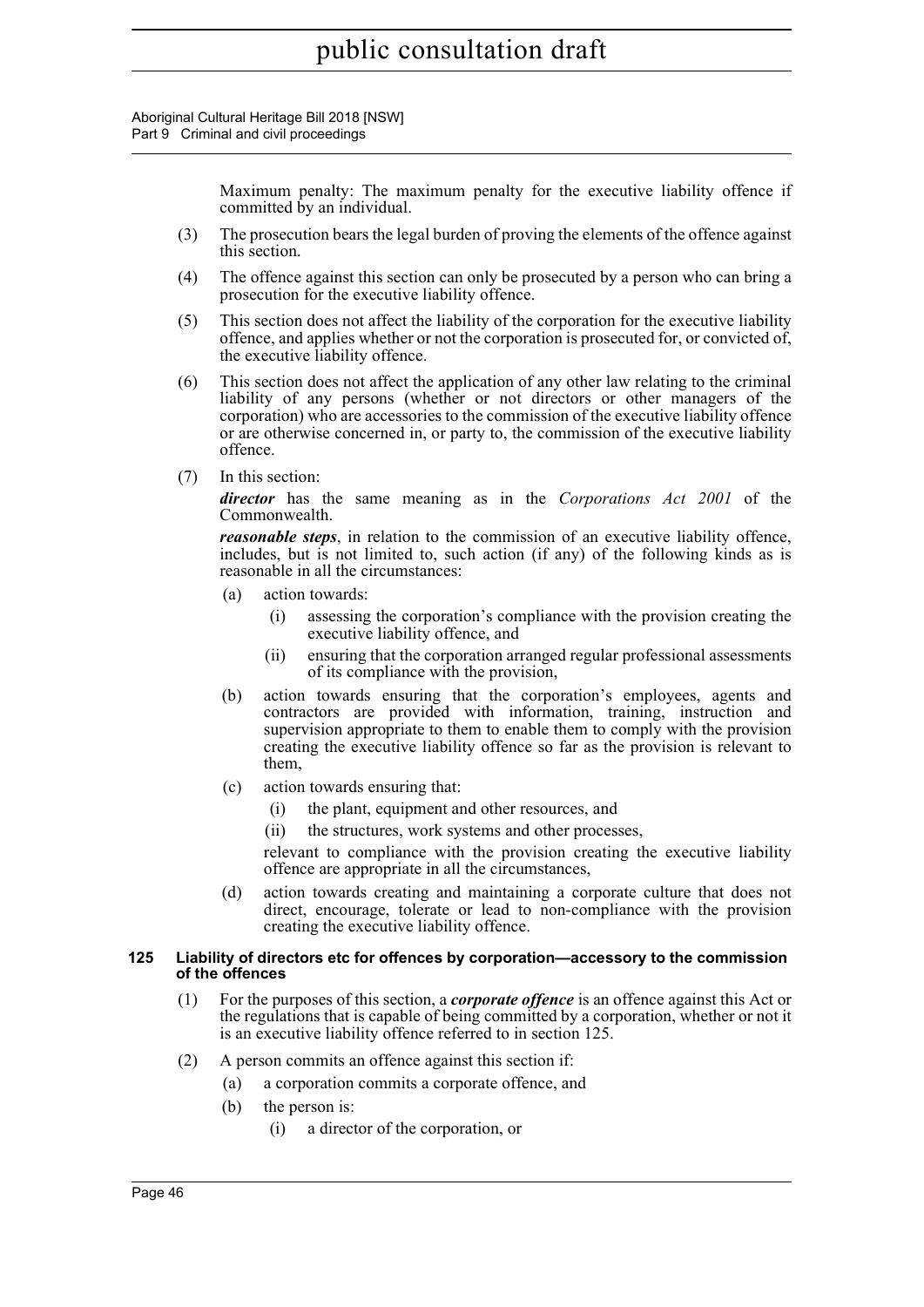Aboriginal Cultural Heritage Bill 2018 [NSW] Part 9 Criminal and civil proceedings

- (ii) an individual who is involved in the management of the corporation and who is in a position to influence the conduct of the corporation in relation to the commission of the corporate offence, and
- (c) the person:
	- (i) aids, abets, counsels or procures the commission of the corporate offence, or
	- (ii) induces, whether by threats or promises or otherwise, the commission of the corporate offence, or
	- (iii) conspires with others to effect the commission of the corporate offence, or
	- (iv) is in any other way, whether by act or omission, knowingly concerned in, or party to, the commission of the corporate offence.

Maximum penalty: The maximum penalty for the corporate offence if committed by an individual.

- (3) The prosecution bears the legal burden of proving the elements of the offence against this section.
- (4) The offence against this section can only be prosecuted by a person who can bring a prosecution for the corporate offence.
- (5) This section does not affect the liability of the corporation for the corporate offence, and applies whether or not the corporation is prosecuted for, or convicted of, the corporate offence.
- (6) This section does not affect the application of any other law relating to the criminal liability of any persons (whether or not directors or other managers of the corporation) who are concerned in, or party to, the commission of the corporate offence.

# **126 Evidence as to state of mind of corporation**

- (1) Without limiting any other law or practice regarding the admissibility of evidence, evidence that an officer, employee or agent of a corporation (while acting in his or her capacity as such) had, at any particular time, a particular state of mind, is evidence that the corporation had that state of mind.
- (2) In this section, the *state of mind* of a person includes:
	- (a) the knowledge, intention, opinion, belief or purpose of the person, and
	- (b) the person's reasons for the intention, opinion, belief or purpose.

# **127 Ancillary offences**

- (1) A person who:
	- (a) causes or permits another person to commit, or
	- (b) aids, abets, counsels or procures another person to commit, or
	- (c) conspires to commit,

an offence under a provision of this Act or the regulations is guilty of an offence against that provision and is liable, on conviction, to the same penalty applicable to an offence against that provision.

(2) A person does not commit an offence because of this section for any act or omission that is an offence under section 125 (Liability of directors etc for offences by corporations—accessory to the commission of the offences).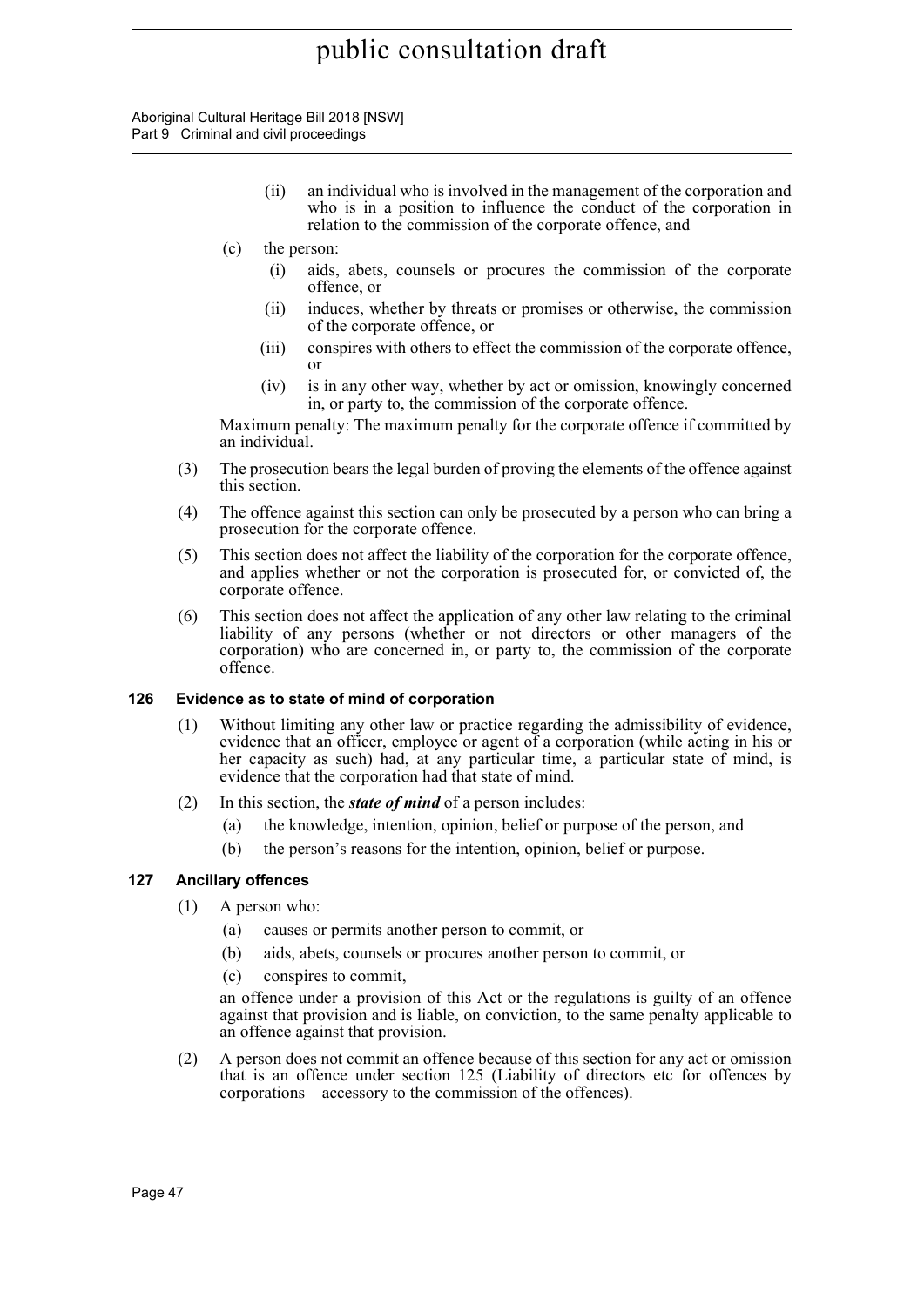Aboriginal Cultural Heritage Bill 2018 [NSW] Part 9 Criminal and civil proceedings

#### **128 Offence—false or misleading information**

(1) A person must not provide information in connection with a matter under this Act that the person knows, or ought reasonably to know, is false or misleading in a material particular.

Maximum penalty: Tier 2 monetary penalty.

- (2) For the purposes of this section, a person provides information in connection with any such matter if:
	- (a) the person is requesting an ACH management plan, or a variation of any such plan, and the information is provided by the person in or in connection with the request, or
	- (b) the person is engaged by any such person and the information is provided by that person for the purposes of the request, or
	- (c) the person provides information in connection with any other matter or thing under this Act that the regulations declare to be the provision of information in connection with a matter under this Act.

**Note.** The *Crimes Act 1900* contains other offences relating to false and misleading information: section 192G (Intention to defraud by false or misleading statement—maximum penalty: imprisonment for 5 years), sections 307A, 307B and 307C (False or misleading applications/information/documents—maximum penalty: imprisonment for 2 years or \$22,000, or both).

#### **129 Continuing offences**

- (1) A person who is guilty of an offence because the person contravenes a requirement made by or under this Act or the regulations (whether the requirement is imposed by a notice or otherwise) to do or cease to do something (whether or not within a specified period or before a particular time):
	- (a) continues, until the requirement is complied with and despite the fact that any specified period has expired or time has passed, to be liable to comply with the requirement, and
	- (b) is guilty of a continuing offence for each day the contravention continues.
- (2) This section does not apply to an offence if the relevant provision of this Act or the regulations does not provide for a penalty for a continuing offence.
- (3) This section does not apply to the extent that a requirement of a notice is revoked.

# **130 Sentencing for offence—matters to be considered**

- (1) In imposing a penalty for an offence against this Act or the regulations, the court is to take into consideration the following (so far as they are relevant):
	- (a) the extent of the harm caused or likely to be caused by the commission of the offence,
	- (b) the practical measures that may be taken to prevent, control, abate or mitigate that harm,
	- (c) the extent to which the person who committed the offence could reasonably have foreseen the harm caused or likely to be caused by the commission of the offence,
	- (d) the extent to which the person who committed the offence had control over the causes that gave rise to the offence,
	- (e) whether, in committing the offence, the person was complying with orders from an employer or supervising employee,
	- (f) whether the offence was committed for commercial gain.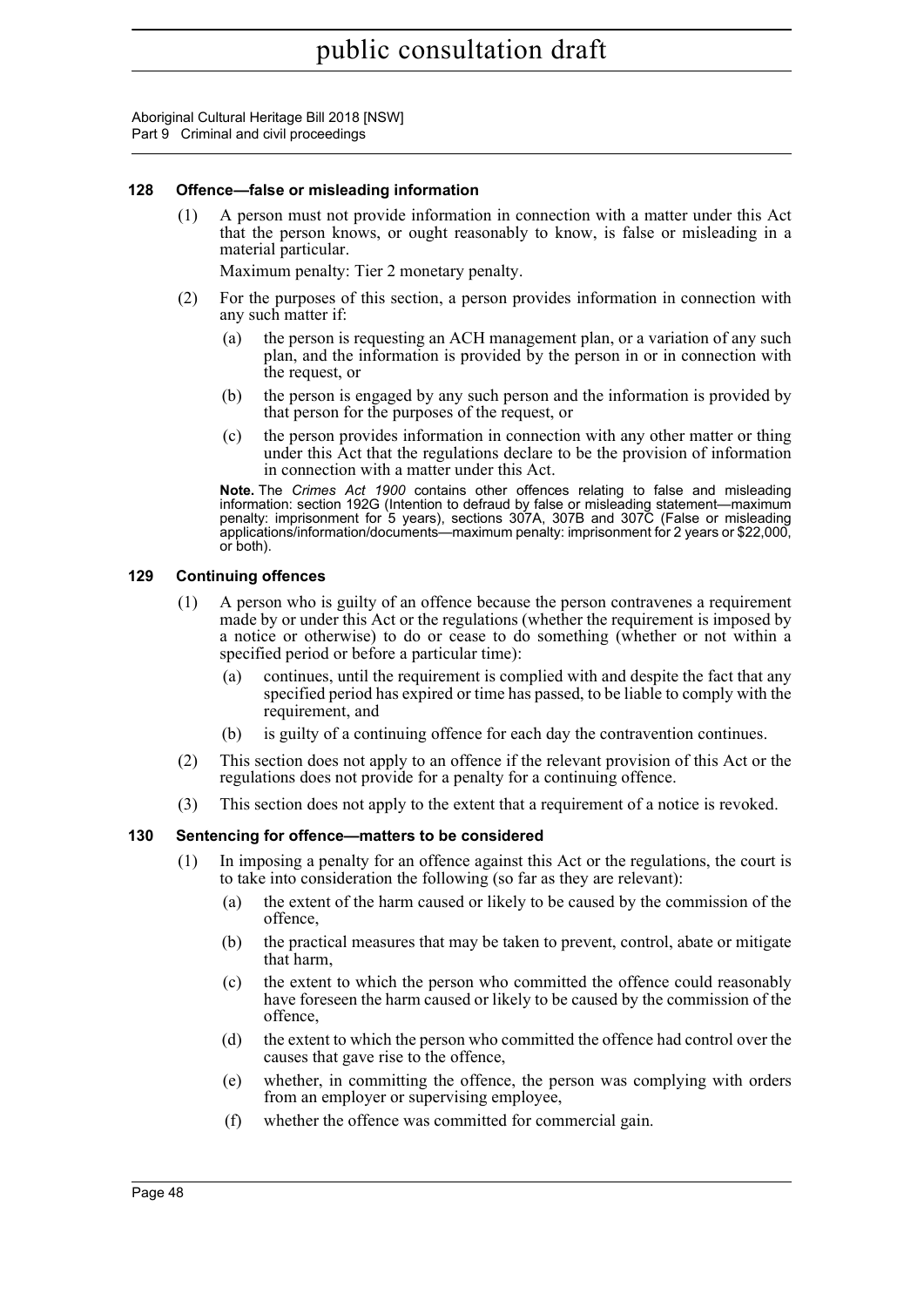Aboriginal Cultural Heritage Bill 2018 [NSW] Part 9 Criminal and civil proceedings

(2) The court may take into consideration other matters that it considers relevant.

# **Division 2 Civil proceedings**

# **131 Definition of "breach"**

In this Division:

*breach* includes a threatened or apprehended breach.

#### **132 Civil proceedings to remedy or restrain breaches of this Act or regulations**

- (1) Any person may bring proceedings in the Land and Environment Court for an order to remedy or restrain a breach of this Act or the regulations.
- (2) Any such proceedings may be brought whether or not proceedings have been instituted for an offence against this Act or the regulations.
- (3) If the Court is satisfied that a breach has been committed or that a breach will, unless restrained by order of the Court, be committed, it may make such orders as it thinks fit to remedy or restrain the breach.
- (4) Without limiting the powers of the Court under this section, an order under this section may suspend any ACH management plan.

#### **133 Civil proceedings for enforcement of ACH conservation agreements and other conservation obligations**

- (1) The ACH Authority, or a person acting with the written consent of the ACH Authority, may bring proceedings in the Land and Environment Court for an order to remedy or restrain a breach of:
	- (a) any ACH conservation agreement, or
	- (b) a provision of an ACH management plan relating to measures to conserve or minimise harm to Aboriginal cultural heritage, but only if the proponent to whom the plan applies has relied on the authority conferred by the plan to harm Aboriginal cultural heritage.
- (2) If the Court is satisfied that a breach has been committed or that a breach will, unless restrained by order of the Court, be committed, it may make such orders as it thinks fit to remedy or restrain the breach.
- (3) Without limiting the powers of the Court under this section, the Court may award damages against the owner of the land subject to the ACH conservation agreement or the ACH management plan for a breach of the agreement or plan that arose from an intentional, reckless or negligent act or omission by or on behalf of the owner or a previous owner of the land (being an act or omission of which the owner had notice) including a failure by the owner or previous owner to prevent another person from causing a breach of the agreement or plan.
- (4) Section 89 of the *Conveyancing Act 1919* does not authorise any court to modify or wholly or partially extinguish any restriction or obligation created by an ACH conservation agreement except with the consent of the ACH Authority.

# **134 Provisions relating to proceedings under this Division**

- (1) Proceedings may be brought by a person under this Division whether or not any right of the person has been or may be infringed by or as a consequence of the breach concerned.
- (2) Proceedings may be brought by a person under this Division on the person's own behalf or on behalf of another person (with their consent), or of a body corporate or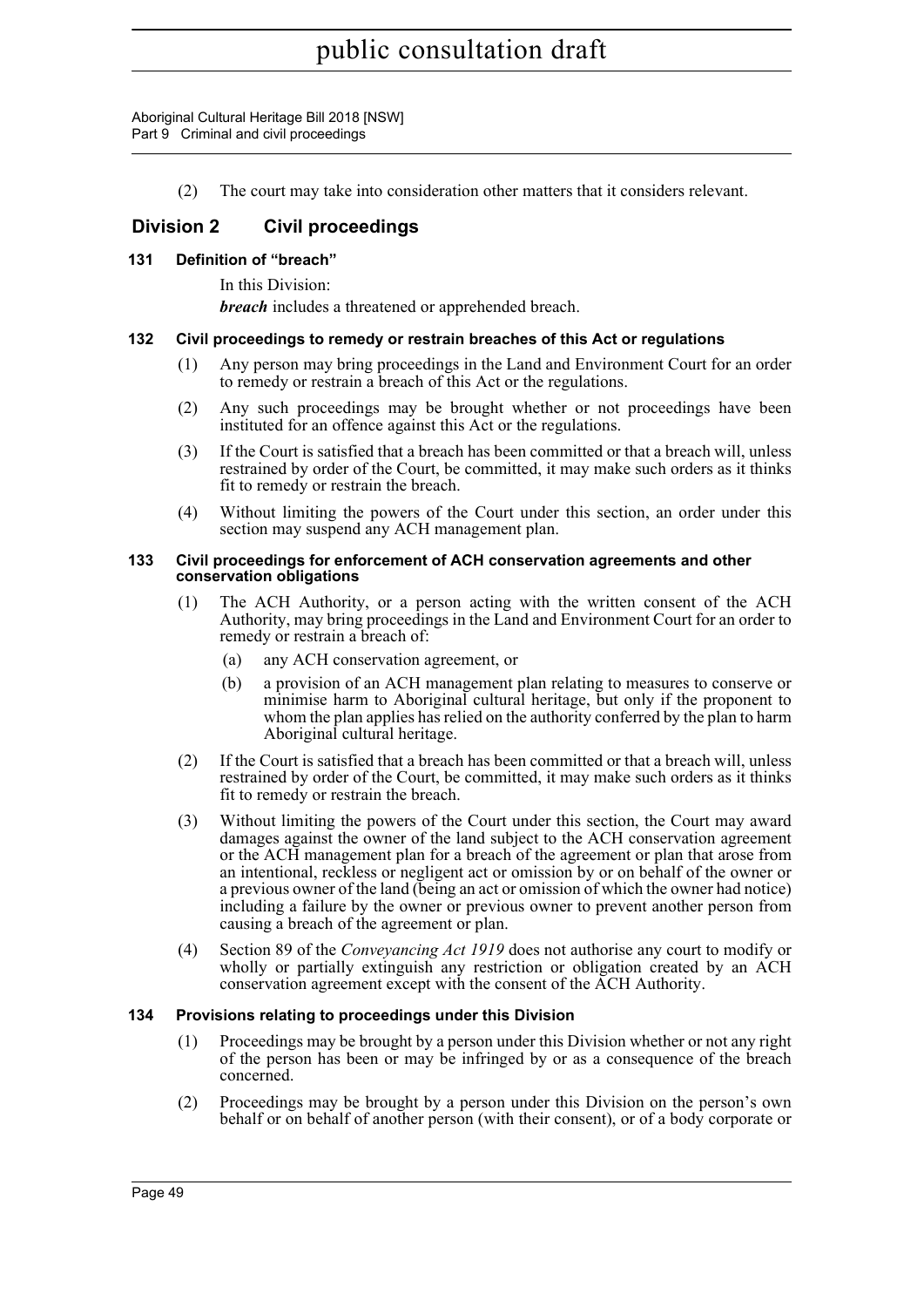Aboriginal Cultural Heritage Bill 2018 [NSW] Part 9 Criminal and civil proceedings

> unincorporate (with the consent of its committee or other controlling or governing body), having like or common interests in those proceedings.

(3) Any person on whose behalf proceedings are brought is entitled to contribute to or provide for the payment of the legal costs and expenses incurred by the person bringing the proceedings.

# **Division 3 Ancillary court orders**

#### **135 Operation of Division**

#### (1) **Application to proved offences**

This Division applies where a court finds an offence against this Act or the regulations proved.

#### (2) **Meaning of proved offences**

Without limiting the generality of subsection (1), a court finds an offence proved if:

- (a) the court convicts the offender of the offence, or
- (b) the court makes an order under section 10 of the *Crimes (Sentencing Procedure) Act 1999* against the offender in relation to the offence (in which case the order is not a punishment for the purposes of that section).

#### (3) **Definitions**

In this Division:

*damage* to Aboriginal cultural heritage, means harm to:

- (a) an Aboriginal object, or
- (b) Aboriginal ancestral remains.

*the court* means the court that finds the offence proved.

*the offender* means the person who is found to have committed the offence.

# **136 Orders generally**

# (1) **Orders may be made**

One or more orders may be made under this Division against the offender.

#### (2) **Orders are additional**

Orders may be made under this Division in addition to any penalty that may be imposed or any other action that may be taken in relation to the offence.

#### (3) **Other action not required**

Orders may be made under this Division regardless of whether any penalty is imposed, or other action taken, in relation to the offence.

#### **137 Orders for restoration and prevention**

- (1) The court may order the offender to take such steps as are specified in the order, within such time as is so specified (or such further time as the court on application may allow):
	- (a) to prevent, control, abate or mitigate any harm to Aboriginal cultural heritage caused by the commission of the offence, or
	- (b) to make good any resulting harm to Aboriginal cultural heritage, or
	- (c) to prevent the continuance or recurrence of the offence.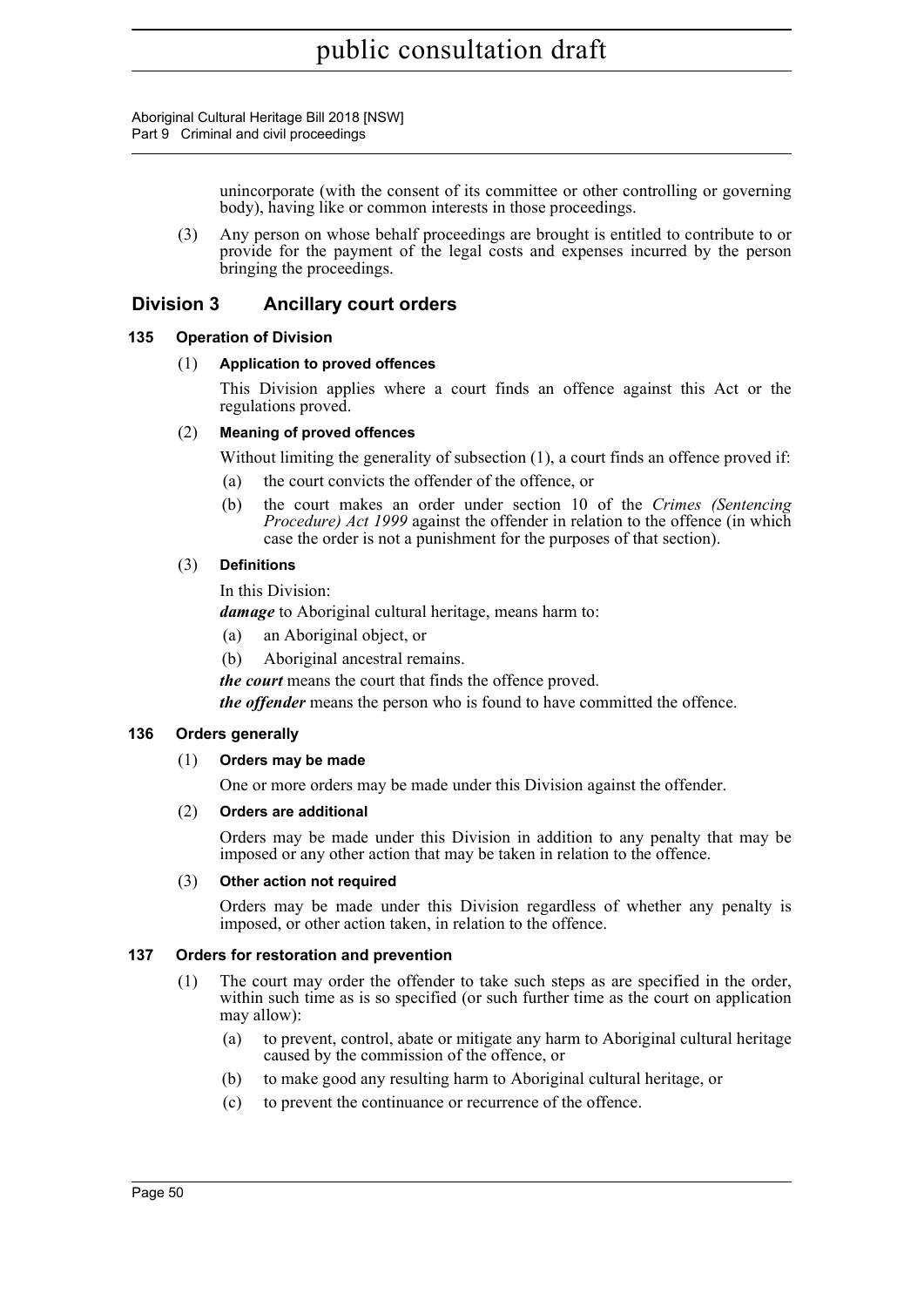Aboriginal Cultural Heritage Bill 2018 [NSW] Part 9 Criminal and civil proceedings

- (2) The court may order the offender to provide security to the court or to the ACH Authority for the performance of any obligation imposed under this section.
- (3) An order under subsection (2) must specify:
	- (a) the amount of the security required to be provided, and
	- (b) the kind of security required to be provided, and
	- (c) the manner and form in which the security is to be provided.

# **138 Orders for costs, expenses and compensation at time offence proved**

- (1) The court may, if it appears to the court that:
	- (a) a public authority has incurred costs and expenses in connection with:
		- (i) the prevention, control, abatement or mitigation of any harm to Aboriginal cultural heritage caused by the commission of the offence, or
		- (ii) making good any resulting harm to Aboriginal cultural heritage, or
	- (b) a person (including a public authority) has, by reason of the commission of the offence, suffered loss of or harm to property or has incurred costs and expenses in preventing or mitigating, or in attempting to prevent or mitigate, any such loss or damage,

order the offender to pay to the public authority or person the costs and expenses so incurred, or compensation for the loss or harm so suffered, as the case may be, in such amount as is fixed by the order.

- (2) An order made by the Land and Environment Court under subsection (1) is enforceable as if it were an order made by the Court in Class 4 proceedings under the *Land and Environment Court Act 1979*.
- (3) The Local Court may not make an order under subsection (1) for the payment of an amount that exceeds the amount for which an order may be made by the court when exercising jurisdiction under the *Civil Procedure Act 2005*. An order made by the court is enforceable as if it were an order made by the court when exercising jurisdiction under that Act.

# **139 Recovery of costs, expenses and compensation after offence proved**

- (1) If, after the court finds the offence proved:
	- (a) a public authority has incurred costs and expenses in connection with:
		- (i) the prevention, control, abatement or mitigation of harm to Aboriginal cultural heritage caused by the commission of the offence, or
		- (ii) making good any resulting harm to Aboriginal cultural heritage, or
	- (b) a person (including a public authority) has, by reason of the commission of the offence, suffered loss of or harm to property or has incurred costs and expenses in preventing or mitigating, or in attempting to prevent or mitigate, any such loss or harm,

the person or public authority may recover from the offender the costs and expenses incurred or the amount of the loss or harm in the Land and Environment Court.

(2) The amount of any such costs and expenses (but not the amount of any such loss or harm) may be recovered as a debt.

# **140 Orders regarding costs and expenses of investigation**

(1) The court may, if it appears to the court that the ACH Authority has reasonably incurred costs and expenses during the investigation of the offence, order the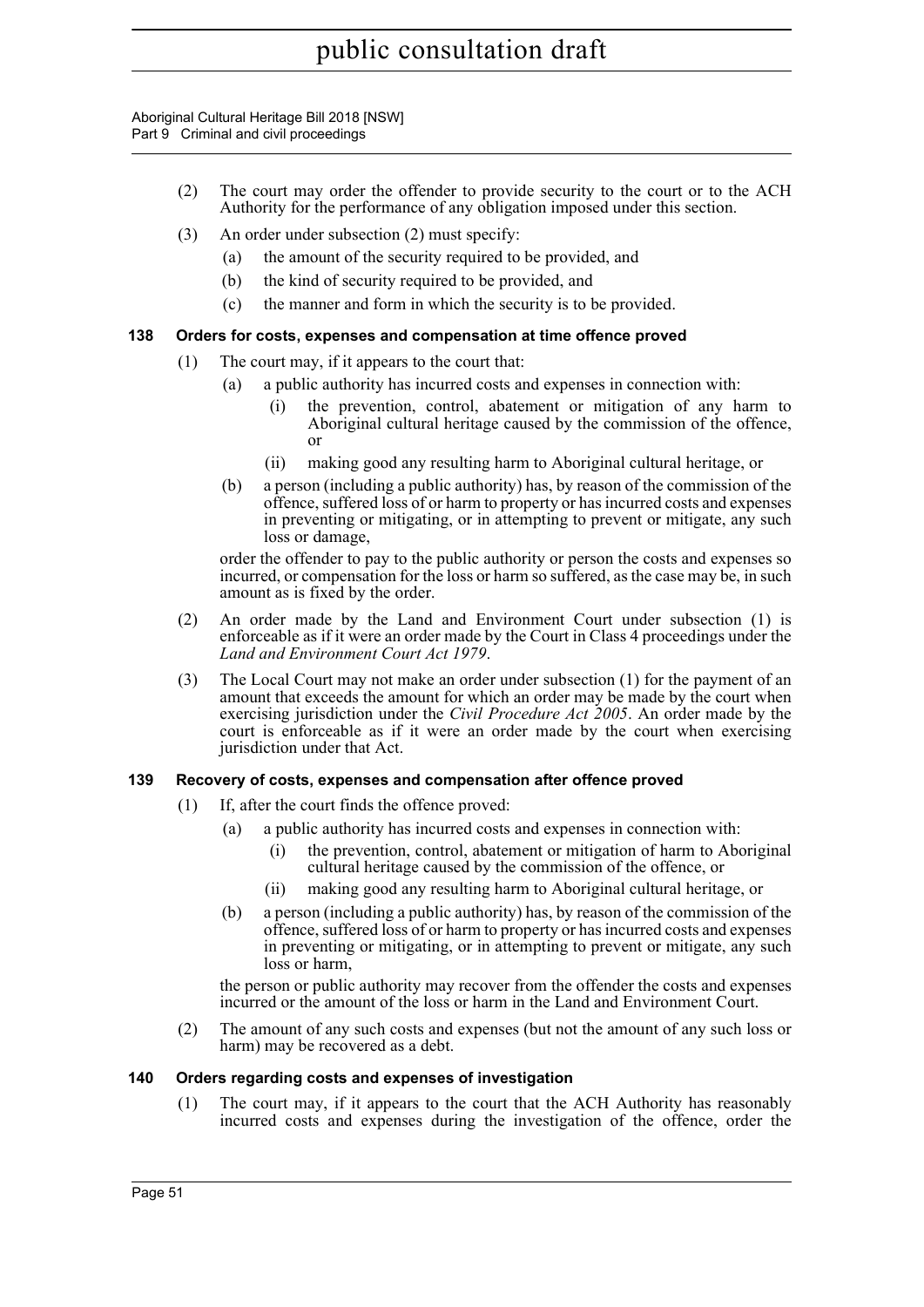Aboriginal Cultural Heritage Bill 2018 [NSW] Part 9 Criminal and civil proceedings

> offender to pay to the ACH Authority the costs and expenses so incurred in such amount as is fixed by the order.

- (2) An order made by the Land and Environment Court under subsection (1) is enforceable as if it were an order made by the Court in Class 4 proceedings under the *Land and Environment Court Act 1979*. An order made by the Local Court under subsection (1) is enforceable as if it were an order made by the court when exercising jurisdiction under the *Civil Procedure Act 2005*.
- (3) In this section:

*costs and expenses*, in relation to the investigation of an offence, means the costs and expenses:

- (a) in conducting any inspection, test, measurement or analysis, or
- (b) of transporting, storing or disposing of evidence,

during the investigation of the offence.

# **141 Orders regarding monetary benefits**

- (1) The court may order the offender to pay, as part of the penalty for committing the offence, an additional penalty of an amount the court is satisfied, on the balance of probabilities, represents the amount of any monetary benefits acquired by the offender, or accrued or accruing to the offender, as a result of the commission of the offence.
- (2) The amount of an additional penalty for an offence is not subject to any maximum amount of penalty provided elsewhere by or under this Act.
- (3) The regulations may prescribe a protocol to be used in determining the amount that represents the monetary benefit acquired by the offender or accrued or accruing to the offender.
- (4) In this section:

*monetary benefits* means monetary, financial or economic benefits. *the court* does not include the Local Court.

# **142 Additional orders**

# (1) **Orders**

The court may do any one or more of the following:

- (a) order the offender to take specified action to publicise the offence (including the circumstances of the offence) and its consequences and any other orders made against the person,
- (b) order the offender to take specified action to notify specified persons or classes of persons of the offence (including the circumstances of the offence) and its consequences and of any orders made against the person (including, for example, the publication in an annual report or any other notice to shareholders of a company or the notification of persons aggrieved or affected by the offender's conduct),
- (c) order the offender to carry out a specified project for the restoration or enhancement of Aboriginal cultural heritage,
- (d) order the offender to carry out or commission a specified audit of activities carried on by the offender,
- (e) order the offender to pay a specified amount to a specified organisation (including into the ACH Fund), for the purposes of a specified project for the restoration or enhancement of Aboriginal cultural heritage,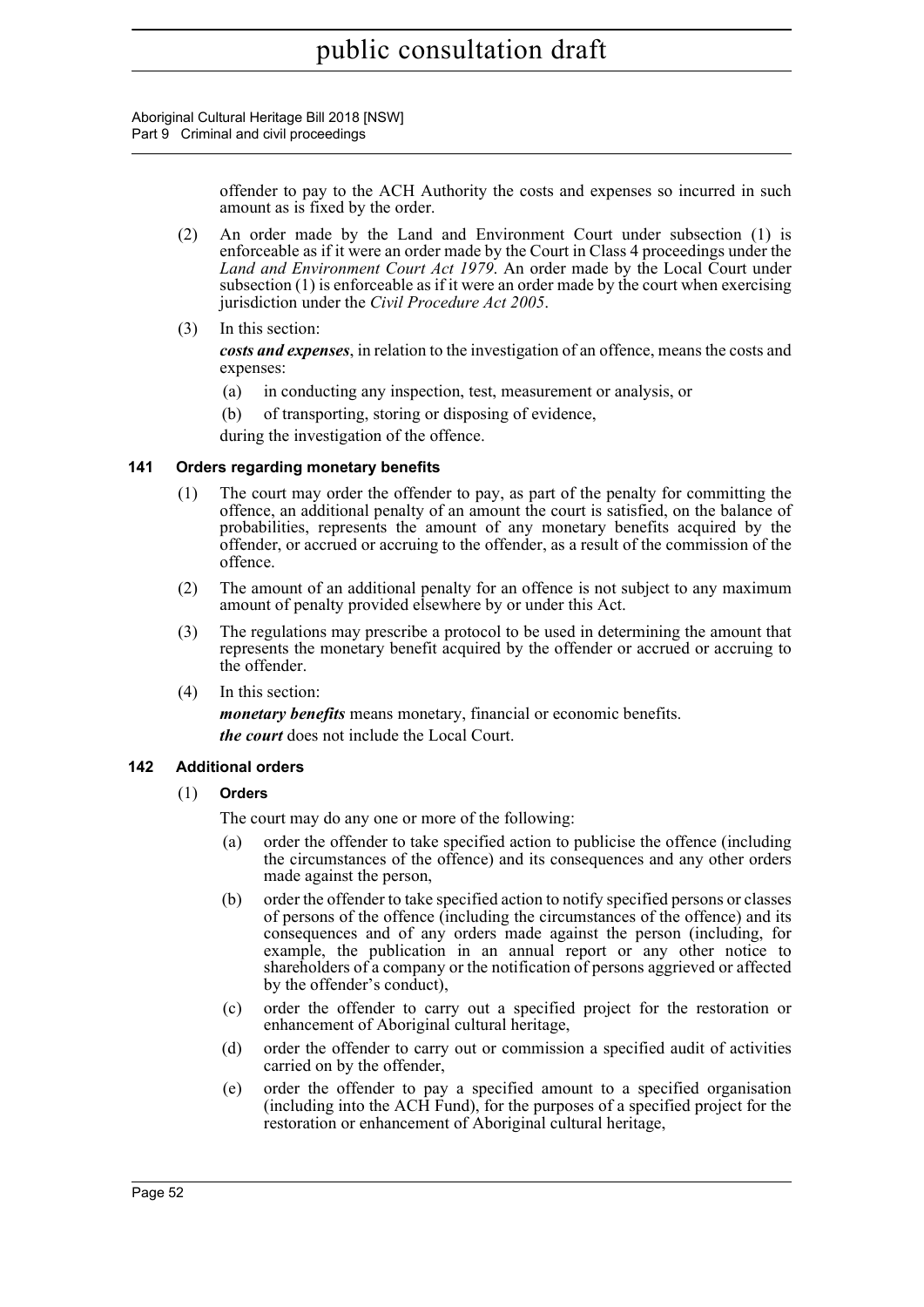Aboriginal Cultural Heritage Bill 2018 [NSW] Part 9 Criminal and civil proceedings

> (f) if the ACH Authority is a party to the proceedings, order the offender to provide a financial assurance, of a form and amount specified by the court, to the ACH Authority, if the court orders the offender to carry out a specified work or program for the restoration or enhancement of Aboriginal cultural heritage.

The Local Court is not authorised to make an order referred to in paragraph (c), (d), (e) or (f).

(2) Without limiting subsection  $(1)$  (c), the court may order the offender to carry out any social or community activity for the benefit of the Aboriginal community adversely affected by the offence (a *restorative justice activity*) that the offender has agreed to carry out. However, the Local Court is not authorised to make an order under this subsection.

#### (3) **Machinery**

The court may, in an order under this section, fix a period for compliance and impose any other requirements the court considers necessary or expedient for enforcement of the order.

#### (4) **Failure to publicise or notify**

If the offender fails to comply with an order under subsection  $(1)$  (a) or  $(b)$ , the prosecutor or a person authorised by the prosecutor may take action to carry out the order as far as may be practicable, including action to publicise or notify:

- (a) the original contravention, its consequences, and any other penalties imposed on the offender, and
- (b) the failure to comply with the order.

#### (5) **Cost of publicising or notifying**

The reasonable cost of taking action referred to in subsection (4) is recoverable by the prosecutor or person taking the action, in a court of competent jurisdiction, as a debt from the offender.

#### (6) **Financial assurances**

Sections 302–307 of the *Protection of the Environment Operations Act 1997* apply (subject to the regulations) to a financial assurance provided by an offender under an order made under this section in the same way as they apply to a financial assurance given by a holder of a licence under a condition of a licence under Part 9.4 of that Act.

# **143 Offence of failing to comply with court order**

A person who fails to comply with an order under this Division (except an order for the payment of money) is guilty of an offence.

Maximum penalty (includes additional daily penalty): Tier 4 monetary penalty.

# **Division 4 Enforceable undertakings**

# **144 Enforcement of undertakings**

- (1) The ACH Authority may accept a written undertaking given by a person for the purposes of this Division in connection with a matter in relation to which the ACH Authority has a function under this Act.
- (2) Without limiting subsection (1), an undertaking that the ACH Authority may accept includes an undertaking to carry out a restorative justice activity.
- (3) The person may withdraw or vary the undertaking at any time, but only with the consent in writing of the ACH Authority. The consent of the ACH Authority is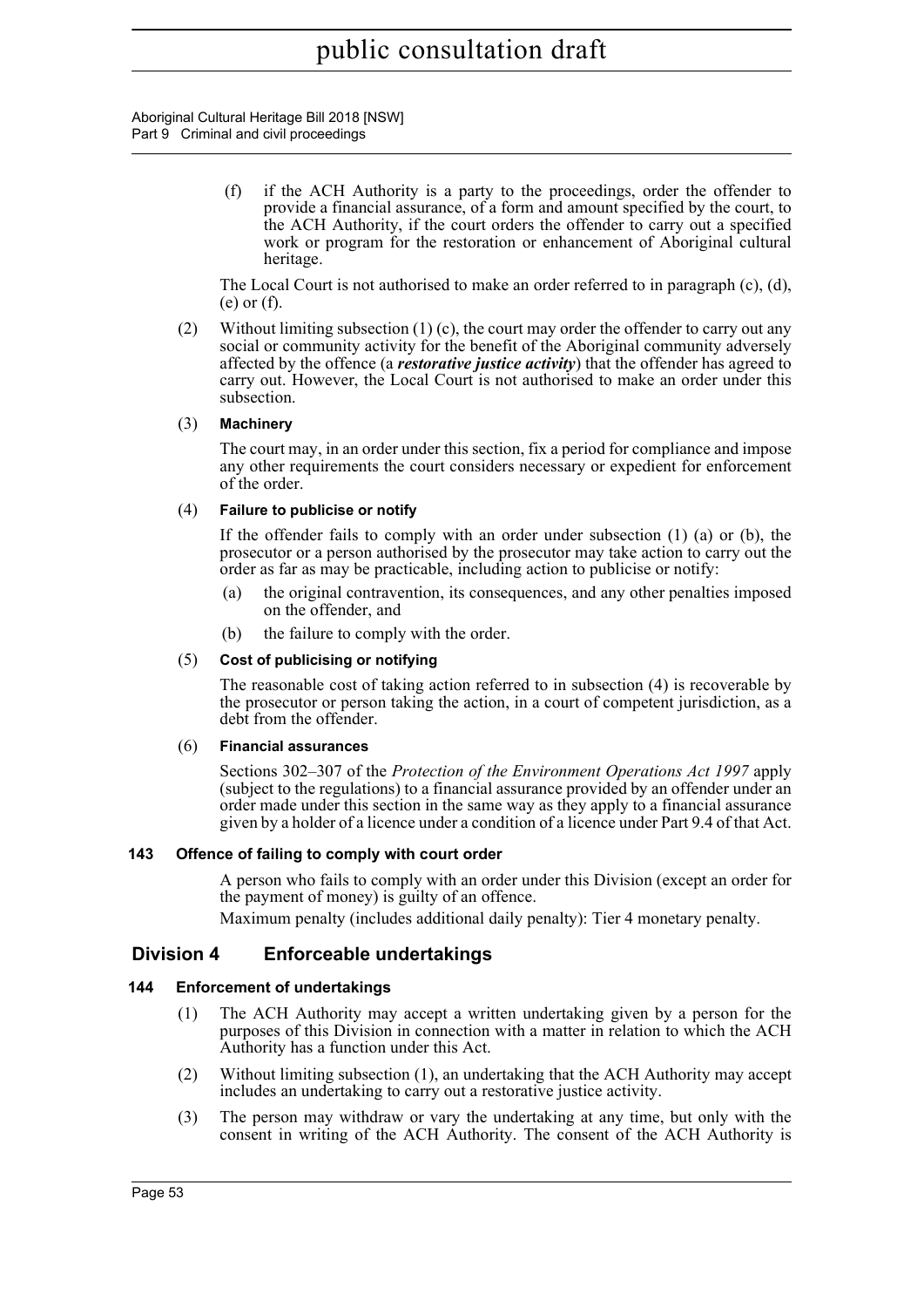Aboriginal Cultural Heritage Bill 2018 [NSW] Part 9 Criminal and civil proceedings

> required even if the undertaking purports to authorise withdrawal or variation of the undertaking without that consent.

- (4) The ACH Authority may apply to the Land and Environment Court for an order under subsection (5) if the ACH Authority considers that the person who gave the undertaking has breached any of its terms.
- (5) The Court may make all or any of the following orders if it is satisfied that the person has breached a term of the undertaking:
	- (a) an order directing the person to comply with that term of the undertaking,
	- (b) an order directing the person to pay to the ACH Authority an amount not exceeding the amount of any financial benefit that the person has obtained directly or indirectly and that is reasonably attributable to the breach,
	- (c) any order that the Court thinks appropriate directing the person to compensate any other person who has suffered loss or harm as a result of the breach,
	- (d) an order suspending or revoking an ACH management plan,
	- (e) an order requiring the person to prevent, control, abate or mitigate any actual or likely harm to Aboriginal cultural heritage caused by the breach,
	- (f) an order requiring the person to make good any actual or likely harm to Aboriginal cultural heritage caused by the breach,
	- (g) any other order the Court considers appropriate.

# **Division 5 Evidentiary provisions**

#### **145 Onus of proof of reasonable excuse**

The onus of proof of reasonable excuse in any proceedings for an offence under this Act or the regulations lies on the person charged with the offence.

# **146 Responsibility of landholder for activities carried out on the land**

- (1) In any criminal or civil proceedings under this Act, the landholder of any land on which an offence or contravention is alleged to have occurred is taken to have carried out the activity constituting the alleged offence or contravention unless it is established that:
	- (a) the activity was carried out by another person, and
	- (b) the landholder did not cause or permit the other person to carry out the activity.
- (2) This section does not prevent proceedings being taken against the person who actually carried out the activity.
- (3) This section does not apply to an offence excluded by the regulations.

#### **147 Documentary evidence generally**

Any document purporting:

- (a) to be a document issued, made or given for the purposes of this Act, and
- (b) to have been signed by the person authorised to issue, make or give the document, or by another person acting as delegate or on behalf of the person, and
- (c) to have been issued, made or given on a specified day,

is admissible in any criminal or civil proceedings under this Act and (in the absence of evidence to the contrary) is to be taken to be such a document, to have been so signed and to have been issued, made or given on that day.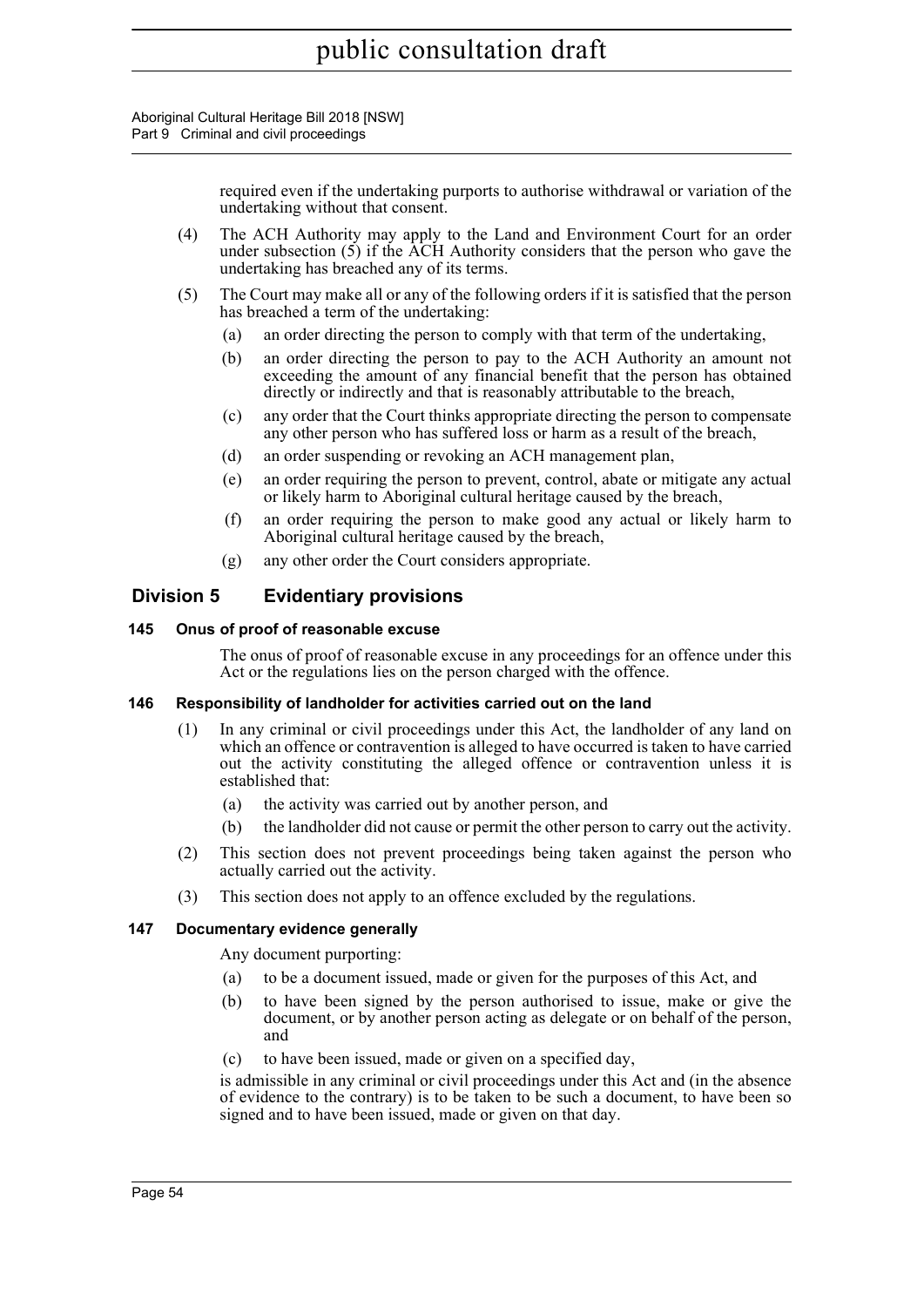Aboriginal Cultural Heritage Bill 2018 [NSW] Part 9 Criminal and civil proceedings

# **148 Certificate evidence of certain matters**

- (1) A document signed by an officer prescribed by the regulations and certifying any one or more of the relevant matters specified in subsection (2) is admissible in criminal or civil proceedings under this Act and (in the absence of evidence to the contrary) is evidence of the matters so certified.
- (2) The relevant matters are as follows:
	- (a) that a specified person was, at a specified time or during a specified period, a landholder of specified land,
	- (b) that a specified person was served with a specified document under this Act,
	- (c) that a specified function of the Minister or ACH Authority was delegated to a specified person under this Act during a specified period,
	- (d) that a specified person was or was not, at a specified time or during a specified period, an authorised officer under Part 8 or an employee of a specified public authority,
	- (e) any other matter prescribed by the regulations.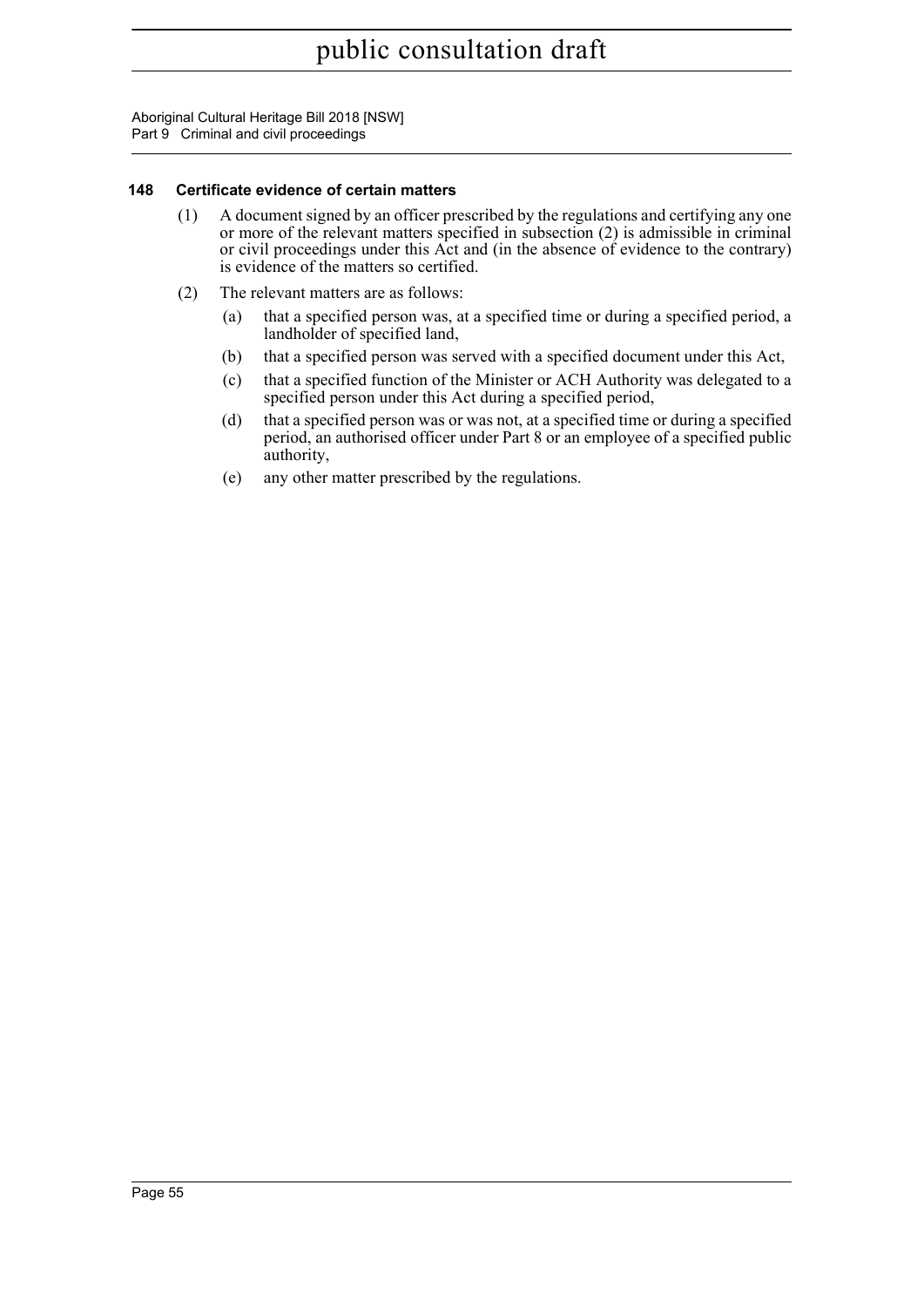Aboriginal Cultural Heritage Bill 2018 [NSW] Part 10 Miscellaneous

# **Part 10 Miscellaneous**

# **149 Act to bind Crown**

This Act binds the Crown in right of New South Wales and, in so far as the legislative power of the Parliament of New South Wales permits, the Crown in all its other capacities.

# **150 Delegation of functions by Minister**

The Minister may delegate the exercise of any functions of the Minister under this Act (other than this power of delegation) to:

- (a) the chief executive or head of a NSW Government agency or of a Public Service agency, or
- (b) any person, or class of persons, authorised for the purposes of this section by the regulations.

# **151 Personal liability**

- (1) A matter or thing done or omitted to be done by a member of the Board of the ACH Authority or of a Local ACH Consultation Panel or a person acting under the direction of any such member does not, if the matter or thing was done or omitted to be done in good faith for the purpose of exercising a function under this Act, subject the member or person so acting personally to any action, liability, claim or demand.
- (2) However, any such liability attaches instead to the ACH Authority.

# **152 Native title rights and interests**

This Act does not affect the operation of the *Native Title Act 1993* of the Commonwealth or the *Native Title (New South Wales) Act 1994* in respect of the recognition of native title rights and interests within the meaning of the Commonwealth Act or in any other respect.

# **153 Service of documents**

- (1) A document that is authorised or required by this Act or the regulations to be served on any person may be served by any of the following methods:
	- (a) in the case of an individual—by personal delivery to the person,
	- (b) by post to the address specified by the person for the service of documents of that kind,
	- (c) in the case of an individual who has not specified such an address—by post to the residential or business address of the person last known to the person serving the document,
	- (d) in the case of a corporation—by post to the registered office or any other office of the corporation or by leaving it at any such office with a person apparently over the age of 16 years,
	- (e) by email to an email address specified by the person for the service of documents of that kind, or
	- (f) by any other method authorised by the regulations for the service of documents of that kind.
- (2) Nothing in this section affects the operation of any provision of a law or of the rules of a court authorising a document to be served on a person by any other method.
- (3) In this section, *serve* includes give or send.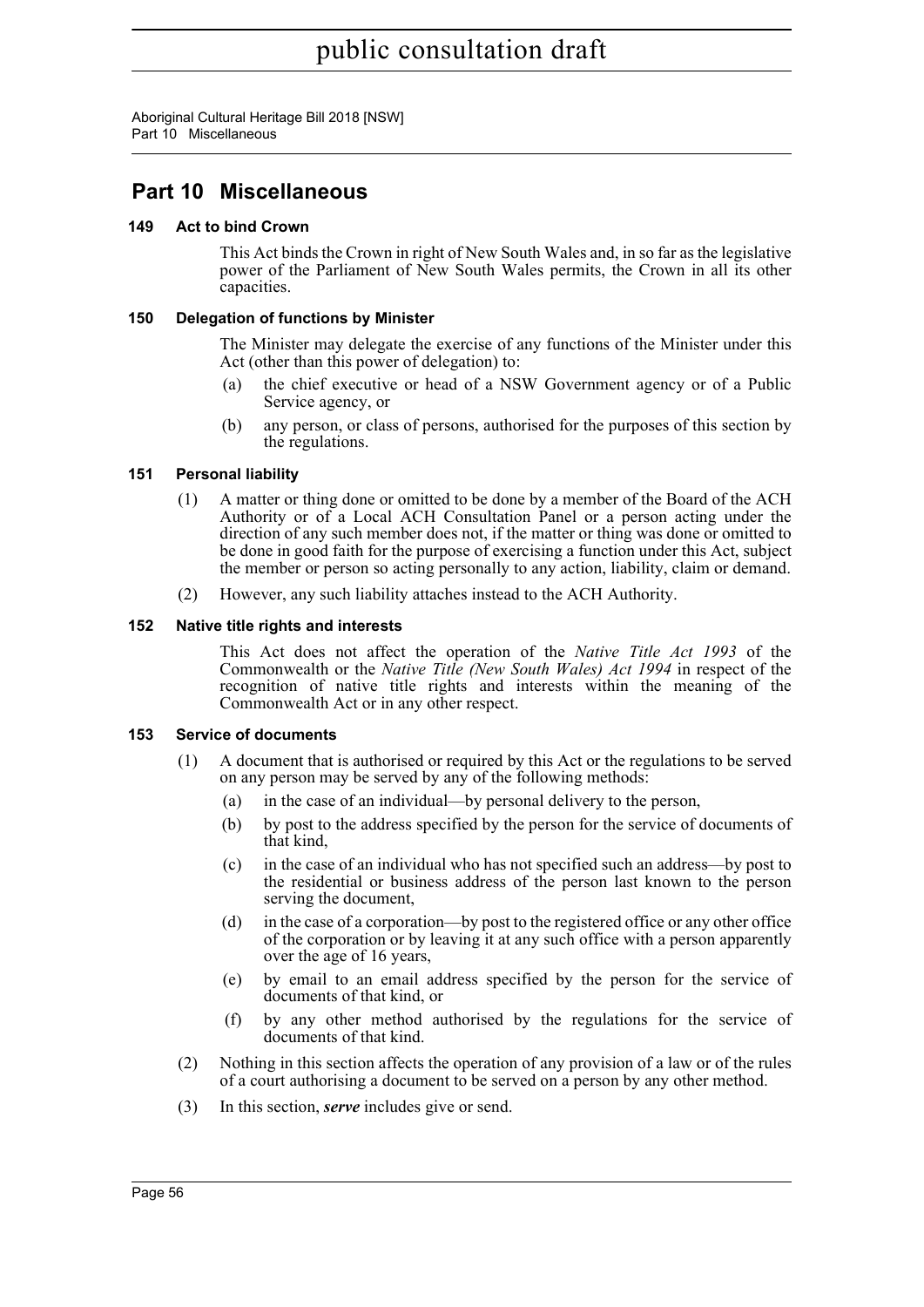Aboriginal Cultural Heritage Bill 2018 [NSW] Part 10 Miscellaneous

# **154 Regulations**

- (1) The Governor may make regulations, not inconsistent with this Act, for or with respect to any matter that by this Act is required or permitted to be prescribed or that is necessary or convenient to be prescribed for carrying out or giving effect to this Act.
- (2) The regulations may create offences punishable by a monetary penalty not exceeding \$5,500.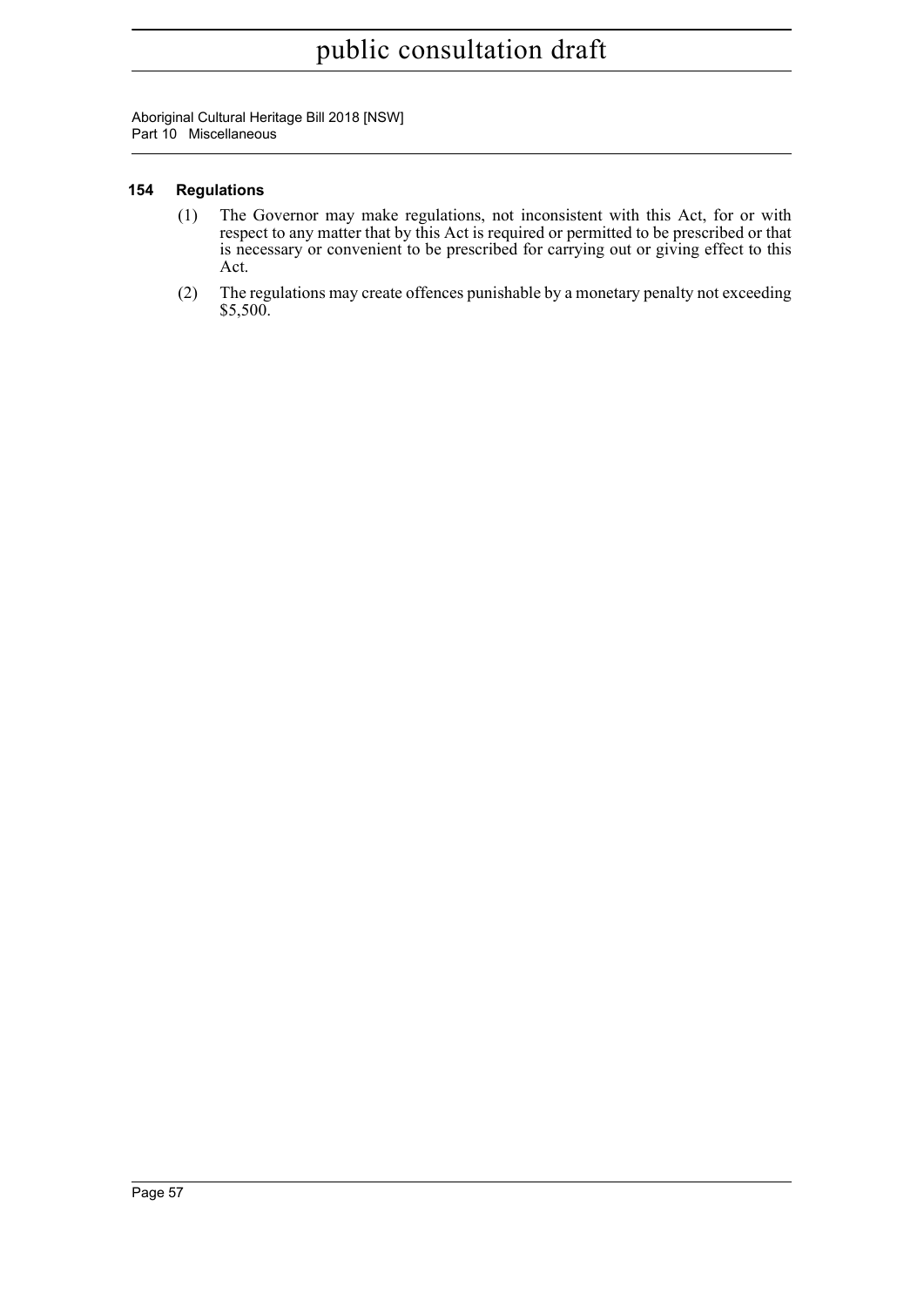Aboriginal Cultural Heritage Bill 2018 [NSW] Schedule 1 Members and procedure of the Board of the ACH Authority

# **Schedule 1 Members and procedure of the Board of the ACH Authority**

# **Part 1 General**

# **1 Definitions**

In this Schedule: *Board* means the Board of the ACH Authority. *Chairperson* means the Chairperson of the Board. *Deputy Chairperson* means the Deputy Chairperson of the Board. *member* means any member of the of the Board.

# **Part 2 Members**

# **2 Terms of office of members**

Subject to this Schedule and the regulations, a member holds office for such period (not exceeding 5 years) as is specified in the member's instrument of appointment, but is eligible (if otherwise qualified) for re-appointment.

# **3 Remuneration**

A member is entitled to be paid such remuneration (including travelling and subsistence allowances) as the Minister may from time to time determine in respect of the member.

# **4 Deputies**

- (1) The Minister may, from time to time, appoint a person to be the deputy of a member, and may revoke any such appointment.
- (2) In the absence of a member, the member's deputy may, if available, act in the place of the member.
- (3) While acting in the place of a member, a person has all the functions of the member and is taken to be a member.
- (4) For the purposes of this clause, a vacancy in the office of a member is taken to be an absence of the member.
- (5) This clause does not operate to confer on the deputy of a member who is the Chairperson or Deputy Chairperson the member's functions as Chairperson or Deputy Chairperson.

# **5 Vacancy in office of member**

- (1) The office of a member becomes vacant if the member:
	- (a) dies, or
	- (b) completes a term of office and is not re-appointed, or
	- (c) resigns the office by instrument in writing addressed to the Minister, or
	- (d) is removed from office by the Minister under this clause, or
	- (e) is absent from 3 consecutive meetings of the Board of which reasonable notice has been given to the member personally or by post, except on leave granted by the Minister or unless the member is excused by the Minister for having been absent from those meetings, or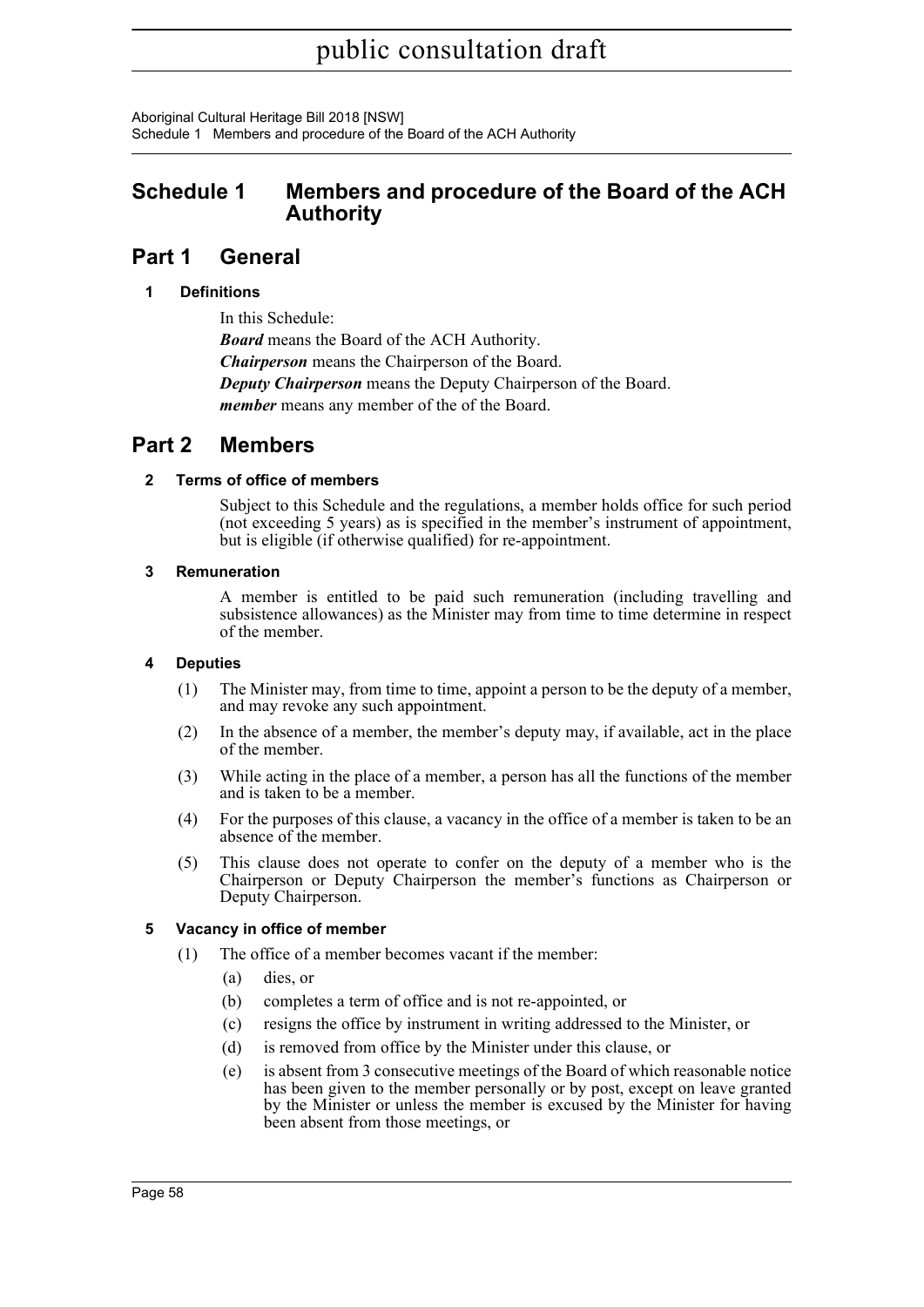Aboriginal Cultural Heritage Bill 2018 [NSW] Schedule 1 Members and procedure of the Board of the ACH Authority

- (f) becomes bankrupt, applies to take the benefit of any law for the relief of bankrupt or insolvent debtors, compounds with his or her creditors or makes an assignment of his or her remuneration for their benefit, or
- (g) becomes a mentally incapacitated person, or
- (h) is convicted in New South Wales of an offence that is punishable by imprisonment for 12 months or more or is convicted elsewhere than in New South Wales of an offence that, if committed in New South Wales, would be an offence so punishable.
- (2) The Minister may remove a member from office at any time.

# **6 Filling of vacancy in office of member**

If the office of any member becomes vacant, a person is, subject to this Act and the regulations, to be appointed to fill the vacancy.

# **7 Chairperson and Deputy Chairperson**

- (1) The Chairperson or Deputy Chairperson vacates office as Chairperson or Deputy Chairperson if he or she:
	- (a) is removed from that office by the Minister under this clause, or
	- (b) resigns that office by instrument in writing addressed to the Minister, or
	- (c) ceases to be a member of the Board.
- (2) The Minister may at any time remove the Chairperson or Deputy Chairperson from office as Chairperson or Deputy Chairperson.

# **8 Disclosure of pecuniary interests**

- (1) If:
	- (a) a member has a direct or indirect pecuniary interest in a matter being considered or about to be considered at a meeting of the Board, and
	- (b) the interest appears to raise a conflict with the proper performance of the member's duties in relation to the consideration of the matter,

the member must, as soon as possible after the relevant facts have come to the member's knowledge, disclose the nature of the interest at a meeting of the Board.

- (2) A disclosure by a member at a meeting of the Board that the member:
	- (a) is a member, or is in the employment, of a specified company or other body, or
	- (b) is a partner, or is in the employment, of a specified person, or
	- (c) has some other specified interest relating to a specified company or other body or to a specified person,

is a sufficient disclosure of the nature of the interest in any matter relating to that company or other body or to that person that may arise after the date of the disclosure and that is required to be disclosed under subclause (1).

- (3) Particulars of any disclosure made under this clause must be recorded by the Board in a book kept for the purpose and that book must be open at all reasonable hours to inspection by any person on payment of the fee determined by the Board.
- (4) After a member has disclosed the nature of an interest in any matter, the member must not:
	- (a) be present during any deliberation of the Board with respect to the matter, or
	- (b) take part in any decision of the Board with respect to the matter.
- (5) A contravention of this clause does not invalidate any decision of the Board.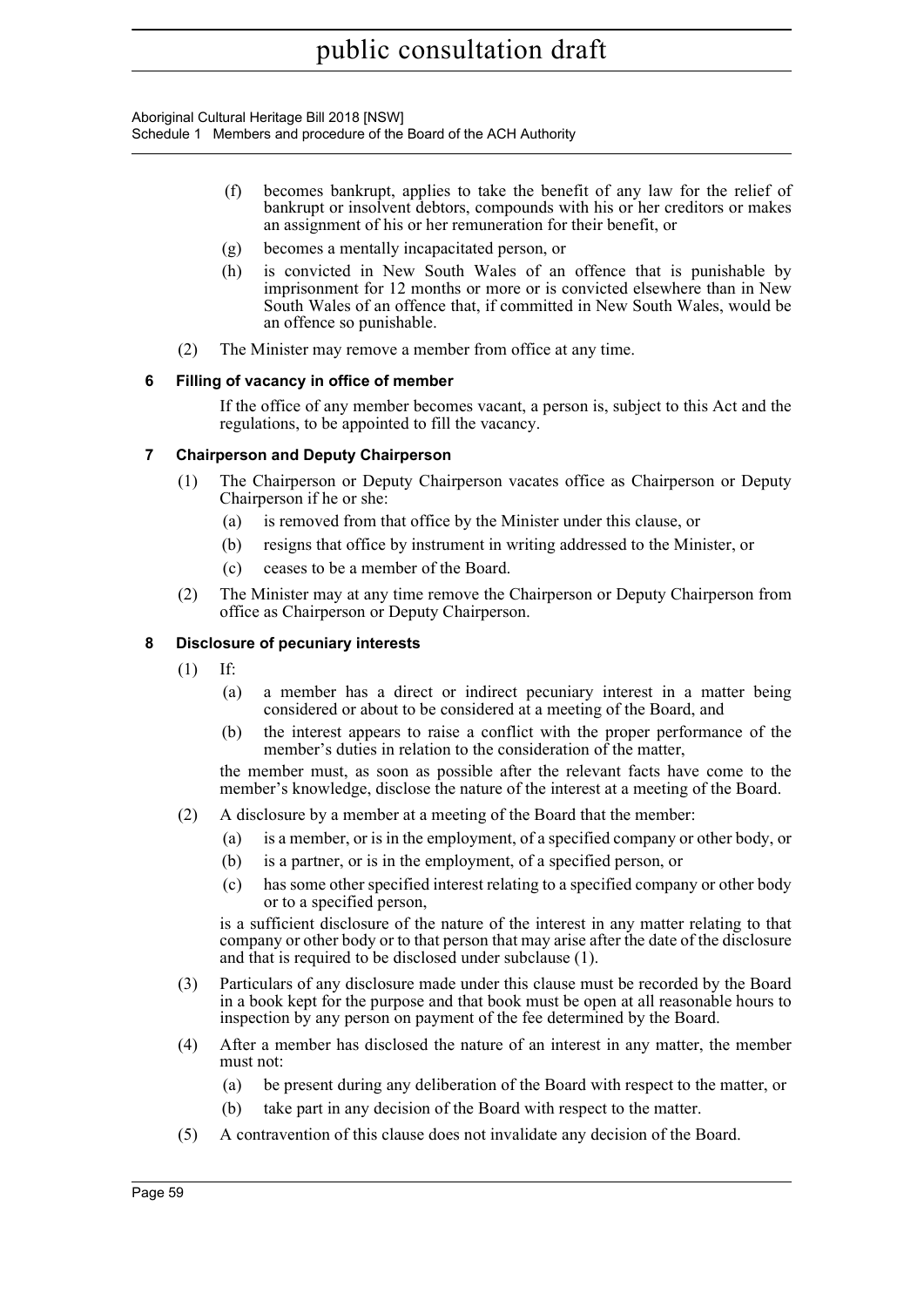Aboriginal Cultural Heritage Bill 2018 [NSW]

Schedule 1 Members and procedure of the Board of the ACH Authority

(6) This clause applies to a member of a committee of the Board and the committee in the same way as it applies to a member of the Board and the Board.

# **9 Effect of certain other Acts**

- (1) The provisions of the *Government Sector Employment Act 2013* relating to the employment of Public Service employees do not apply to a member.
- (2) If by or under any Act provision is made:
	- (a) requiring a person who is the holder of a specified office to devote the whole of his or her time to the duties of that office, or
	- (b) prohibiting the person from engaging in employment outside the duties of that office,

the provision does not operate to disqualify the person from holding that office and also the office of a member or from accepting and retaining any remuneration payable to the person under this Act as a member.

# **10 Personal liability**

A matter or thing done or omitted to be done by the Board, a member of the Board or a person acting under the direction of the Board does not, if the matter or thing was done or omitted to be done in good faith for the purpose of executing this or any other Act, subject a member or a person so acting personally to any action, liability, claim or demand.

# **Part 3 Procedure**

# **11 General procedure**

The procedure for the calling of meetings of the Board and for the conduct of business at those meetings is, subject to this Act and the regulations, to be as determined by the Board.

# **12 Quorum**

The quorum for a meeting of the Board is 7 members. **Consultation note.** *This quorum is set on the basis of a Board that is required to comprise 13 members.*

# **13 Presiding member**

- (1) The Chairperson (or, in the absence of the Chairperson, the Deputy Chairperson, or in the absence of both the Chairperson and the Deputy Chairperson, a person elected by the members of the Board who are present at a meeting of the Board) is to preside at a meeting of the Board.
- (2) The presiding member has a deliberative vote and, in the event of an equality of votes, has a second or casting vote.

# **14 Voting**

A decision supported by a majority of the votes cast at a meeting of the Board at which a quorum is present is the decision of the Board.

# **15 Transaction of business outside meetings or by telephone etc**

(1) The Board may, if it thinks fit, transact any of its business by the circulation of papers among all the members of the Board for the time being, and a resolution in writing approved in writing by a majority of those members is taken to be a decision of the Board made at a meeting of the Board.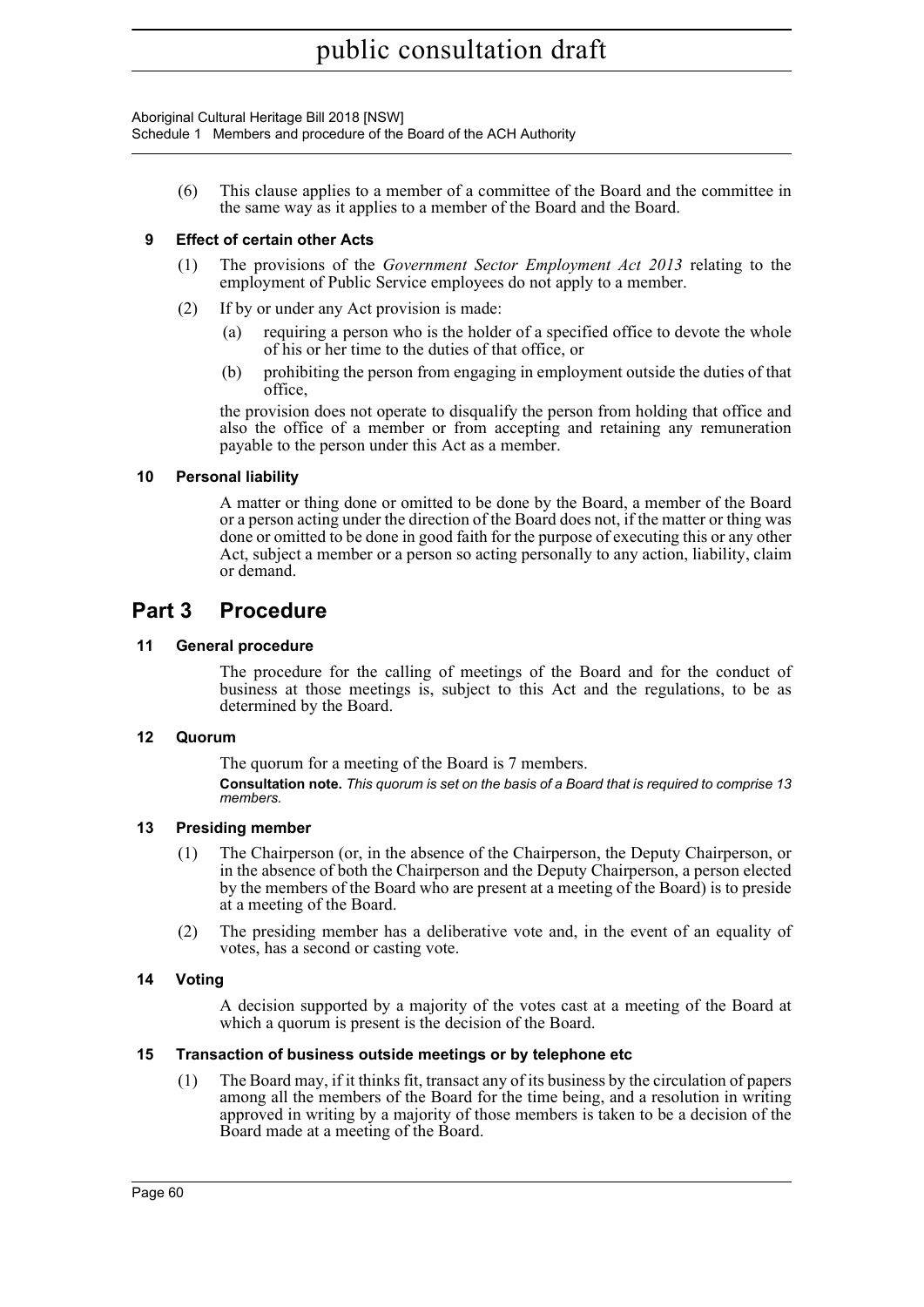Aboriginal Cultural Heritage Bill 2018 [NSW] Schedule 1 Members and procedure of the Board of the ACH Authority

- (2) The Board may, if it thinks fit, transact any of its business at a meeting at which members (or some members) participate by telephone or other electronic means, but only if any member who speaks on a matter before the meeting can be heard by the other members.
- (3) For the purposes of:
	- (a) the approval of a resolution under subclause (1), or
	- (b) a meeting held in accordance with subclause (2),

the Chairperson and each other member have the same voting rights as they have at an ordinary meeting of the Board.

- (4) A resolution approved under subclause (1) is, subject to the regulations, to be recorded in the minutes of the meetings of the Board.
- (5) Papers may be circulated among the members for the purposes of subclause (1) by electronic means.

# **16 First meeting**

The Minister may call the first meeting of the Board in such manner as the Minister thinks fit.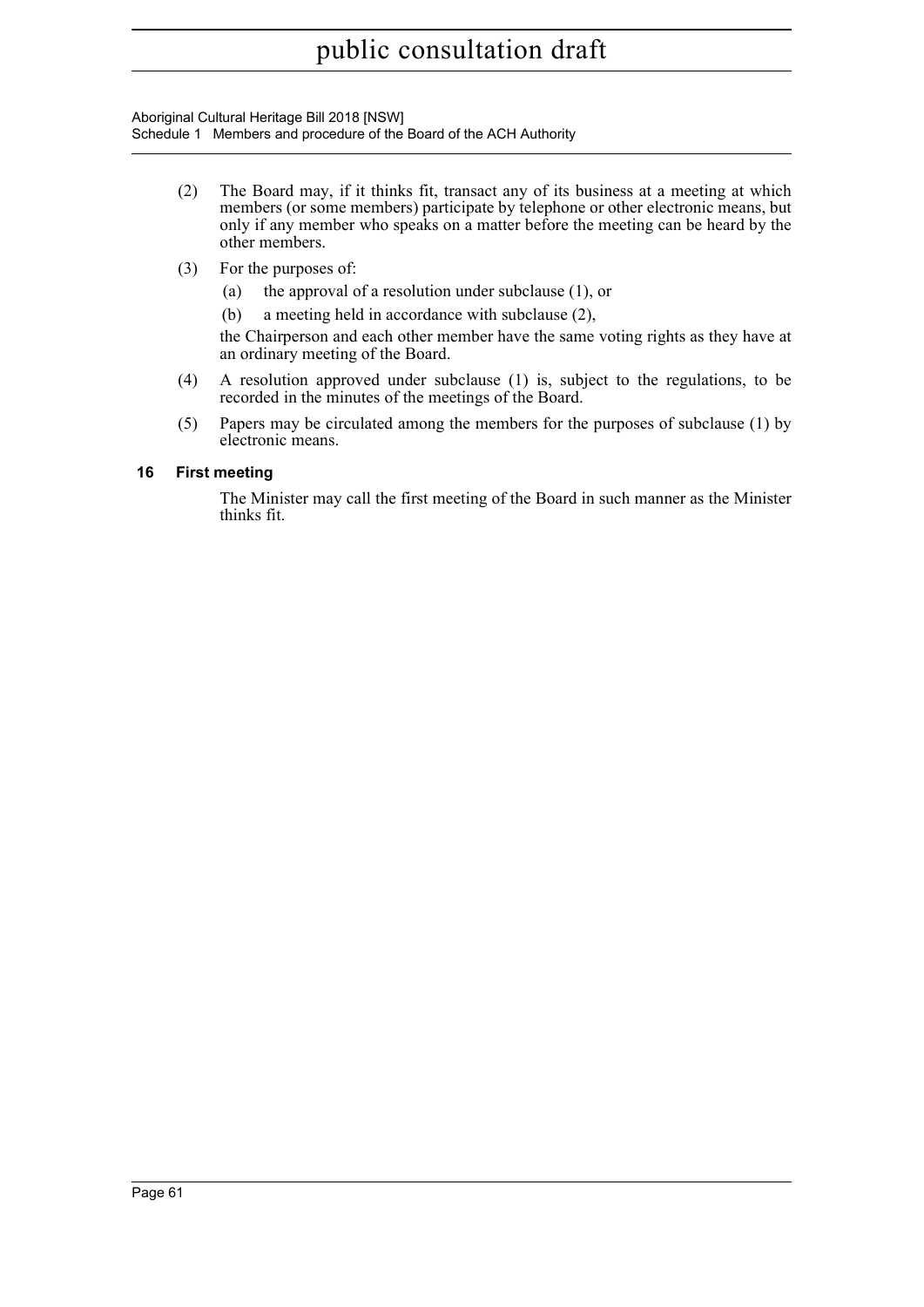Aboriginal Cultural Heritage Bill 2018 [NSW] Schedule 2 Amendment of Heritage Act 1977 No 136

# **Schedule 2 Amendment of Heritage Act 1977 No 136**

# **[1] Section 4 Definitions**

Omit ", not being Aboriginal settlement" from the definition of *relic*.

# **[2] Section 4B**

Insert after section 4A:

#### **4B Exercise of Heritage Council functions by Aboriginal Cultural Heritage Authority in relation to Aboriginal cultural heritage**

- (1) In this section, *Aboriginal cultural heritage*, *Aboriginal cultural heritage significance* and *ACH Authority* have the same meanings they have in the *Aboriginal Cultural Heritage Act 2018*.
- (2) For the purposes of this Act:
	- (a) any recommendation or advice to the Minister by the Heritage Council under this Act is to be made or given instead by the ACH Authority if it relates only to a matter of Aboriginal cultural heritage, and
	- (b) the ACH Authority (instead of the Heritage Council) is required to follow any procedure of the Heritage Council under this Act in connection with the making or giving of any such recommendation or advice,

and accordingly a reference in this Act or the regulations to the Heritage Council in relation to any such recommendation or advice is taken to be a reference to the ACH Authority.

- (3) If a matter has both Aboriginal cultural heritage significance and other heritage significance, any such recommendation or advice may only be made or given by the Heritage Council with the concurrence of the ACH Authority.
- (4) The Heritage Council is not to grant an application for approval under Part 4 in relation to an interim heritage order, or listing on the State Heritage Register, that relates only or partly to a matter of Aboriginal cultural heritage without the concurrence of the ACH Authority.
- (5) The Heritage Council is to indicate on the State Heritage Register any item that relates only or partly to Aboriginal cultural heritage.
- (6) A determination of whether a matter relates to Aboriginal cultural heritage for the purposes of this Act may be made jointly by the Heritage Council and the ACH Authority and, in the event of a dispute, may be made by the Minister.

# **[3] Section 8 Members of Heritage Council**

Omit section 8 (3A).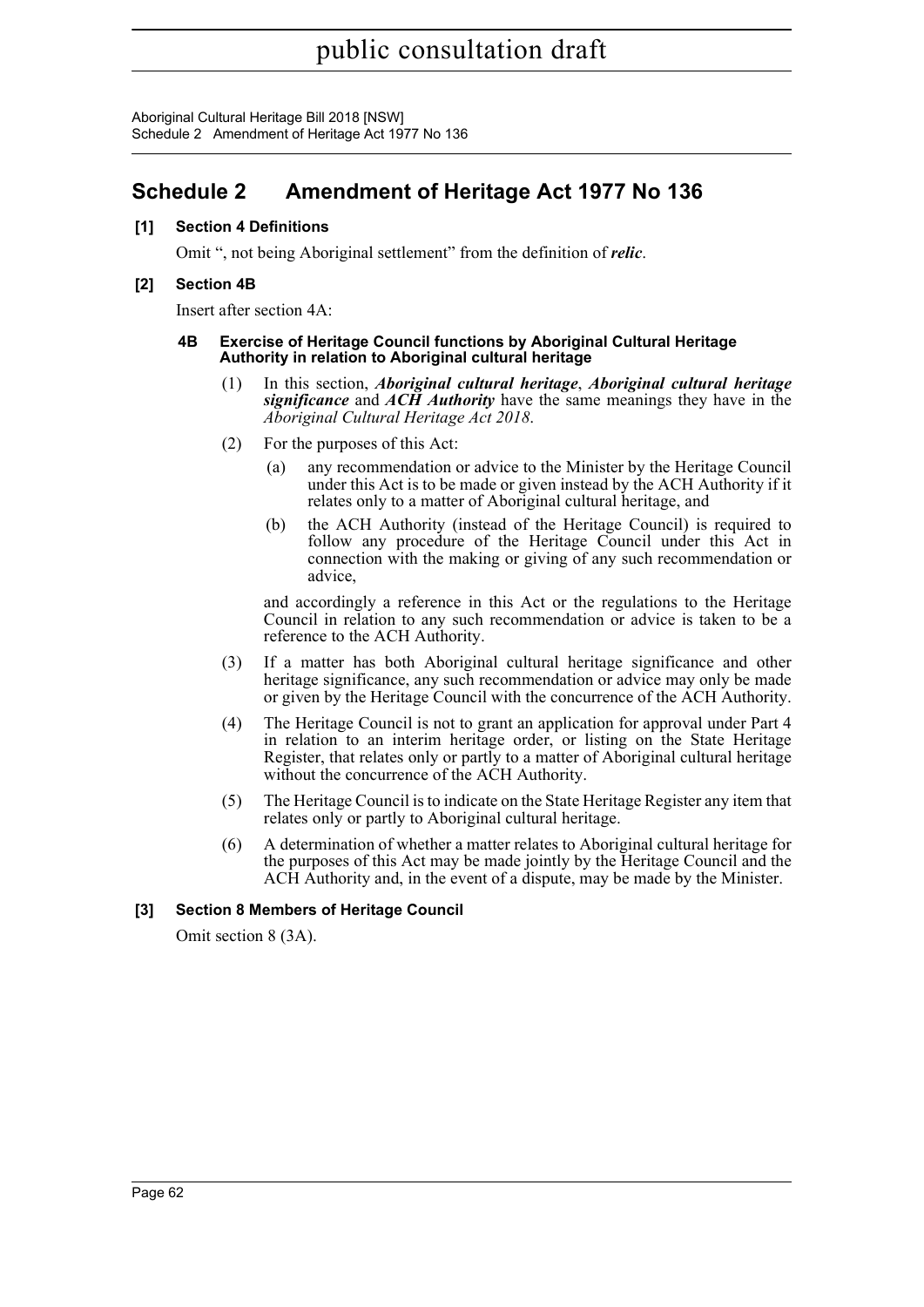Aboriginal Cultural Heritage Bill 2018 [NSW] Schedule 3 Amendment of National Parks and Wildlife Act 1974 No 80

# **Schedule 3 Amendment of National Parks and Wildlife Act 1974 No 80**

# **[1] Section 5 Definitions**

Omit the definitions of *Aboriginal heritage impact permit, Aboriginal object*, *Aboriginal place*, *Aboriginal remains* and *harm* an object or place from section 5 (1).

# **[2] Section 5 (1)**

Insert in alphabetical order: *Aboriginal object* means an Aboriginal object within the meaning of the *Aboriginal Cultural Heritage Act 2018*.

# **[3] Section 5 (7)**

Omit the subsection.

# **[4] Section 8 Miscellaneous functions of Chief Executive**

Omit section 8 (4), (4A) and (5).

**[5] Section 8 (6)**

Omit "Aboriginal places,".

# **[6] Section 12 Powers and functions of Service**

Omit section 12 (d).

- **[7] Section 12 (g)** Omit "non-Aboriginal".
- **[8] Part 3, Division 3 Aboriginal Cultural Heritage Advisory Committee** Omit the Division.
- **[9] Section 69C Purpose and content of agreements**

Omit section 69C (1) (d).

**[10] Part 6 Aboriginal objects and Aboriginal places**

Omit the Part.

# **[11] Section 91AA Chief Executive may make stop work order**

Omit section 91AA (1) and (1A). Insert instead:

(1) If the Chief Executive is of the opinion that any action is being, or is about to be, carried out that is likely to significantly affect any item of cultural heritage on land reserved under this Act, the Chief Executive may order that the action is to cease and that no action (other than action specified in the order) is to be carried out in the vicinity of the item within a period of 40 days after the date of the order.

# **[12] Section 91AA (2) (a)**

Omit "environment or".

# **[13] Section 91EE Consultation about modification of proposed detrimental action** Omit the section.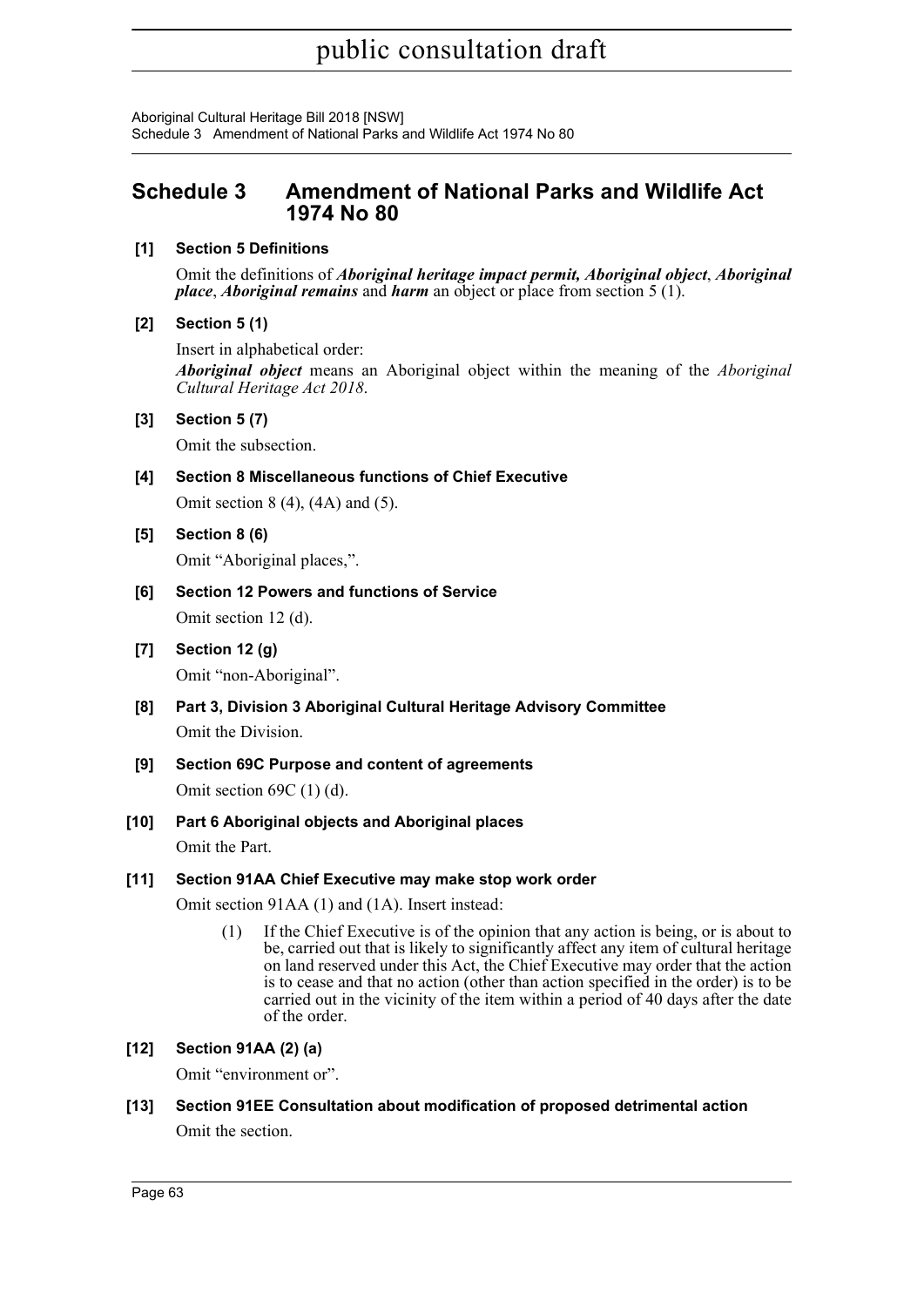Aboriginal Cultural Heritage Bill 2018 [NSW] Schedule 3 Amendment of National Parks and Wildlife Act 1974 No 80

# **[14] Section 91FF Order prevails over other instruments**

Omit the section.

# **[15] Section 91A**

Omit the section. Insert instead:

# **91A Interim protection of areas having cultural significance**

The Chief Executive may recommend to the Minister the making of an interim protection order in respect of any area of land which has, in the opinion of the Chief Executive, cultural significance (other than Aboriginal cultural significance).

# **[16] Section 91B Interim protection orders**

Omit section 91B (3). Insert instead:

(3) An interim protection order may contain terms of a kind set out in the regulations.

# **[17] Section 91IA Cessation of operation of Division**

Omit "or any Aboriginal object or Aboriginal place".

**[18] Section 91L Directions for remedial work relating to harm to Aboriginal objects and places**

Omit the section.

**[19] Section 91M Persons to whom directions may be given**

Omit "or 91L".

- **[20] Section 91N Other ancillary actions that may be directed to be carried out** Omit section  $91N$  (g), (l) and (m).
- **[21] Section 91O Other person may carry out remediation work if failure to comply with direction**

Omit "or 91L".

# **[22] Section 139 Payments out of Fund**

Omit "Aboriginal objects or" where firstly occurring in section 139 (2) (h).

# **[23] Section 139 (2) (i)**

Omit the paragraph.

# **[24] Section 145 Acquisition of land for reservation or other purposes**

Omit "or of preserving, protecting and preventing damage to Aboriginal objects or Aboriginal places".

**[25] Section 151G Reference of certain proposed leases and licences for advice** Omit section 151G (2).

# **[26] Section 151G (4)**

Omit ", the Aboriginal Cultural Heritage Advisory Committee".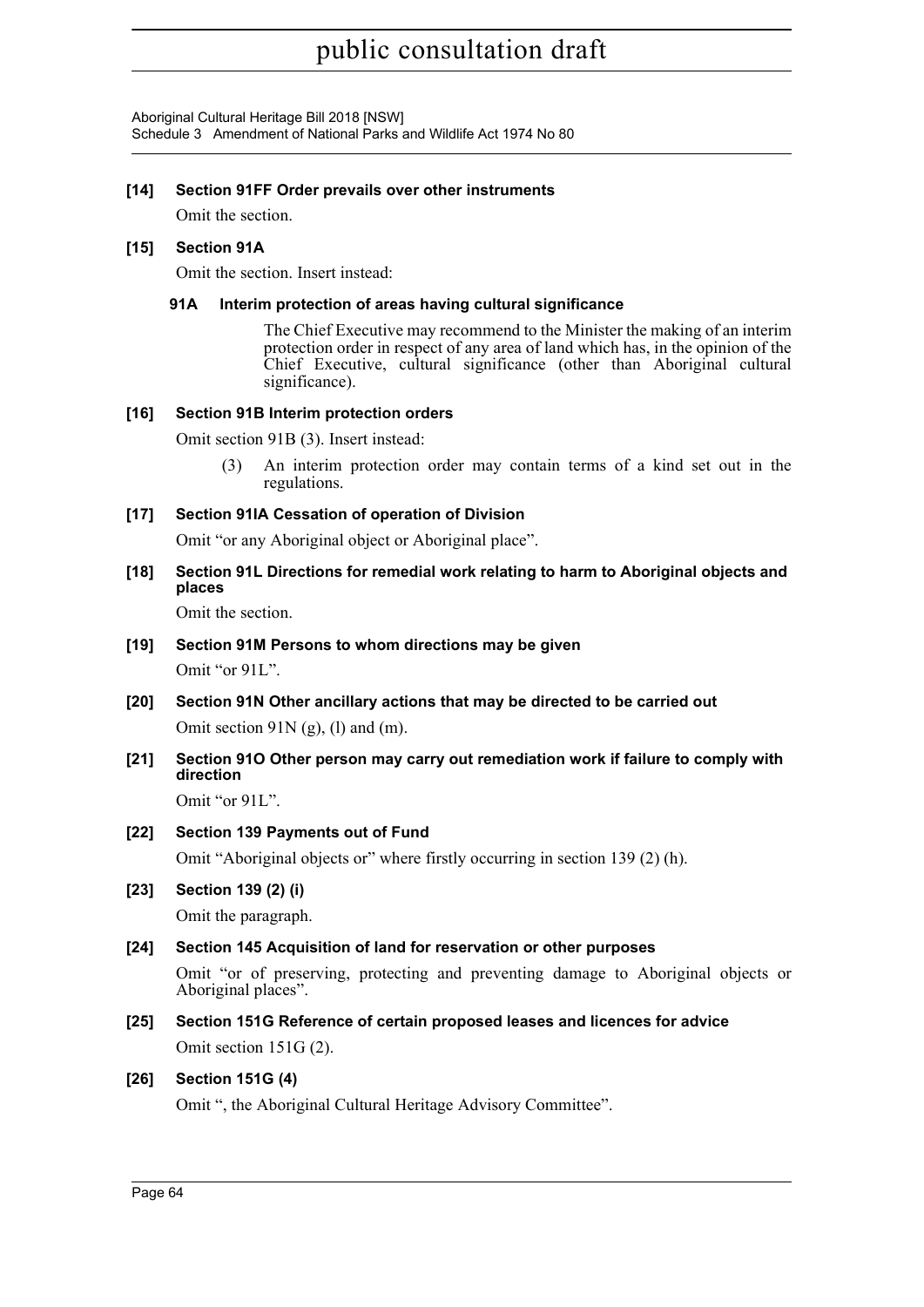# public consultation draft

Aboriginal Cultural Heritage Bill 2018 [NSW] Schedule 3 Amendment of National Parks and Wildlife Act 1974 No 80

## **[27] Section 154 Regulations**

Omit ", advisory committees or the Aboriginal Cultural Heritage Advisory Committee" wherever occurring. Insert instead "or advisory committees".

## **[28] Section 154 (k)**

Omit the paragraph.

## **[29] Section 161 Restriction on release of certain information** Omit the section.

- **[30] Section 188F Public register** Omit section 188F (2) (a) -(f).
- **[31] Schedule 9 The Aboriginal Cultural Heritage Advisory Committee** Omit the Schedule.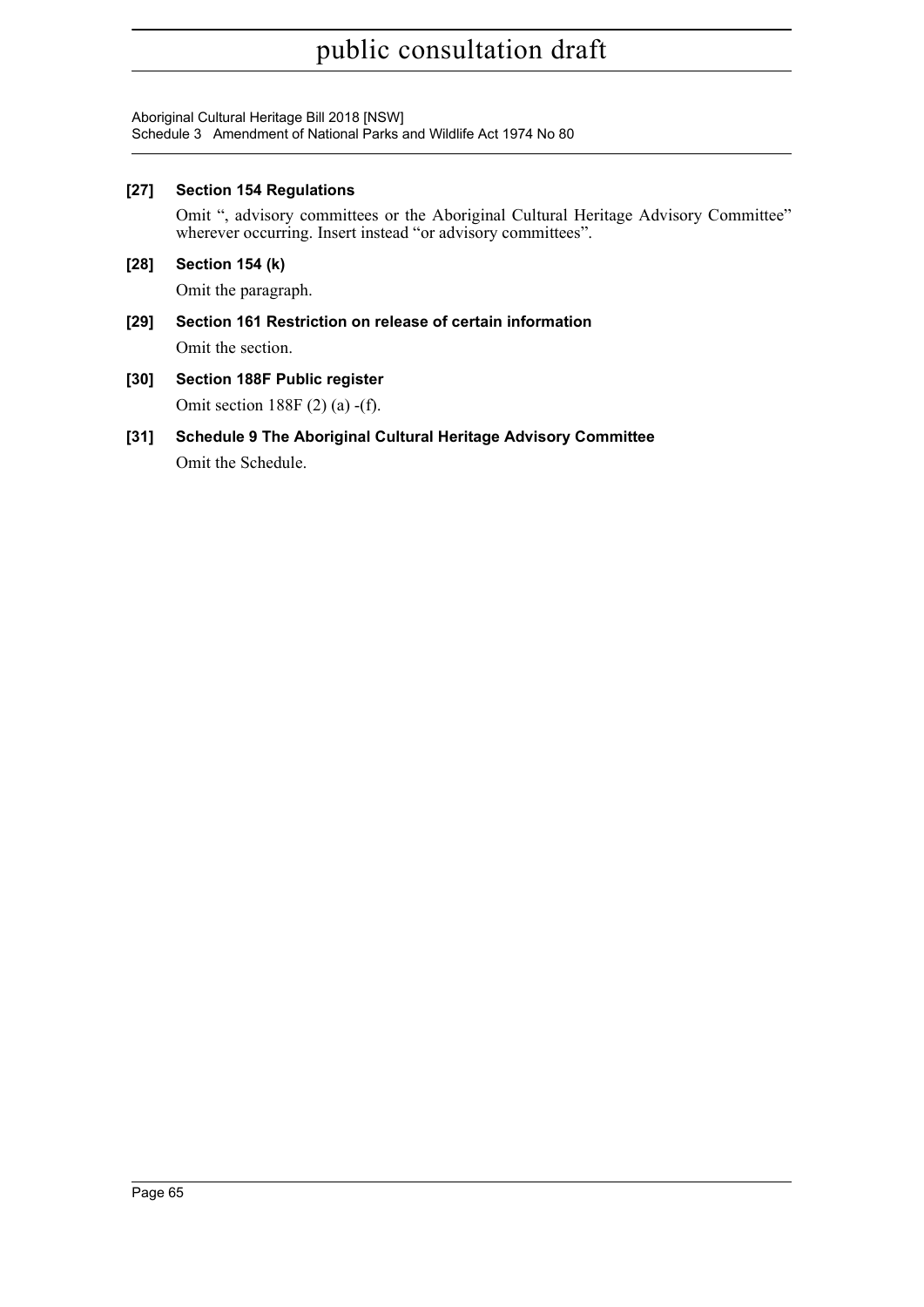Aboriginal Cultural Heritage Bill 2018 [NSW] Schedule 4 Amendment of other Acts and instruments

# **Schedule 4 Amendment of other Acts and instruments**

## **4.1 Environmental Planning and Assessment Act 1979 No 203**

**Consultation note.** The amendments made by this Subschedule will need to be revised on the commencement of the Environmental Planning and Assessment Amendment Act 2017 to take account of the conversion of section numbering in the Act to a decimal numbering system and the other law revision amendments made by that Act.

## **[1] Section 5BB**

Insert after section 5AA:

### **5BB Application of Division 4 of Part 5 of Aboriginal Cultural Heritage Act 2018**

This Act has effect subject to the provisions of Division 4 of Part 5 of the *Aboriginal Cultural Heritage Act 2018* that relate to the operation of this Act in connection with the assessment of whether certain proposed development will harm Aboriginal cultural heritage.

**Note.** That Division contains additional requirements with respect to assessments for development applications under Part 4 (other than for State significant development or complying development).

### **[2] Section 89J Approvals etc legislation that does not apply**

Omit section 89J (1) (d). Insert instead:

(d) an ACH management plan under Part 5 of the *Aboriginal Cultural Heritage Act 2018*,

## **[3] Section 91 What is "integrated development"?**

Omit the matter relating to the *National Parks and Wildlife Act 1974* in section 91 (1). Insert in alphabetical order of Acts in section 91 (1):

*Aboriginal Cultural Heritage Act 2018* ACH management plan

## **[4] Section 91 (2)**

Omit the subsection.

### **[5] Section 115ZG Approvals etc legislation that does not apply**

Omit section 115ZG (1) (d). Insert instead:

(d) an ACH management plan under Part 5 of the *Aboriginal Cultural Heritage Act 2018*,

### **[6] Section 121S Orders affecting heritage items**

**Consultation note.** *This section to be amended to provide that the ACH will be consulted instead or in addition to the Heritage Council for items listed on the State Register because of aboriginal cultural significance.*

## **4.2 National Parks and Wildlife Regulation 2009**

**[1] Clause 3A Exclusion from meaning of "harm" objects and places**

Omit the clause.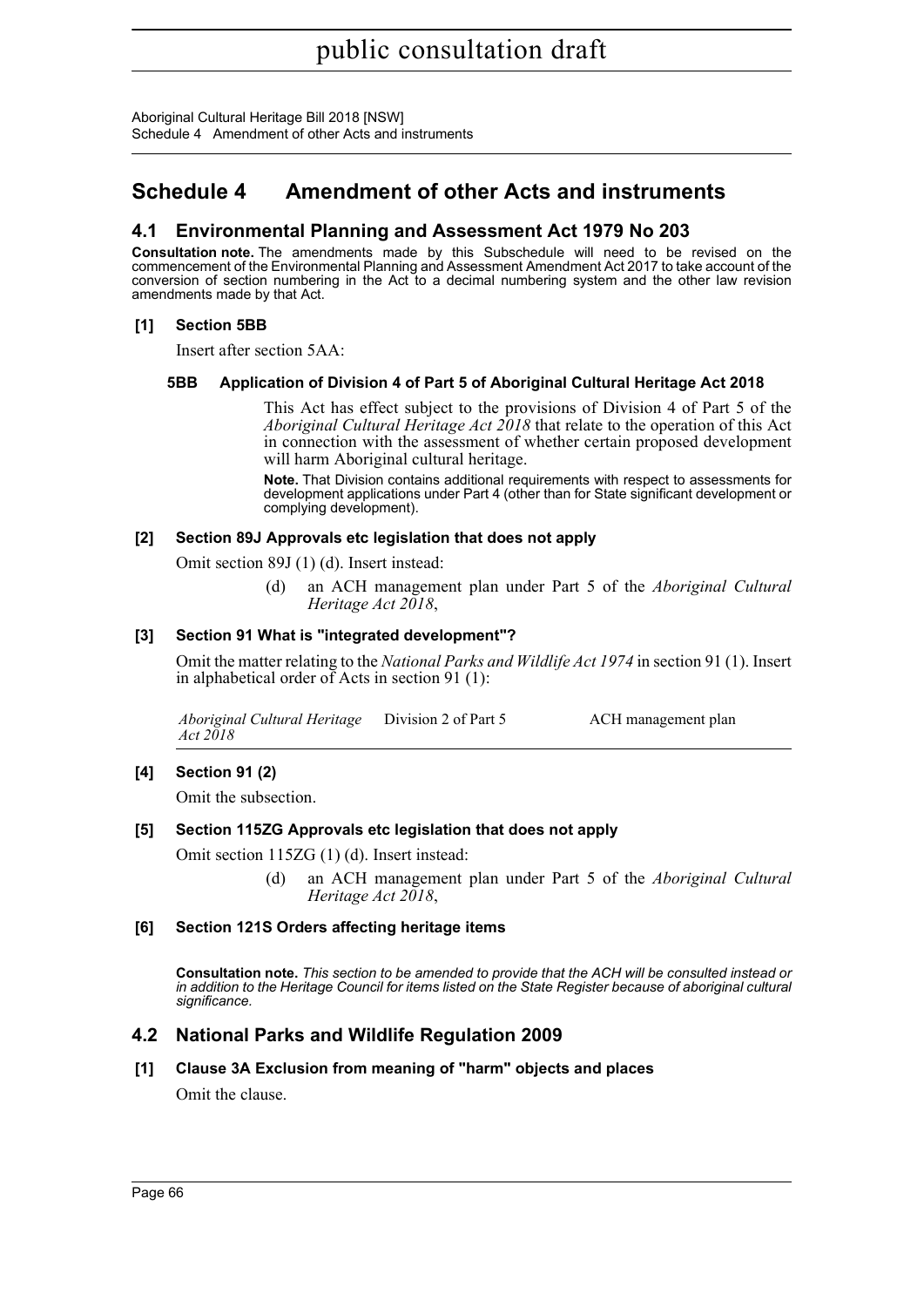# public consultation draft

Aboriginal Cultural Heritage Bill 2018 [NSW] Schedule 4 Amendment of other Acts and instruments

**[2] Part 8A Aboriginal objects and Aboriginal places**

Omit the Part.

- **[3] Clause 99 Transfer of Aboriginal objects** Omit the clause.
- **[4] Clause 102 Notification of sites of Aboriginal objects** Omit the clause.

## **4.3 Public Finance and Audit Act 1983 No 152**

## **Schedule 2 Statutory bodies**

Insert in alphabetical order:

## Aboriginal Cultural Heritage Authority

**Consultation note.** Additional consequential amendments to other Acts and instruments to be included after Bill is reasonably settled.